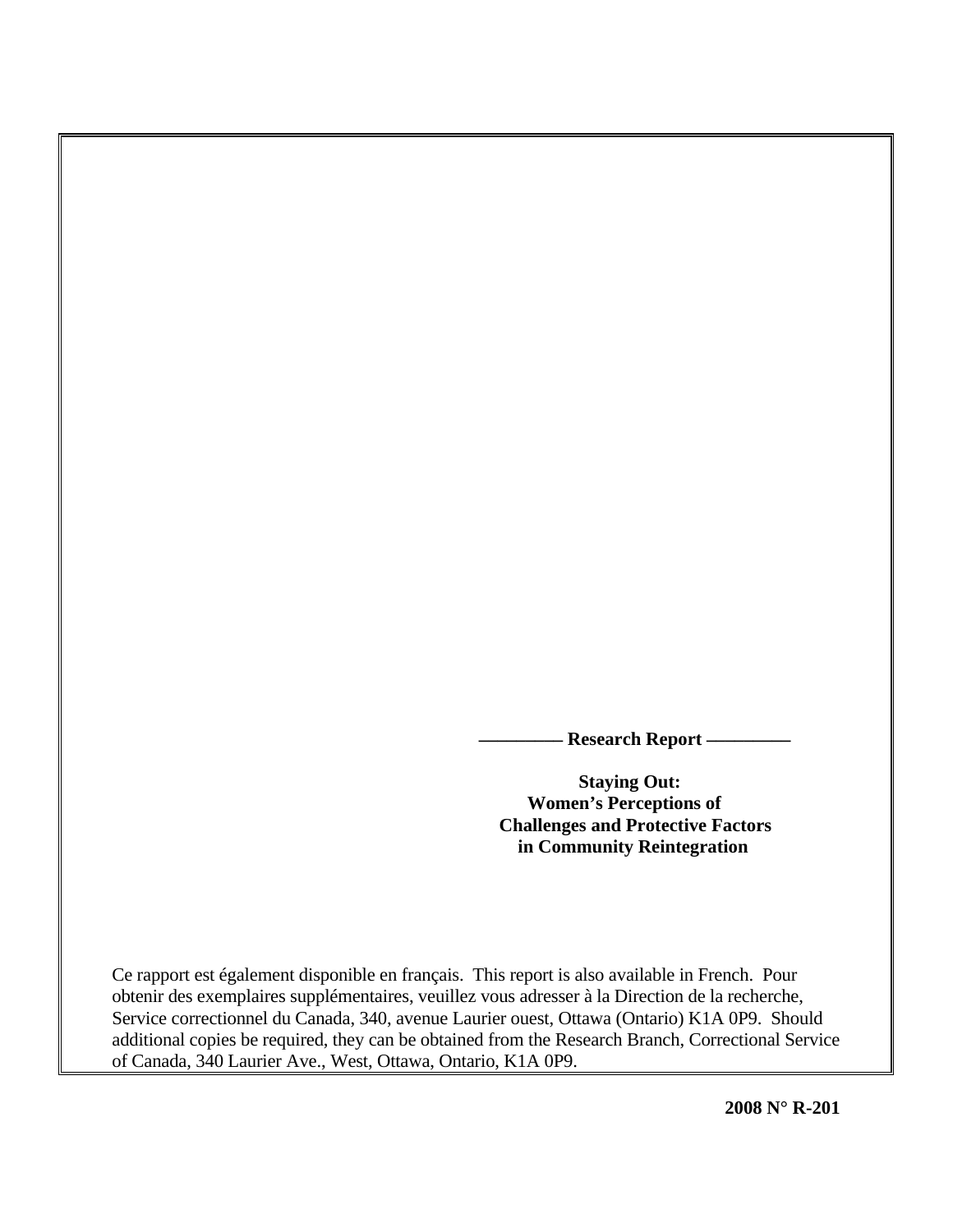**Staying Out: Women's Perceptions of Challenges and Protective Factors in Community Reintegration** 

Renée Gobeil

Correctional Service Canada

May, 2008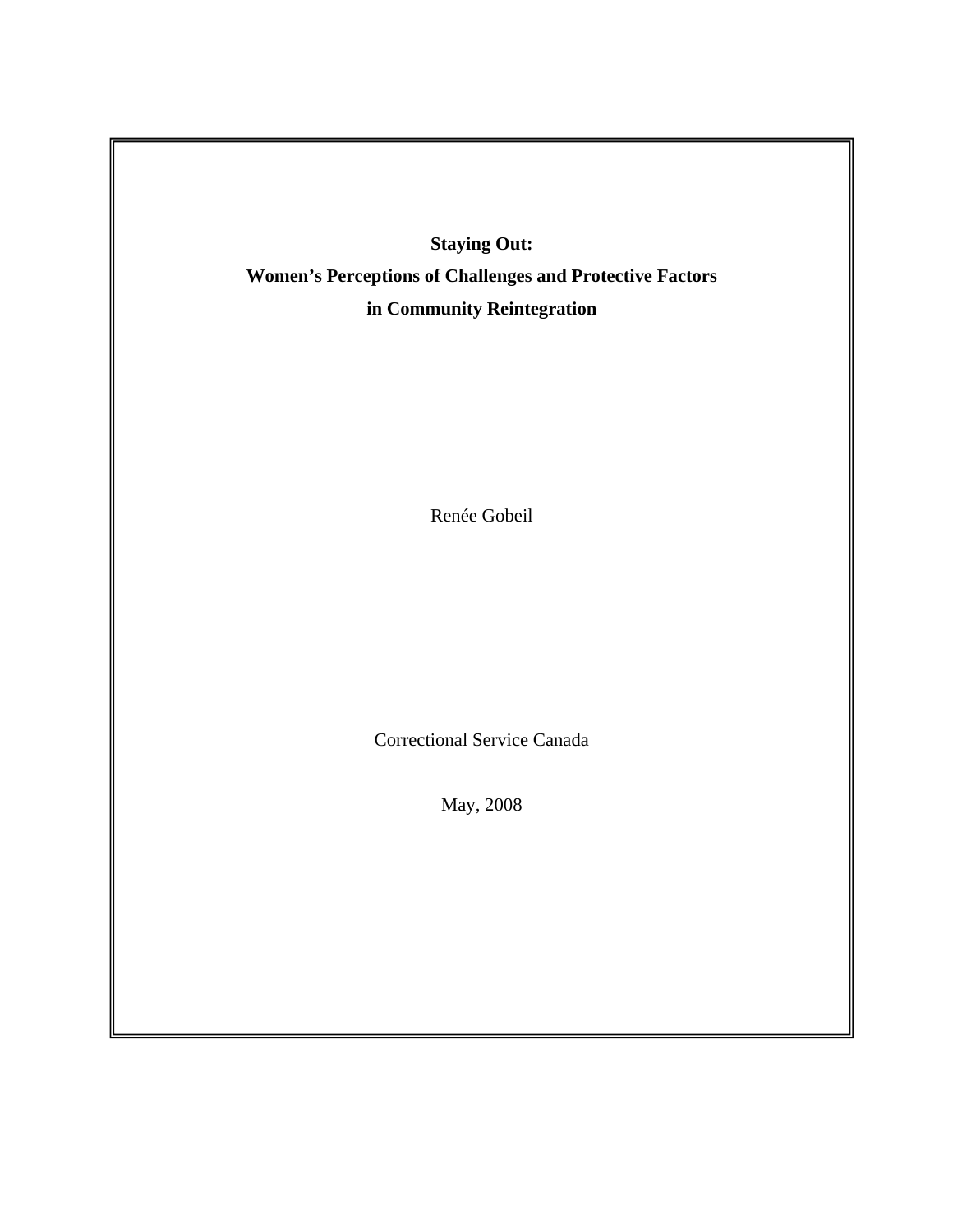### **ACKNOWLEDGEMENTS**

<span id="page-2-0"></span>A number of individuals were involved in the completion of this study. Appreciation is extended to Rosemary O'Brien, Lynne Chatelain, Kelley Blanchette, and Crystal Pinay for their role in the development of the survey and interview. Thanks also to Lynne Chatelain, Meredith Barrett, Dena Derkzen, and April Dorion for their assistance in the distribution of survey materials. Meredith Barrett and Dena Derkzen facilitated a number of interviews, while Aileen Harris played a key role in the data entry process. Gratitude is also extended to Paul Sonnichsen for his review of the report and to Kelley Blanchette for her methodological and editorial expertise.

Community parole officers across Canada assisted by distributing survey materials to the women; thank you for taking the time to support our research in this way. Finally, we are grateful to the women who took the time to share their feedback with us, thereby making this study possible. We very much appreciate your contribution.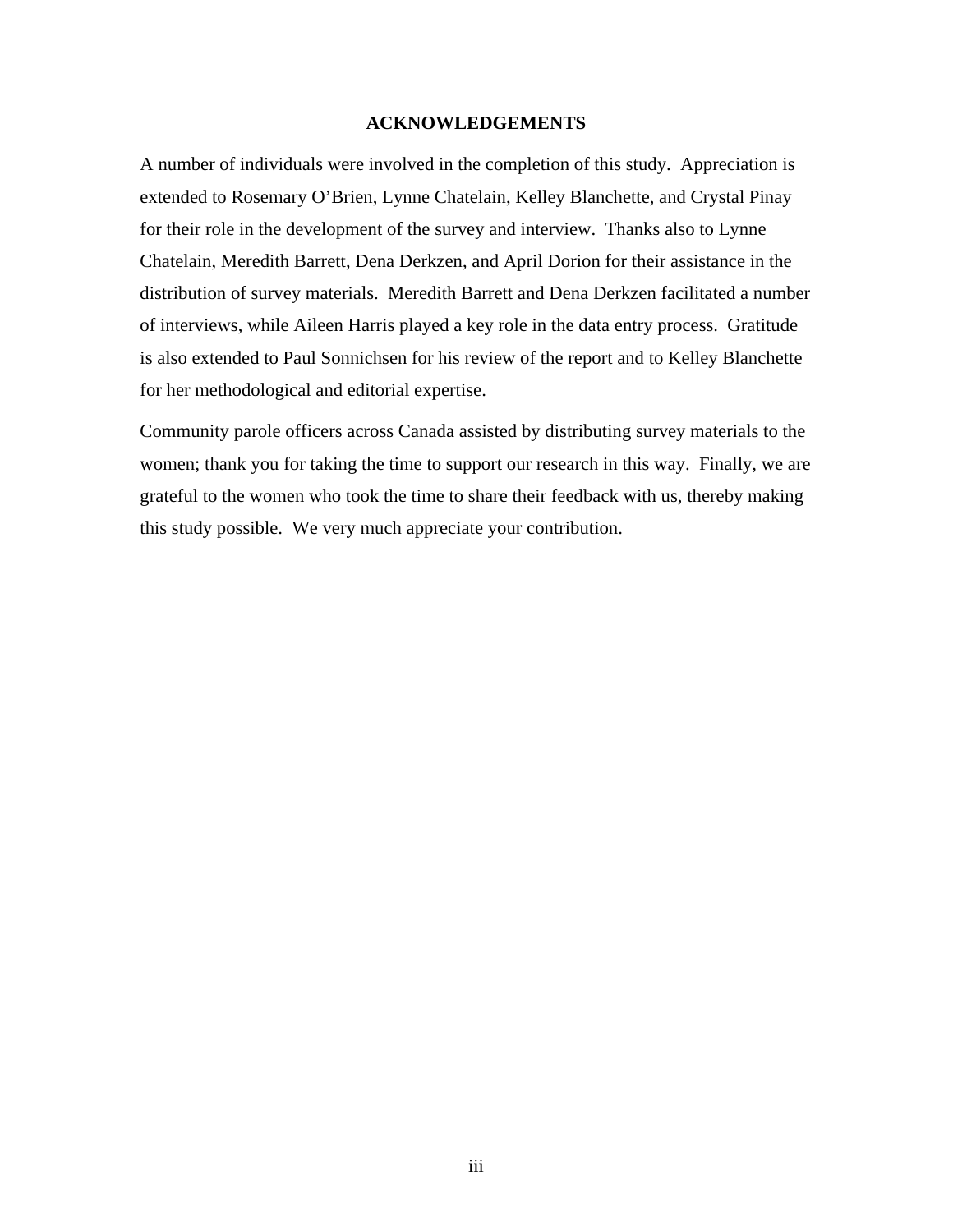### **EXECUTIVE SUMMARY**

<span id="page-3-0"></span>In recent years, research has shifted from focusing only on factors associated with the initiation of criminal careers and recidivism to also examining those related to desistance from crime. Though most of the research conducted to date has been focused on male offenders, there is evidence that these factors differ for men and women. As a result, the study summarized in this report focused on women offenders' perceptions of the factors associated with desistance – termed *protective factors* – and of the challenges they experienced during the community reintegration process.

Participants were Canadian federally-sentenced women offenders who, after serving a period of incarceration, had successfully stayed in the community for at least one year. The study employed surveys and semi-structured interviews (conducted via telephone) to gather information and opinions from women on release in the community on the challenges they encountered upon release as well as the factors they perceived to be most helpful to the desistance process. A total of 22 surveys and 12 interviews were completed; however, it is important to acknowledge that only about one-fifth of the women identified as being eligible for participation in this study actually completed a survey and / or interview. As a result, though this report is innovative and has several practical implications, the information within it must not be considered representative of all federally-sentenced women who have successfully reintegrated into the community.

In terms of challenges to reintegration, women reported that the period immediately after release was most difficult. Principle reasons for this were adjusting to life in the community after a period of incarceration and residing in a halfway house; comments regarding halfway houses revolved around the presence of drugs in the houses, their geographic distance from women's families and home communities, and the rules at the houses. Most women reported that as time elapsed after their release, the reintegration process became easier. This was partially because as time passed, women found ways to meet their basic needs, such as finding employment. Some women also explained that reaching full parole and therefore being able to leave the halfway house and, in some cases, return to their partner or family, made the process easier.

iv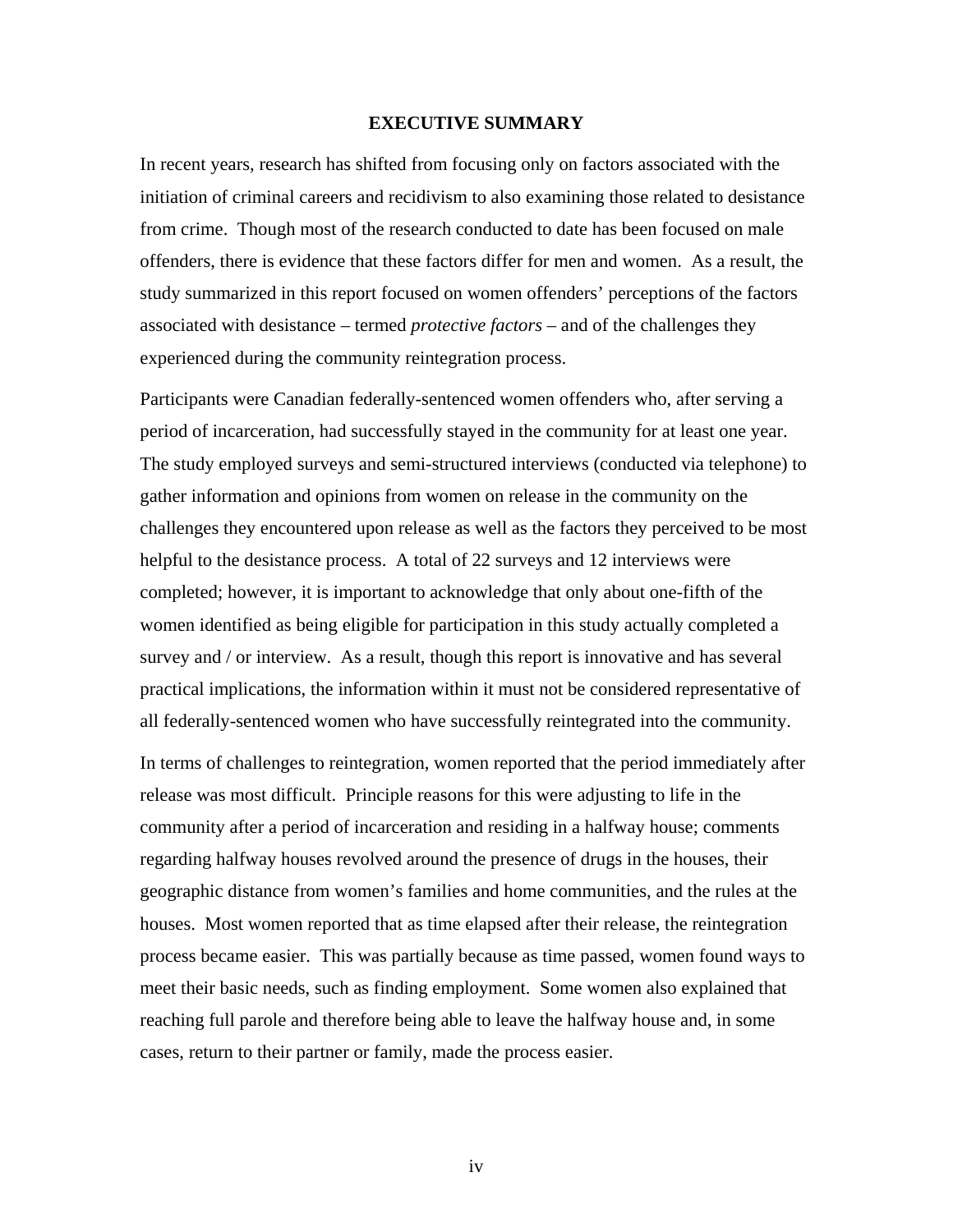Other challenges were related to specific events, including traumatic experiences like the death of a loved one, and events relating to the women's criminal activity or period of incarceration, such as debt or family-related issues (e.g., weakened familial bonds). Most participants also recounted facing considerable stigma upon release, such that it was often difficult to find work and housing.

When asked about the factors which they perceived to have facilitated the reintegration process, most reported making a conscious decision to live a crime-free and / or drug-free life. Women also focused a great deal on the support they derived from their relationships, including those with their partners, families, children, and mentors (i.e., other women who had been successful in reintegration). Among participants, families figured most prominently as a source of support. Children, on the other hand, provided motivation for following a pro-social lifestyle. Few women had relationships with mentors, but those who did valued them; many others mentioned that they would have appreciated such bonds. Relationships with parole officers were also very important to the women in this study. In most cases, these relationships were positive and were marked by respect, flexibility, and encouragement.

Besides relationships, women also mentioned employment, involvement in religion or church, skills acquired through program participation, community support (including the help of advocacy groups), and Elders as important components in their reintegration. Employment was particularly critical, and was cited by almost every woman as a key element in her reintegration. Women appreciated employment for a number of reasons, including the associated ability to support themselves financially, the benefits in terms of keeping themselves busy, and the pro-social connotations of employment.

The findings from this study clearly demonstrate that the constellation of challenges faced by each woman is varied and extensive. It is therefore important to begin to work towards the identification and management of these obstacles as early as possible during a women's sentence. This variability also underscores the importance of flexibility in the reintegration process, including in parole supervision, the application of parole conditions, and residential accommodations. Altogether, this study adds to the limited literature in the area of desistance and complements the established body of literature on

v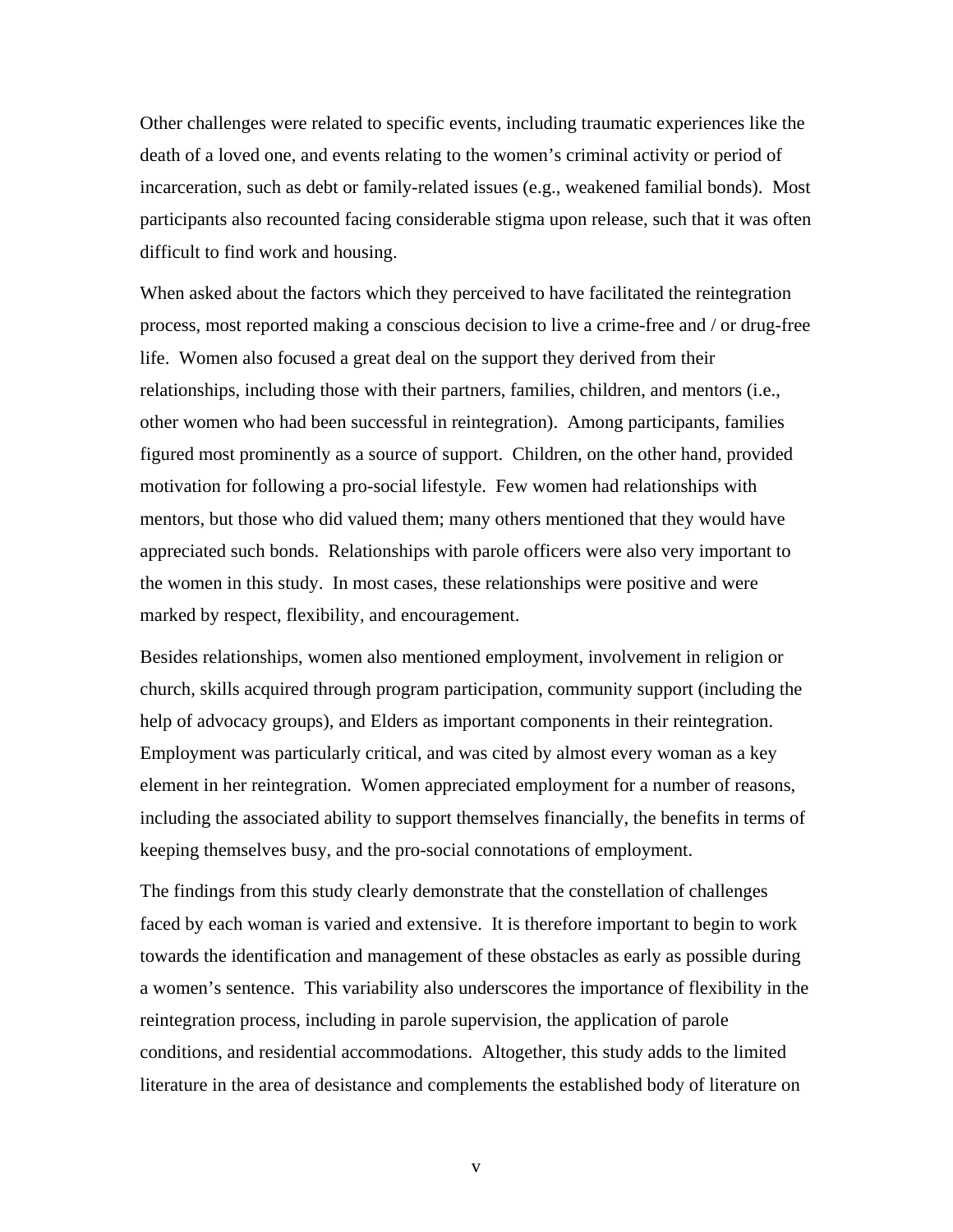recidivism to contribute to our understanding of why, after contact with the criminal justice system, some women persist in crime while others do not. This study was particularly timely, in that the Correctional Service of Canada has recently identified community transition as a major area of focus. It has committed to undertaking specific measures relevant to women in this area, including updating the *Community Strategy* for women offenders and enhancing community transition services in the areas of supervision, accommodation, and intervention. The information collected within the context of this study will inform these initiatives.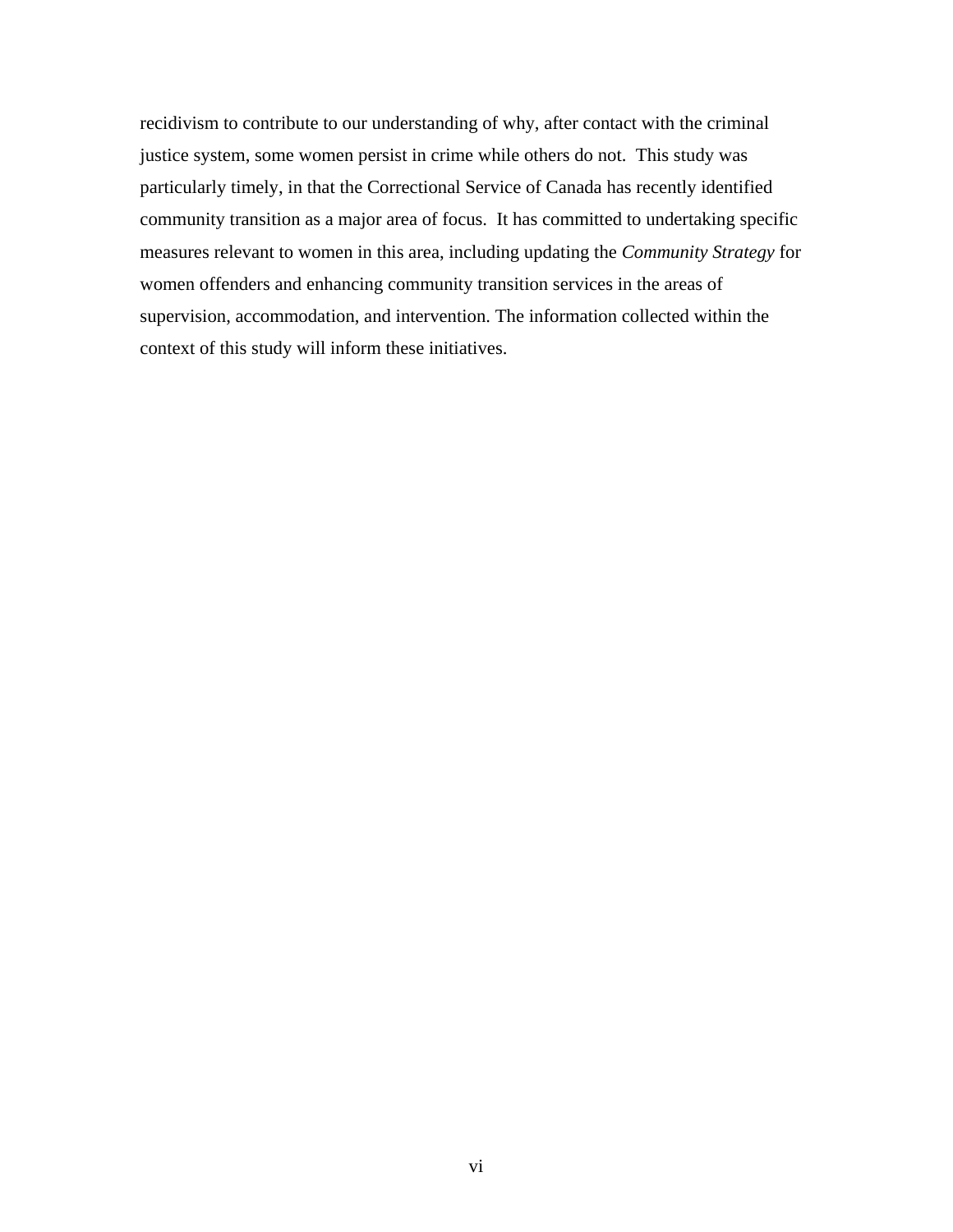# **TABLE OF CONTENTS**

<span id="page-6-0"></span>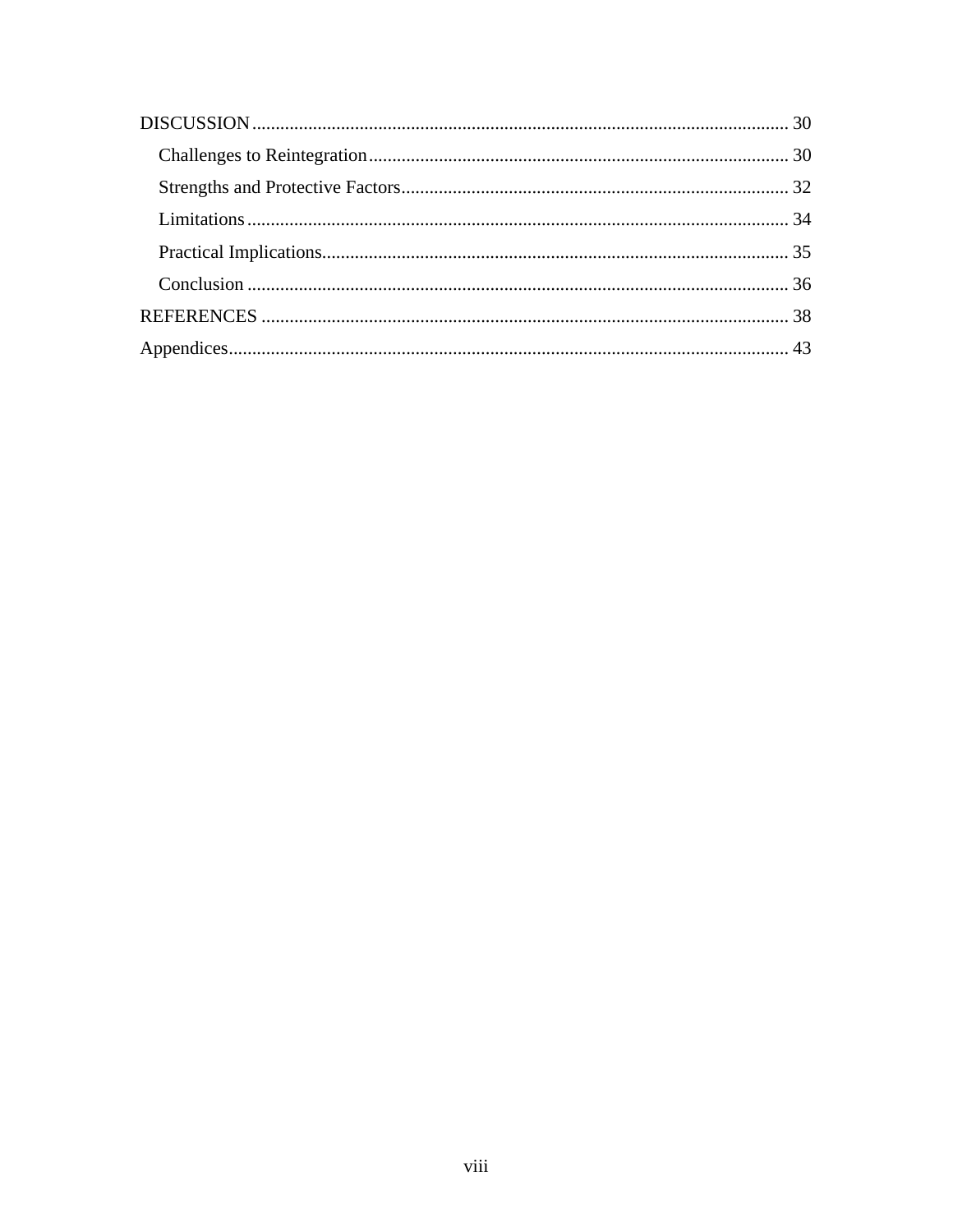# **LIST OF TABLES**

<span id="page-8-0"></span>

# **LIST OF FIGURES**

| Figure 1. Helpful Factors in Preparing for Transition, According to Survey Respondents |
|----------------------------------------------------------------------------------------|
|                                                                                        |
| Figure 2. Most Important Factors in Remaining Crime-Free, According to Survey          |
|                                                                                        |

# **LIST OF APPENDICES**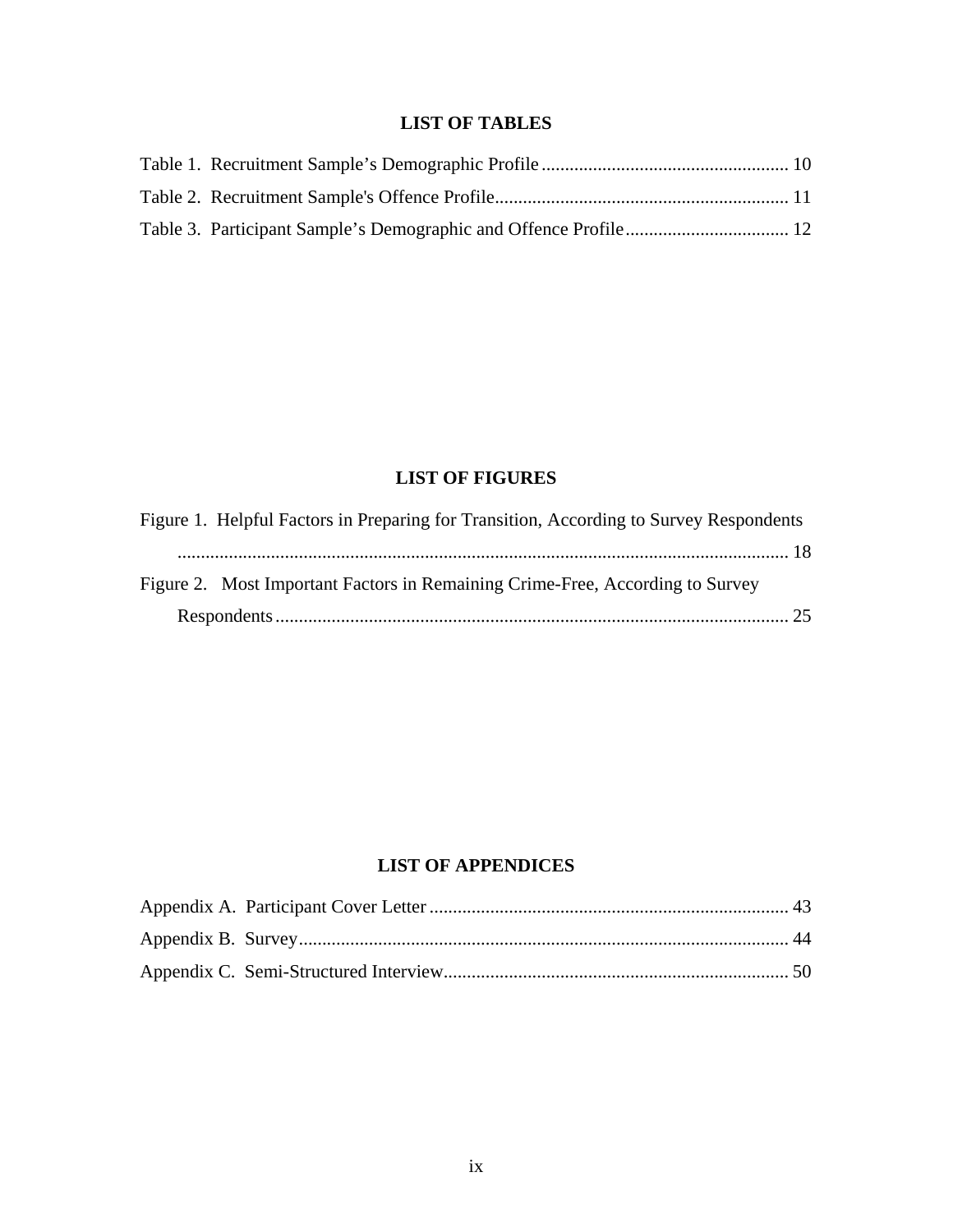### **INTRODUCTION**

<span id="page-9-0"></span>Over the last decades, there has been an accumulation of empirical and theoretical literature focused on the factors associated with the initiation of criminal careers and with recidivism (e.g., Andrews & Bonta, 2006; Gendreau, Little, & Goggin, 1996). Although the majority of this work has been either specific to male offenders or assumed to be 'gender-neutral', there has also been growth in this area specific to women offenders (e.g., Chesney-Lind, 1989; Stuart & Brice-Baker, 2004). While this literature has greatly increased our understanding of criminality, it has become clear that it is not sufficient, in and of itself, to explain the entirety of most individuals' criminal careers. As a result, there has recently been a shift towards the study of factors associated with desistance from crime (e.g., Laub & Sampson, 2001; Maruna, 2001). One component of this research has been an examination of what are termed *protective factors* – that is, those factors which facilitate movement towards a crime-free lifestyle. Notably, there is evidence that these factors differ for men and women offenders (Uggen & Kruttschnitt, 1998; Benda, 2005).

There is a sense among some researchers that a shift in focus towards desistance and protective factors is overdue; as one author put it, an overemphasis on factors linked to risk of criminal behaviour has led to "an indifference to resiliencies and strengths" (O'Brien, 2001, p. 66). However, most studies in this area have examined specific factors defined a priori by researchers (e.g., Katz, 2000; Leverentz; 2006b). The present report is different, in that it summarizes the results of a qualitative examination of the factors facilitating community reintegration *as perceived by women.* Specifically, perceptions were gathered from women who, after a period of incarceration, have been successful in staying out of a correctional facility for at least one year. The report also examines the specific challenges they have faced. Use of a qualitative methodology combined with a focus on women's perceptions allows for the collection of detailed idiographic information, particularly unexpected information, which in turn permits a better understanding of women's desistance from crime. Ultimately, knowledge of challenges and protective factors facilitates the development of the best strategies and programs supportive of successful community reintegration for released women offenders.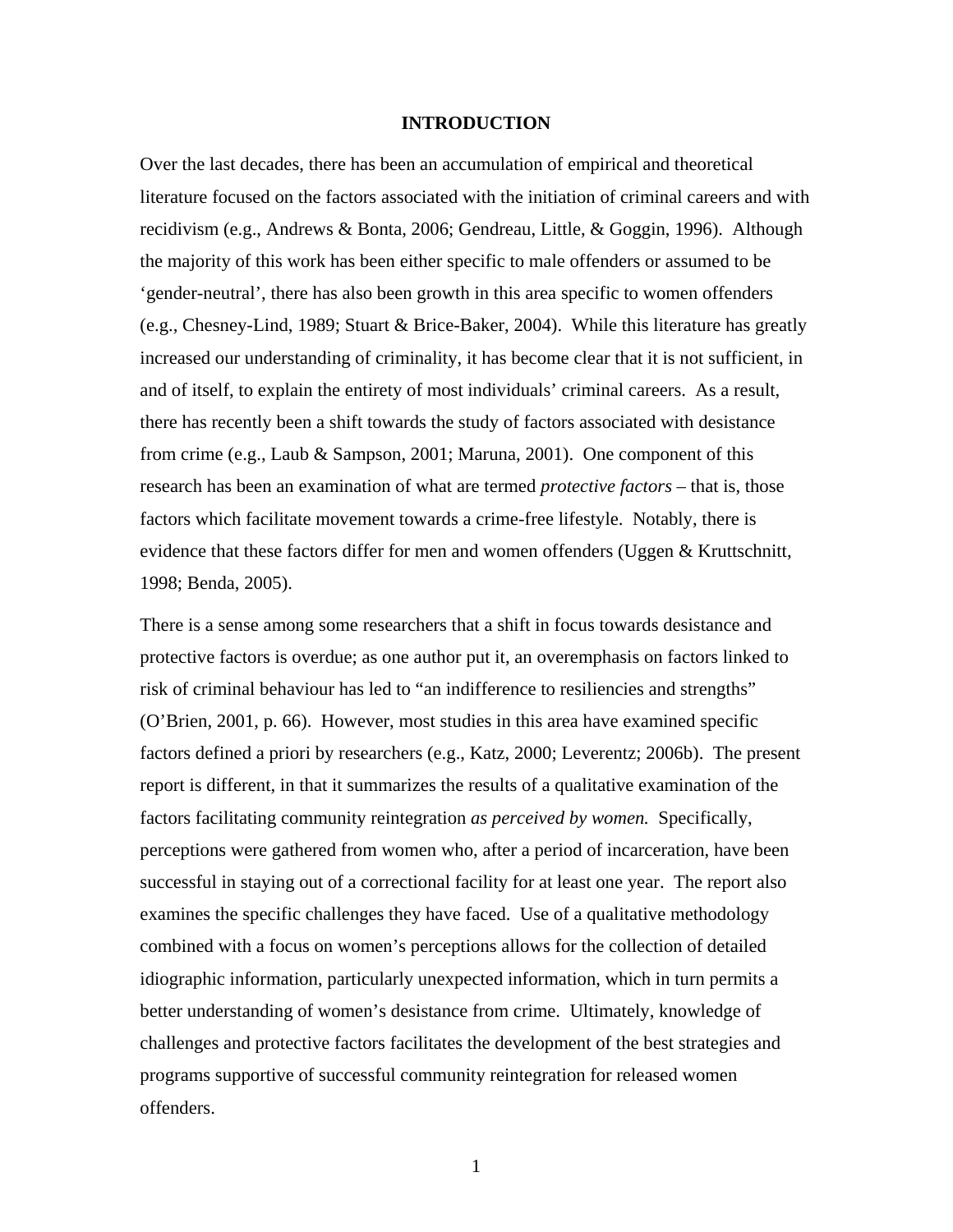## <span id="page-10-0"></span>**Challenges upon Release**

A number of researchers have identified obstacles which women must negotiate upon release from a correctional facility. In general, these obstacles inhibit movement towards a crime-free lifestyle. Not all women encounter each of these challenges; however, they are common, and it is likely that most released women will face difficulties in a number of the following areas:

- 1. Meeting basic needs, such as housing and food (Austin, Bloom, & Donahue, 1992; Evans, 2006; Richie, 2001);
- 2. Dealing with the stigma associated with being labeled an 'ex-offender', particularly as it impacts housing and employment prospects (Dodge & Pogrebin, 2001; Evans, 2006; Leverentz, 2006a; O'Brien, 2001);
- 3. Regaining custody of children, where applicable, and developing or adapting relationships with them (Bloom & Steinhart, 1993; Dressel, Porterfield, & Barnhill, 1998; Evans, 2006; Women's Prison Association, 2003);
- 4. Gaining employment which provides a living wage for the woman, and, possibly, her child(ren) and significant other (American Correctional Association, 1990; Pollock-Byrne, 1990; Women's Prison Association, 2003);
- 5. Establishing new pro-social relationships (Covington, 2003);
- 6. Avoiding substance use (Evans, 2006; Women's Prison Association, 2003);
- 7. Managing mental health concerns (Richie, 2001; Women's Prison Association, 2003); and,
- 8. Fulfilling the conditions of parole and of the correctional plan, which can be numerous and difficult to balance with other pursuits such as education or employment (O'Brien, 2001).

This review provides a sense of the magnitude and breadth of challenges facing women upon release, but is by no means comprehensive. Women may also have to face adjustment to new technologies if they've been incarcerated for a long period of time (Evans, 2006); decisions regarding intimate relationships, which may be abusive, controlling, or not supportive of a pro-social lifestyle (O'Brien, 2001); day-to-day difficulties such as acquiring medications with limited income (Brown, 2004); and so on. Clearly, the obstacles facing women upon release are numerous, of significant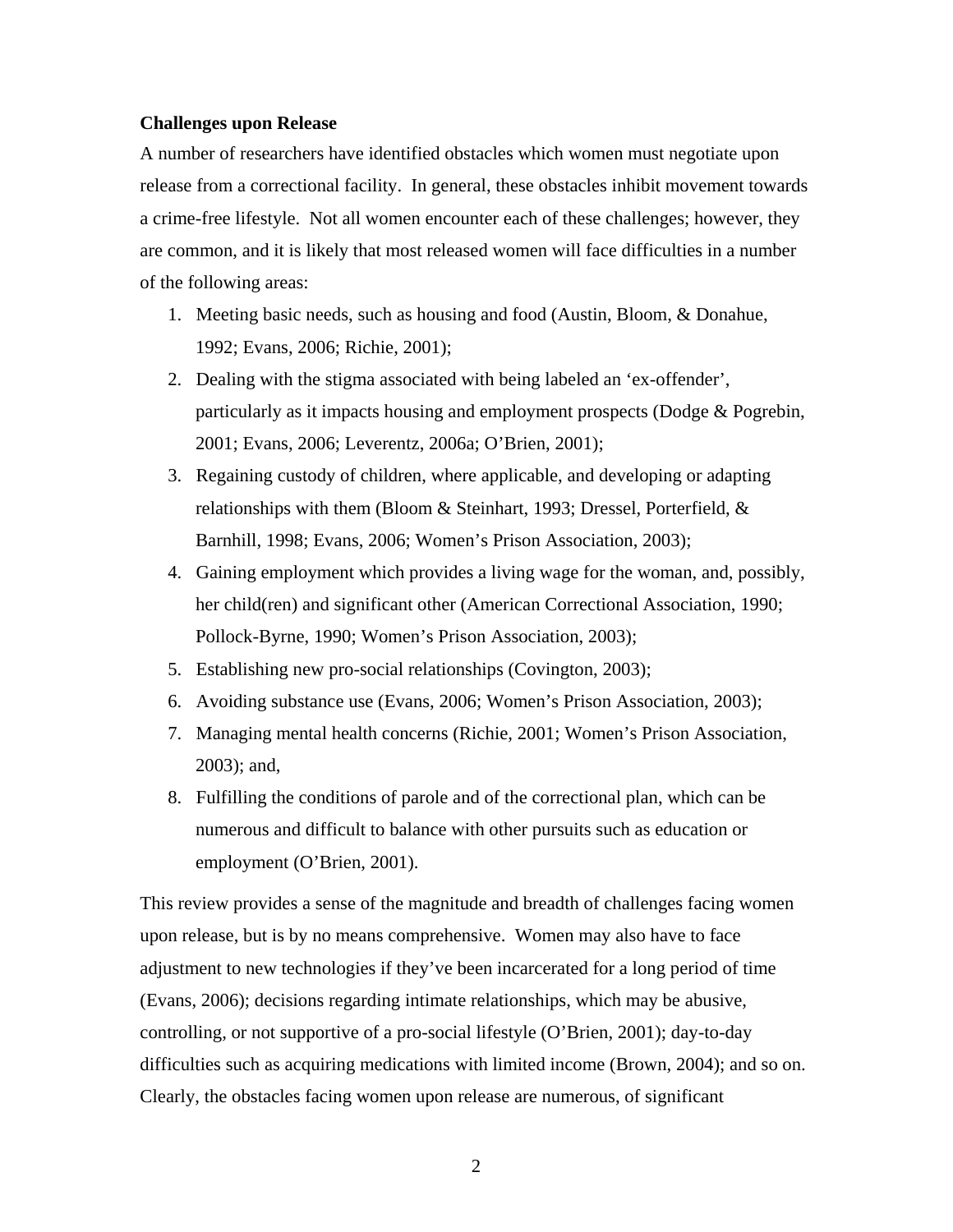<span id="page-11-0"></span>consequence, and can represent serious challenges to women's successful reintegration to the community. Protective factors, however, can help women to negotiate these challenges.

### **Protective Factors**

It is not surprising, given the accepted importance of relationships in women's lives (Miller, 1976), that the most studied protective factors for women are family and other relationships. A number of studies have determined that family stability and cohesiveness, as evidenced by close ties between a woman and her family and children and positive family communication, can protect women from returning to custody (Bloom, Owen, Deschenes, & Rosenbaum, 2002; Lambert & Madden, 1976). Positive family support has also been found to be associated with better institutional adjustment in federally sentenced Canadian women (Blanchette & Taylor, 2005). For young women in contact with the juvenile justice system, family support and guidance are important protective factors (Carr & Vandiver, 2001), while for adult women, children can be particularly influential. One study of 300 women found that the number of children a woman had in her custody was predictive of tenure in the community after release (Benda, 2005). Another researcher found an interaction between ethnicity, parenthood, and desistance; Katz (2000) determined that gaining custody of a child encouraged discontinuation of criminal behaviour for White women, while having no influence on the criminal behaviour of those of other ethnicities. Interestingly, one study revealed that there may be a disconnect between the actual and perceived impact of having children on criminal behaviour (Giordano, Cernkovich, & Rudolph, 2002). In this study, which included both quantitative and qualitative components, no quantitative evidence was found supporting an impact of parenthood on desistance for either male or female participants. Based on their review of qualitative data, however, the authors nonetheless noted that "women were more likely than men to … focus heavily on their children as catalysts for changes they had made" (Giordano et al., 2002, p. 1052).

Another aspect of family influencing desistance is women's relationships with their spouses or intimate partners. While some researchers have demonstrated that women's high quality relationships with pro-social partners are associated with desistance (Koons,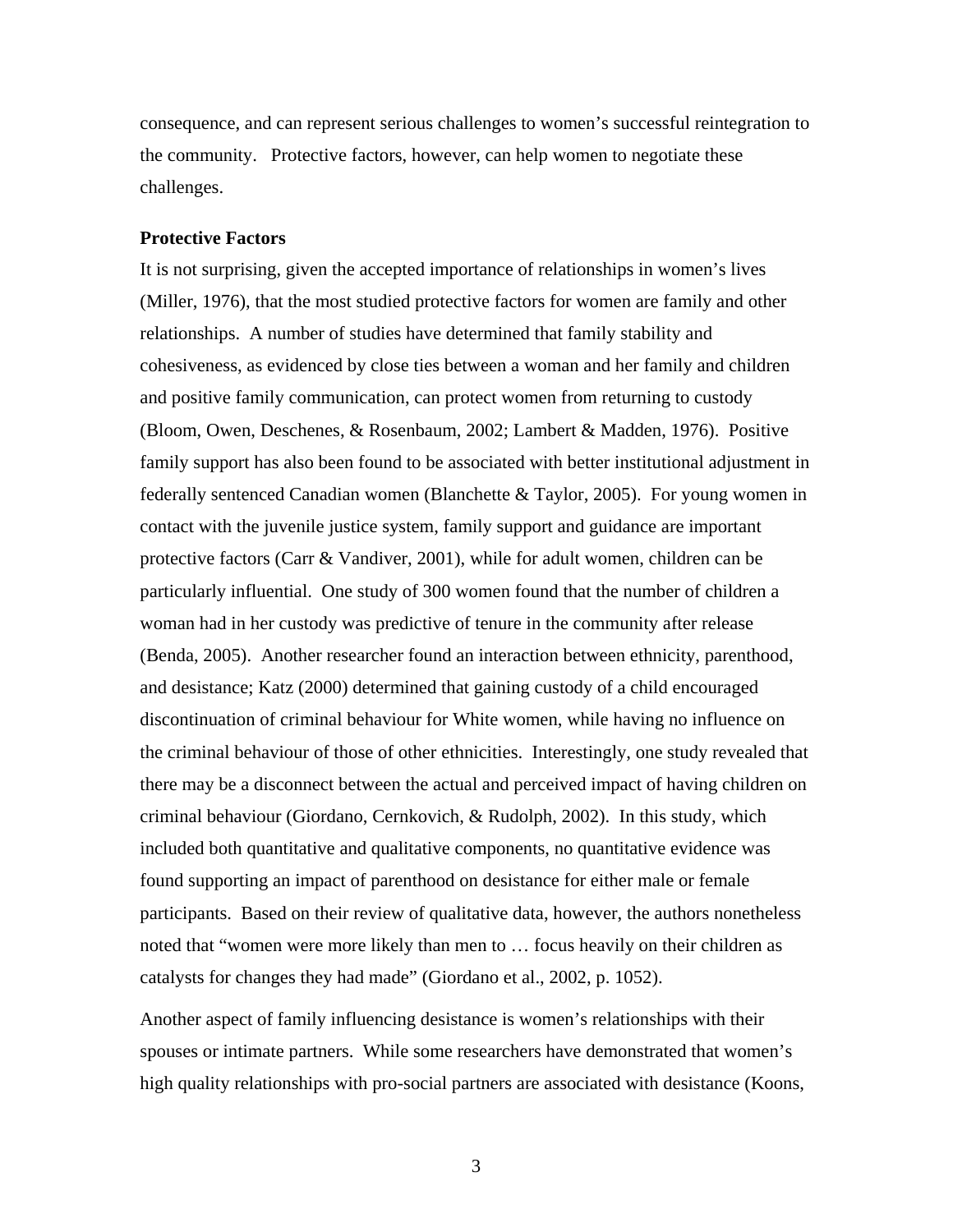Burrow, Morash, & Bynum, 1997), others have found no such association (Giordano et al., 2002), or that some women feel that a period of relationship abstinence is necessary upon release (Leverentz, 2006b). One researcher, in examining the role of romantic relationships in women's desistance, has argued that relationships can both facilitate and hinder desistance, and that the same relationship can fulfill both roles at different time points (Leverentz, 2006b). This researcher also found, in her qualitative examination of 49 women and their partners, that relationships do not need to involve a pro-social partner to facilitate desistance; occasionally, women and their partners move towards a more pro-social lifestyle together. Leverentz further argues that there may be benefits from relationships with those with a criminal past, as these partners may be better able to provide support and empathy.

Relationships with peers are also important. Positive, pro-social peer influences and networks have been found to be associated with desistance (Giordano, Cernkovich, & Holland, 2002, cited in Rumgay, 2004; Sommers, Baskin, & Fagan, 1994). Peer relationships may also facilitate desistance indirectly, as researchers have found that disclosing a decision to stop engaging in criminal behaviour to peers (Sommers et al., 1994), and being concerned about negative perceptions by peers (in a sample of men only; Peersen, Sigurdsson, Gudjonsson, & Gretarsson, 2004) play important roles in the desistance process. It has also been argued that receiving validation from peers of prosocial behaviour and a new pro-social identity can reinforce discontinuation of criminal behaviour (Rumgay, 2004).

A number of other factors have also been examined. Perhaps chief among these is stable involvement in legal employment, which has been found to be associated with a movement away from crime (Koons et al., 1997; Lambert & Madden, 1976; Schram, Koons-Witt, Williams, & McShane, 2006; Uggen & Kruttschnitt, 1998). Findings are not universally supportive of such an association, however, and at least one team of researchers has found no link between job stability and desistance (Giordano et al., 2002). Another factor to receive considerable attention is desistance from substance abuse. A number of studies have found that discontinuation of heavy substance use is associated with discontinuation of criminal behaviour, both for men and for women (Kerner, Weitekamp, Stelly, & Thomas, 1997; Uggen & Kruttschnitt, 1998). Finally, research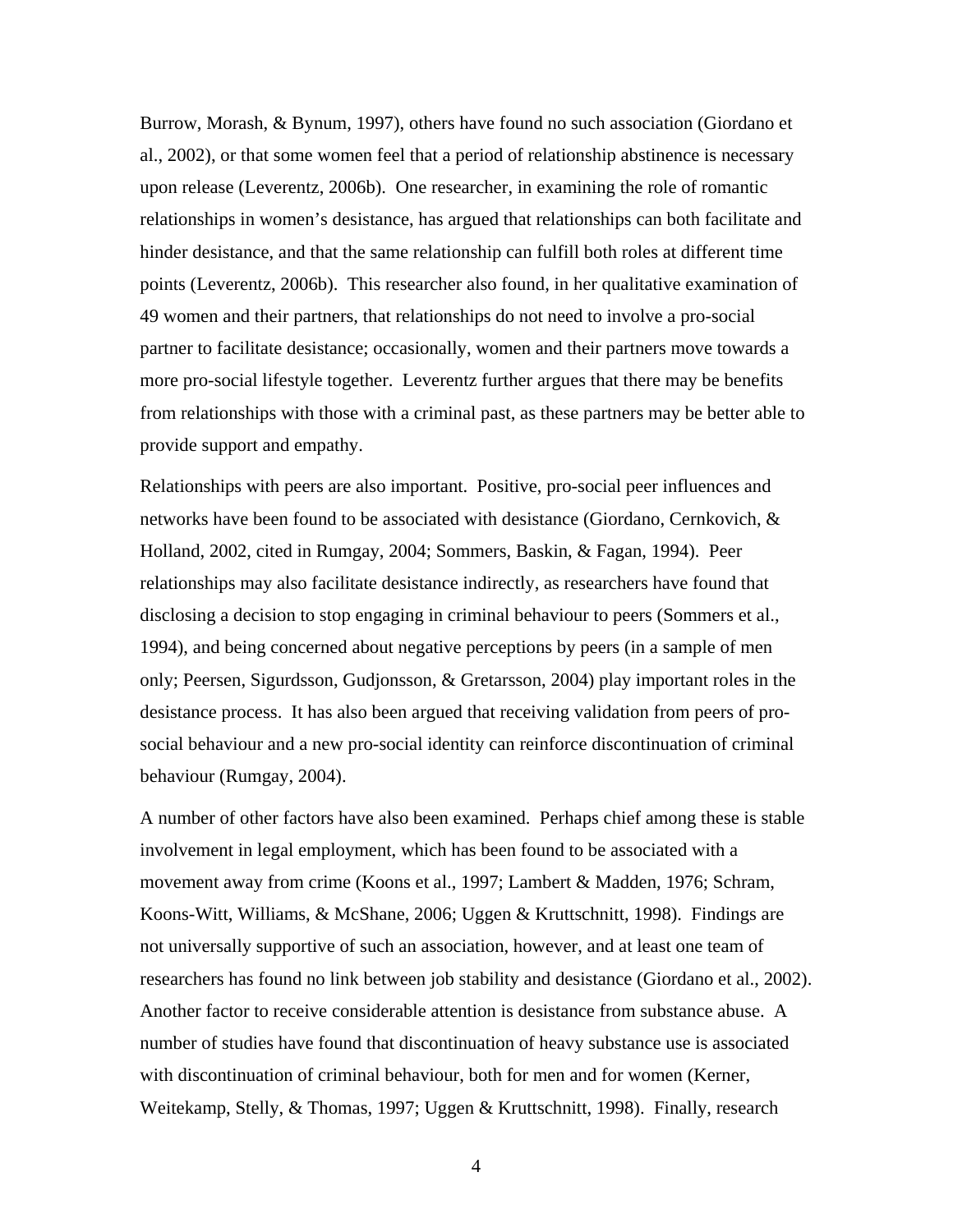<span id="page-13-0"></span>with samples of male offenders has begun to shift towards intra-individual characteristics which can exert a protective influence, such as motivation to stop criminal behaviour (Farrall & Bowling, 1999), insight regarding the consequences of criminality (Haggård, Gupert, & Grann, 2001), and a sense of self-efficacy regarding desistance (Burnett  $\&$ Maruna, 2004). As of yet, areas such as these do not seem to have received any significant research attention for women offenders.

# **Women's Perceived Protective Factors**

Most of the research on protective factors has been conducted 'from the outside looking in'. In other words, researchers have set out to examine those factors which they believe are most relevant to desistance. Two studies (Galbraith, 1998; O'Brien, 2001) were found, however, which represent broad analyses of interviews and other information provided directly by women offenders who were successful in remaining in the community. Such studies, based on their qualitative nature, have the advantage of being able to tap into unanticipated factors.<sup>[1](#page-13-1)</sup> Both studies were American, and therefore some caution must be exercised in generalizing the findings to a Canadian context; nonetheless, there are likely to be significant overlaps between the two jurisdictions.

In the first study, Galbraith (1998) interviewed 20 women who have remained crime-free since release from custody. She also interviewed a number of individuals involved in the supervision of women offenders, including wardens, psychologists, and community stakeholders**.** Notably, the feedback gathered from both sources was very similar. In reviewing data stemming from these interviews, Galbraith noted the following factors which seemed most relevant and influential for women in remaining crime-free: relationships with people who cared, listened, and could be trusted; relationships with other women who were role models; well-trained staff (especially female staff); proper medication, when appropriate; inmate-centred programs, including parenting, employment training, education, substance abuse and mental health treatment; efforts to reduce trauma and revictimization; financial resources; and safe environments. Of these,

<span id="page-13-1"></span><sup>&</sup>lt;sup>1</sup> A number of the studies reviewed earlier also used a qualitative methodology, either in whole or in part (Bloom et al., 2002; Giordano et al., 2002; Leverentz, 2006a; Sommers et al., 1994). The two studies reviewed here, however, are different in that they are very broad. The earlier studies were circumscribed in their qualitative data collection, focusing only on specific areas (e.g., relationships; Leverentz, 2006a).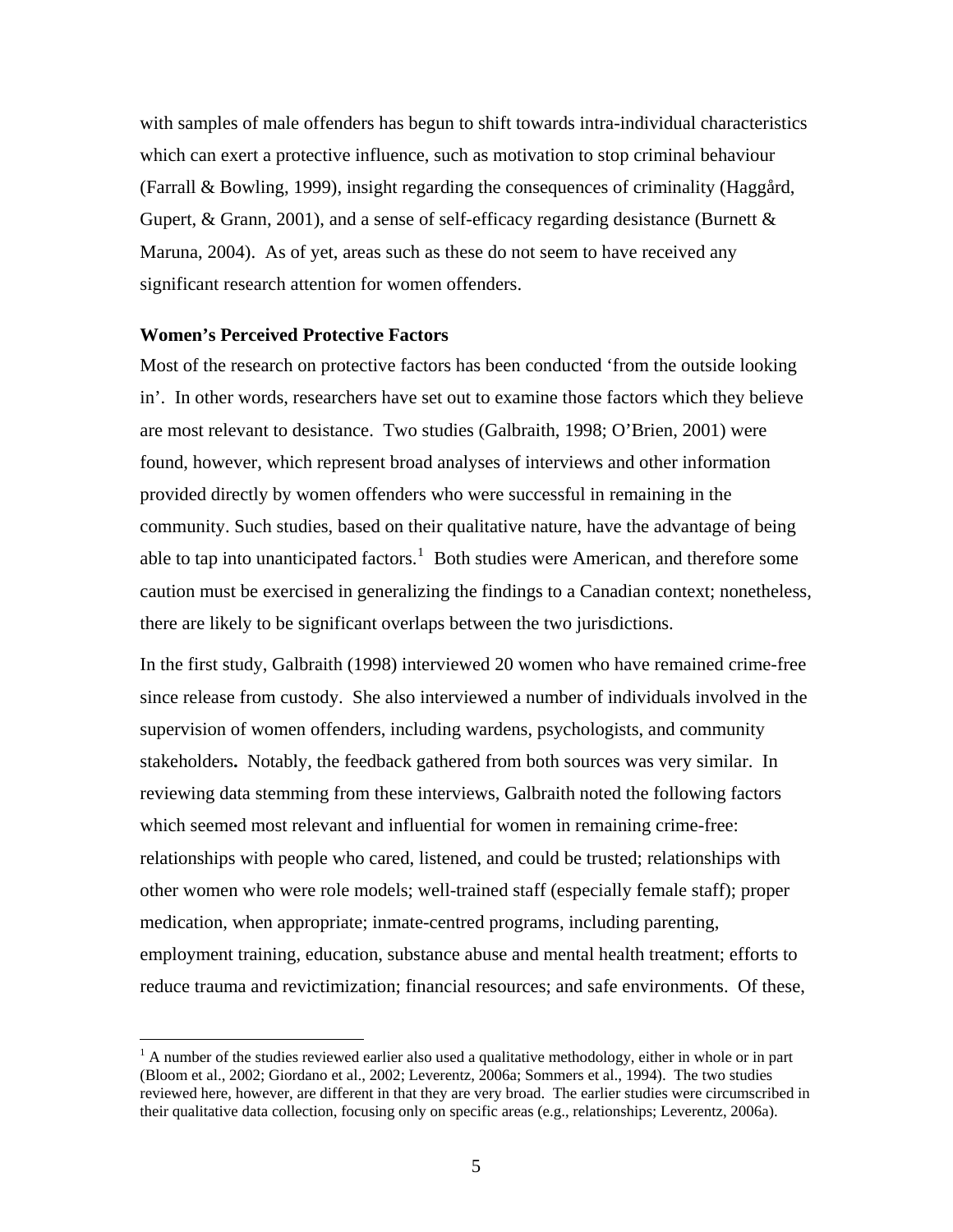<span id="page-14-0"></span>relationships were perhaps the most important. Indeed, Galbraith noted that "all the women described experiences or relationships with individuals that helped them begin to change and recover. For many of the women, a loving and knowledgeable person – often an inmate or female staff – was critical" (1998, p. 69).

More recently, O'Brien (2001) interviewed 18 women who had been in the community without revocation for at least six months. Women in this sample also indicated that relationships were of utmost importance, with their relationship with their parole officer key among these. Many of the women O'Brien studied reported feeling that their parole officers could be both an important source of support and assistance and a source of difficulty and challenges. The women reported feeling positively about their parole officers when these officers treated them respectfully, did not intrude in their daily lives more than necessary, exhibited flexibility, and provided information. Parole officers were viewed less positively when they were overly strict, enforced rules and special conditions arbitrarily, and invaded the women's privacy.

Other former inmates were also found to be important resources upon release, and a number of the women indicated that despite the common restriction against association with persons with criminal histories, relationships with people meeting this description were too valuable to give up. Indeed, O'Brien wrote that "many of the women believed that it was *only* those people who had experienced the pains of incarceration who could be really helpful to others coming out" (2001, p. 106, italics in original). The women in this sample appreciated other former inmates' familiarity with the reintegration process and the potential obstacles to be faced after release.

Findings from these two studies both resemble (e.g., emphasis on relationships) and differ from (e.g., influence of other ex-offenders) those studies whose topics were predetermined by the researchers. As such, they demonstrate that there is continued value in conducting research in such a manner as to allow both expected and unexpected information to emerge.

#### **Current Study**

The present study primarily employed a qualitative methodology. Using surveys with both closed and open-ended questions as well as semi-structured interviews which were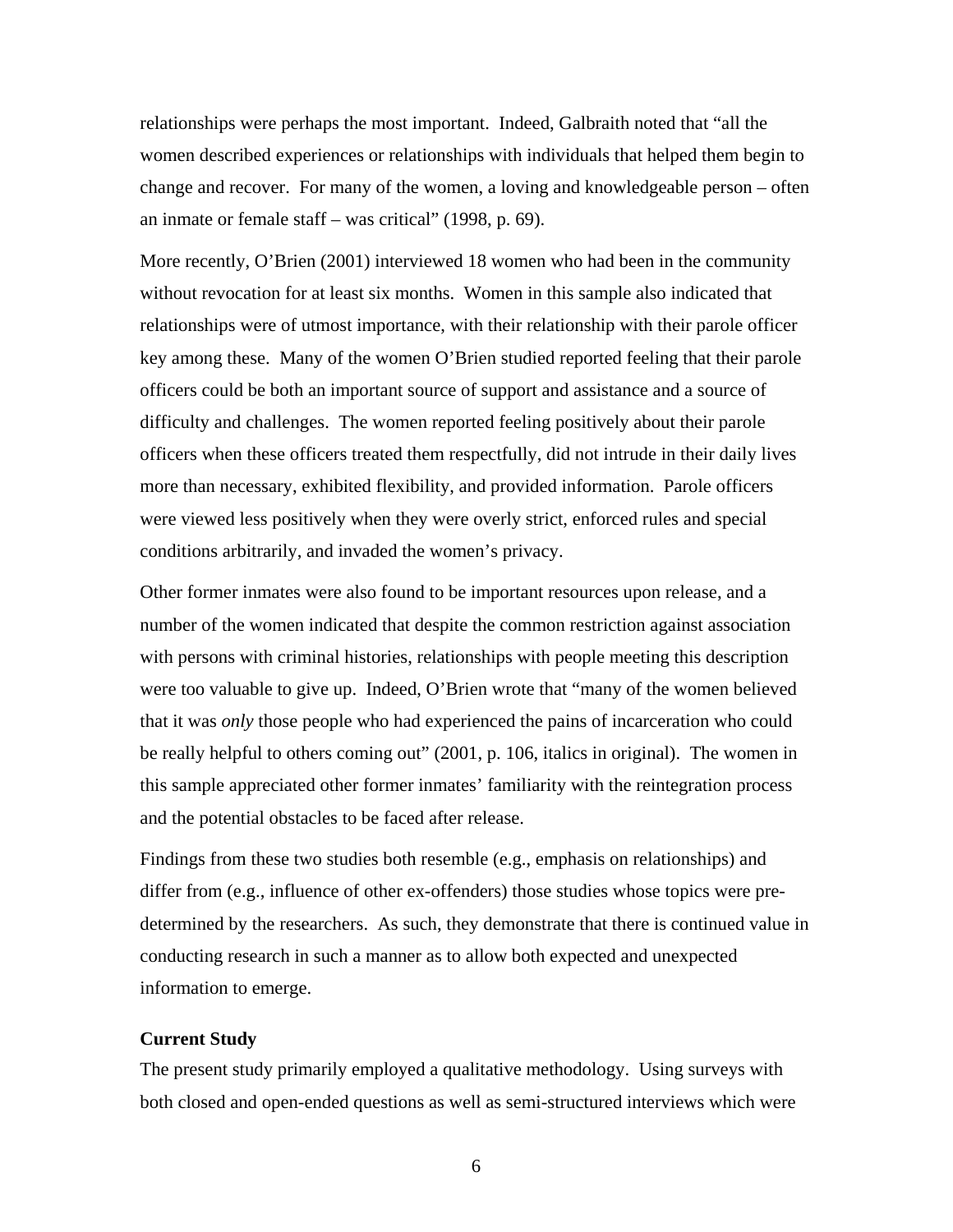guided by the women themselves, the present study aimed to gather rich data regarding the challenges women encountered upon release as well as the factors they perceived to be most helpful in the desistance process. The study focused on women on conditional release who, after a period of incarceration in a federal correctional facility, remained in the community without revocation for a period of at least one year.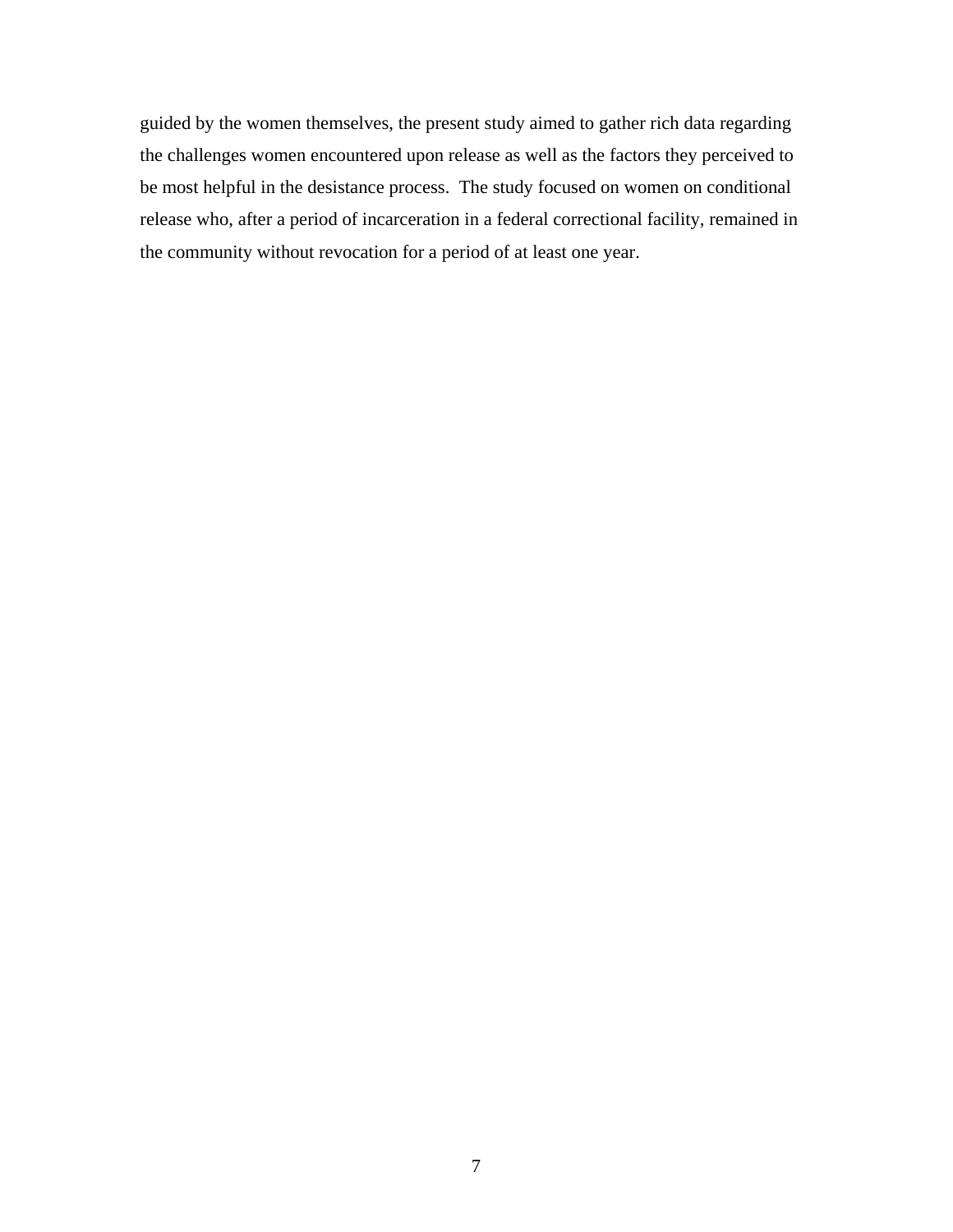#### **METHOD**

### <span id="page-16-0"></span>**Recruitment Strategy**

Women eligible for participation in this study were those serving a federal sentence who had been released to the community for a period of at least one year and no more than five years and who had not had their release revoked (either due to technical reasons, such as breaches of conditions, or due to a new offence). Due to recruitment logistics, women who had been deported or who had reached warrant expiry were excluded from the study. Using the Correctional Service of Canada's automated offender data management system, 152 women meeting these criteria were identified as of July 15, 2007.

Through the intermediary of the women's community parole officers, they were each sent an information package detailing the study and asking for their participation. The package included a cover letter which detailed the women's rights in participating and provided researcher contact information for any women seeking further information (Appendix A). The letter asked for women's feedback on the factors which they perceive as helpful in remaining in the community after release from a federal correctional facility. Those who were interested in participating had the option to complete and return the enclosed survey and / or to return a contact card providing their information in order to participate in a future telephone interview. As returned surveys were anonymous, it is not possible to determine whether any women completed both the survey and the interview. A total of 22 surveys and 12 telephone interviews were completed.

### **Data Sources**

Women could choose to complete the survey (Appendix B) and / or the semi-structured interview (Appendix C), both of which focused on the challenges women encountered as well as the factors they perceived to be most helpful in the desistance process. Surveys and interviews each allow for the gathering of rich and comprehensive information. Moreover, these techniques permit unanticipated themes and information to emerge. For both the surveys and the interviews, women were instructed to feel free to skip any questions they wished, and they were provided with space and time to provide feedback in areas other than those covered by the data collection instruments.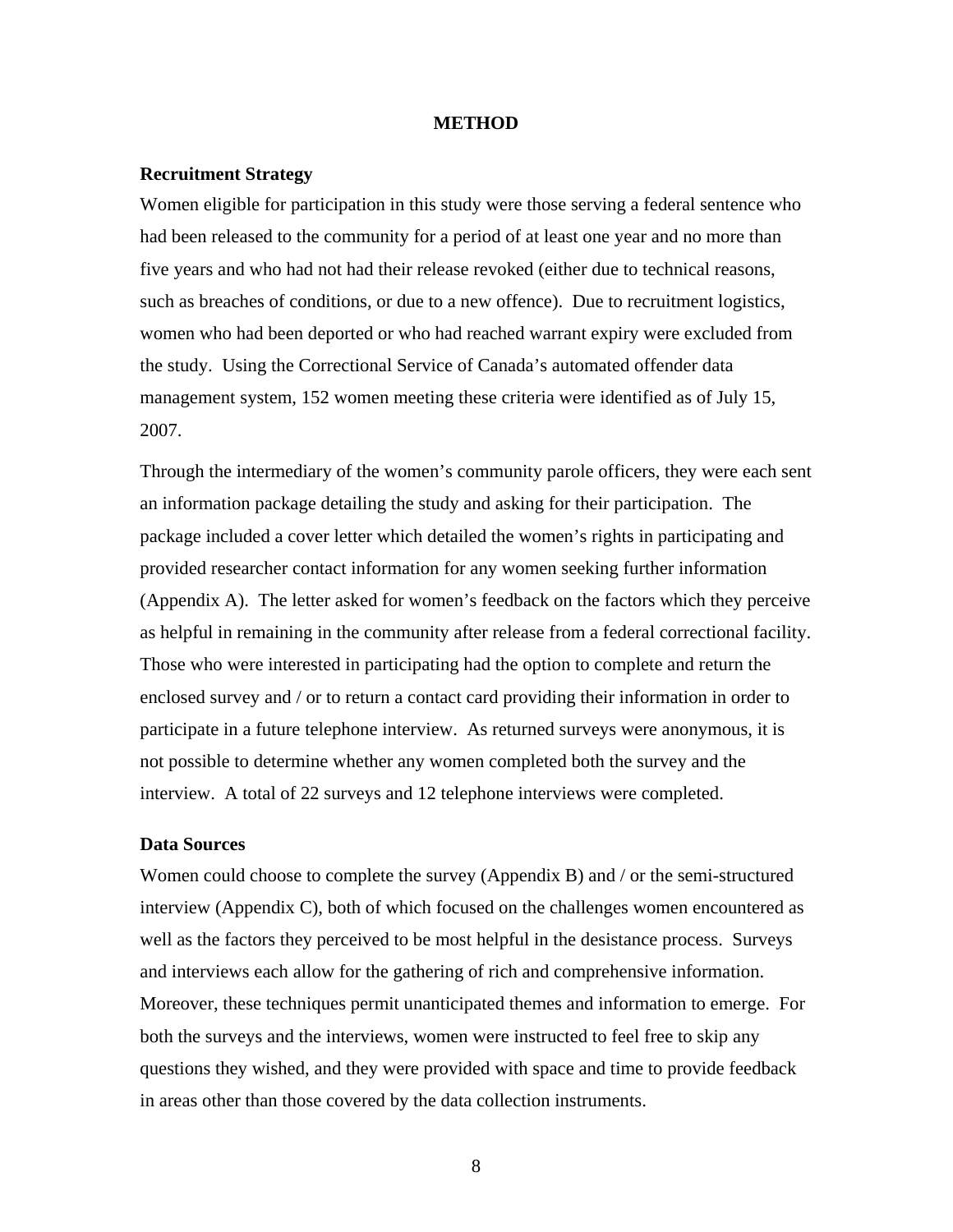<span id="page-17-0"></span>Both the survey and the interview were produced in a consultative fashion. In March 2006, a one-day community research workshop was held to help formulate the survey and interview questions. Participants included six women who had successfully reintegrated into the community, as well as parole officers and representatives from community agencies such as Elizabeth Fry Societies, John Howard Society (Berkana House), and Salvation Army (Greenfield House). Focused discussions allowed for the identification of a number of topics considered relevant for inclusion. Themes emerging in the literature on protective factors were also incorporated. The draft survey was then shared with representatives of the Women Offender Sector and the Aboriginal Initiatives Directorate of the Correctional Service of Canada for their review prior to finalization.

#### **Analyses**

 $\overline{a}$ 

The first component of this report provides a profile of the women eligible for participation in the study. A more circumscribed profile of the women who actually participated follows; this more limited profile focuses only on a few key areas which were included in the data collection instruments. Content analysis was then used to interpret the qualitative data arising from the surveys and interviews.<sup>[2](#page-17-1)</sup> In addition to discussing the themes recognized, this document also includes a number of representative quotes from the women in order to illustrate the feedback received.

<span id="page-17-1"></span> $2<sup>2</sup>$  In keeping with the qualitative nature of these analyses, as well as the challenges of aggregating across the two data collection instruments without knowing which women (if any) completed both, proportions and counts were generally not included in these content analyses.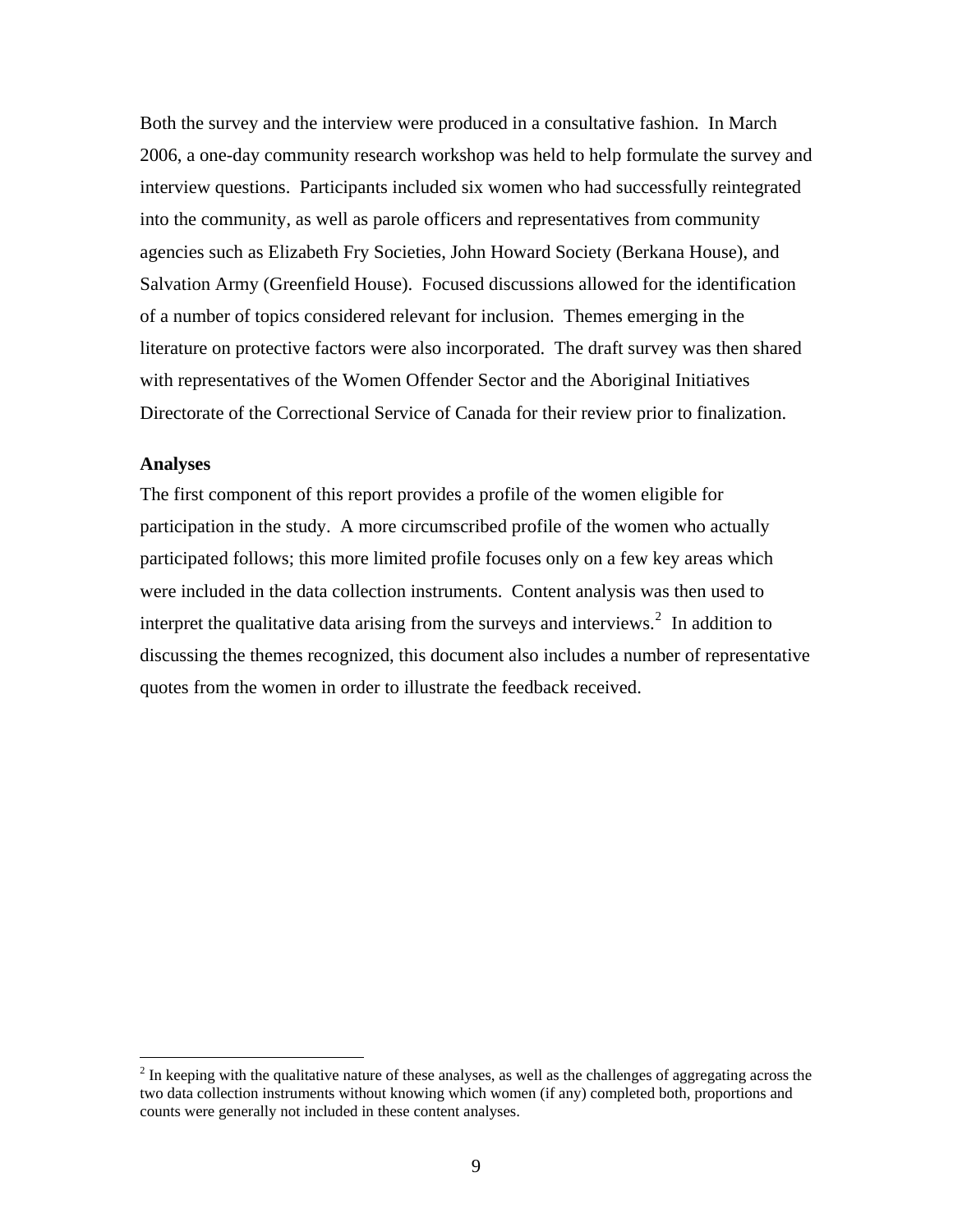#### **RESULTS**

# <span id="page-18-0"></span>**Recruitment Sample Characteristics**

The average age of the 152 women solicited for participation in this study was 40.1 years  $(SD = 12.5; Median = 38.3)$ . As shown in Table 1, more than half of these women were Caucasian, and approximately equal proportions were Black and Aboriginal. At admission, the majority of the women were single, separated, divorced, or widowed.

| Demographic Variable                    | Number (%) of Offenders |        |
|-----------------------------------------|-------------------------|--------|
| Ethnicity                               |                         |        |
| Caucasian                               | 79                      | (52.0) |
| Aboriginal                              | 29                      | (19.1) |
| <b>Black</b>                            | 27                      | (17.8) |
| Other visible minority / unknown        | 17                      | (11.2) |
| <b>Marital Status</b>                   |                         |        |
| Single / widowed / divorced / separated | 102                     | (67.1) |
| Married / common-law                    | 49                      | (32.2) |
| Unknown                                 | 1                       | (0.7)  |

*Table 1.* Recruitment Sample's Demographic Profile

 $$ 

Nineteen women in this sample (12.5%) were serving indeterminate sentences. For the remainder, the mean aggregate sentence length was of 4.6 yrs  $(SD = 2.4)$ . As can be seen in Table 2, about half of the women had been convicted of at least one violent offence on the current sentence, with assault, weapons offences, and robbery being the most common. Four-in-five of the women in this sample were convicted of at least one nonviolent offence, with property offences, drug offences, and "other" offences (e.g., failure to appear in court) being notably common.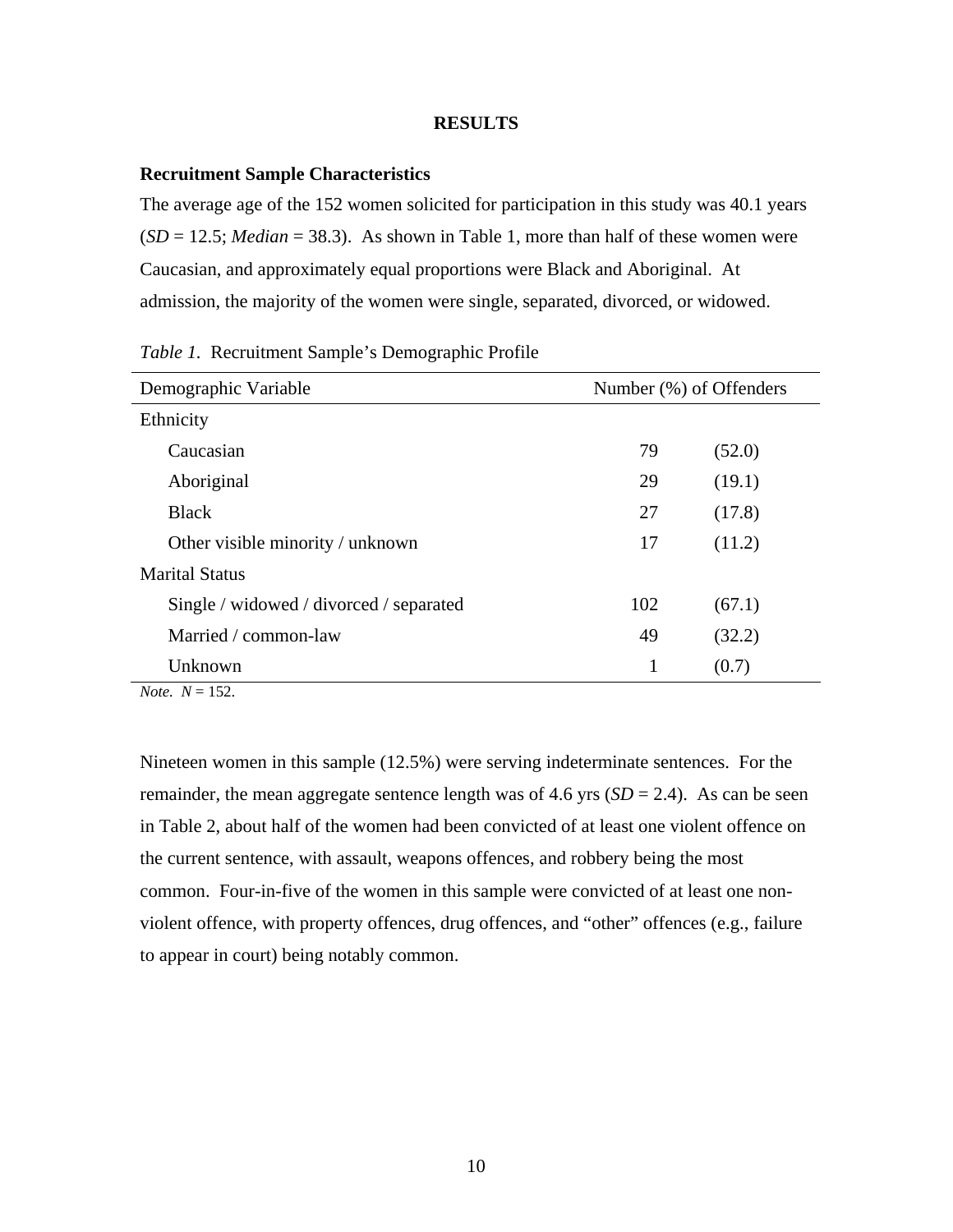| <b>Present Conviction(s)</b>                       | Number (%) of Offenders |        |
|----------------------------------------------------|-------------------------|--------|
| <b>Violent Offences</b>                            | 75                      | (49.3) |
| Homicide (murder, manslaughter)                    | 8                       | (5.3)  |
| Attempt murder / Conspire to commit murder         | 3                       | (2.0)  |
| Assault (major / minor)                            | 25                      | (16.5) |
| Robbery (with / without weapon)                    | 16                      | (10.5) |
| Kidnapping / Forcible confinement                  | 5                       | (3.3)  |
| Sexual assault                                     | 10                      | (6.6)  |
| Arson                                              | 12                      | (7.9)  |
| Utter threats                                      | 13                      | (8.6)  |
| Weapon offences                                    | 18                      | (11.8) |
| <b>Non-Violent Offences</b>                        | 126                     | (82.9) |
| Drug offences (importing, trafficking, production) | 44                      | (29.0) |
| Property (break and enter, theft)                  | 48                      | (31.6) |
| Fraud                                              | 12                      | (7.9)  |
| Other non-violent                                  | 105                     | (69.1) |

<span id="page-19-0"></span>*Table 2.* Recruitment Sample's Offence Profile

*Note.*  $N = 152$ . Proportions will sum to more than 100 because many women were convicted of more than one offence.

By far the largest proportion of women were originally released to the community on day parole ( $N = 142, 93.4\%$ ), while smaller numbers were released on full parole ( $N = 9$ , 5.9%) or at statutory release ( $N = 1, 0.7$ %). At the time of the study, women had been in the community an average of 2.07 years  $(SD = 1.0)$ , with a range of 1.0 to 4.9 years. By this time, most women had been granted full parole  $(N = 136, 89.5\%)$ . A small number remained on day parole ( $N = 10, 6.6\%$ ), and several had reached their statutory release dates ( $N = 6, 4.0\%$ ).

# **Participant Sample Characteristics**

For the women who actually participated in the study, only a more limited profile is available. As can be seen in Table 3, participants were typically Caucasian, and aged between 25 and 34 years. Most respondents reported having been convicted of drug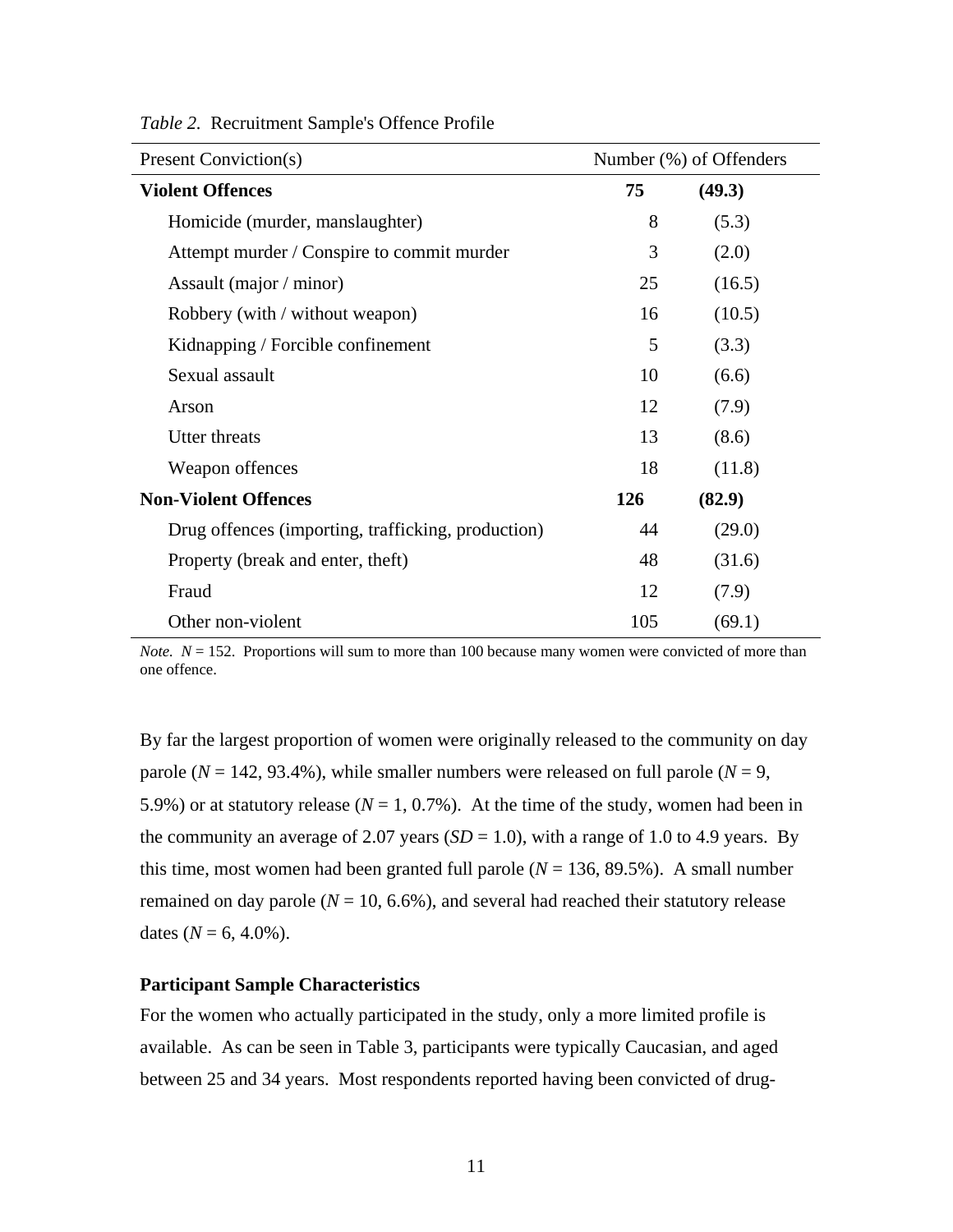<span id="page-20-0"></span>related or violent offences. Finally, most women had been under community supervision for between one and three years.

|                                             |                |                          |                  | Number (%) of Offenders |                |                    |
|---------------------------------------------|----------------|--------------------------|------------------|-------------------------|----------------|--------------------|
| Variable                                    |                | Survey $(n = 22)$        |                  | Interview ( $n = 12$ )  |                | Total $(N = 34)^a$ |
| Age                                         |                |                          |                  |                         |                |                    |
| 25-34                                       | 10             | (45.5)                   | 5                | (41.7)                  | 15             | (44.2)             |
| 35-44                                       | 7              | (31.8)                   | 3                | (25.0)                  | 10             | (29.4)             |
| 45-54                                       | $\overline{2}$ | (9.1)                    | $\overline{2}$   | (16.7)                  | $\overline{4}$ | (11.8)             |
| 55 or more                                  | $\overline{2}$ | (9.1)                    | $\mathbf{1}$     | (8.3)                   | 3              | (8.8)              |
| Not provided                                | $\mathbf{1}$   | (4.5)                    | $\mathbf{1}$     | (8.3)                   | $\overline{2}$ | (5.9)              |
| Ethnicity                                   |                |                          |                  |                         |                |                    |
| Caucasian                                   | 12             | (54.5)                   | 10               | (83.3)                  | 22             | (64.7)             |
| Aboriginal                                  | 3              | (13.6)                   | $\mathbf{1}$     | (8.3)                   | $\overline{4}$ | (11.8)             |
| <b>Black</b>                                | $\overline{2}$ | (9.1)                    | $\boldsymbol{0}$ | $\overline{a}$          | $\overline{2}$ | (5.9)              |
| Other                                       | 3              | (13.6)                   | $\boldsymbol{0}$ | $\overline{a}$          | 3              | (8.8)              |
| Not provided                                | $\overline{2}$ | (9.1)                    | $\mathbf{1}$     | (8.3)                   | 5              | (14.7)             |
| Present Conviction <sup>b</sup>             |                |                          |                  |                         |                |                    |
| Property offence                            | $\overline{4}$ | (18.2)                   | $\overline{2}$   | (16.7)                  | 6              | (17.6)             |
| Drug offence                                | 13             | (59.1)                   | 3                | (25.0)                  | 16             | (47.1)             |
| Violent offence                             | $\tau$         | (31.8)                   | 6                | (50.0)                  | 13             | (38.2)             |
| Other                                       | 5              | (22.7)                   | 3                | (25.0)                  | 8              | (23.5)             |
| Length of Community<br>Supervision, To Date |                |                          |                  |                         |                |                    |
| $1 - 2$ years                               | 13             | (59.1)                   | 3                | (25.0)                  | 16             | (47.1)             |
| $2 - 3$ years                               | 5              | (22.7)                   | 5                | (41.7)                  | 10             | (29.4)             |
| $3 - 4$ years                               | 3              | (13.6)                   | $\mathbf{1}$     | (8.3)                   | $\overline{4}$ | (11.8)             |
| $4 - 5$ years                               | $\mathbf{1}$   | (4.5)                    | $\mathbf{2}$     | (16.7)                  | 3              | (8.8)              |
| Not provided                                | $\overline{0}$ | $\overline{\phantom{m}}$ | $\mathbf{1}$     | (8.3)                   | $\mathbf{1}$   | (2.9)              |

*Table 3.* Participant Sample's Demographic and Offence Profile

<sup>a</sup> Results in this column must be interpreted cautiously as women who completed both data collection instruments (if any) are represented twice in these summations. b

<sup>b</sup> Proportions of women in each offence category will sum to more than 100 as many women were convicted of multiple offences.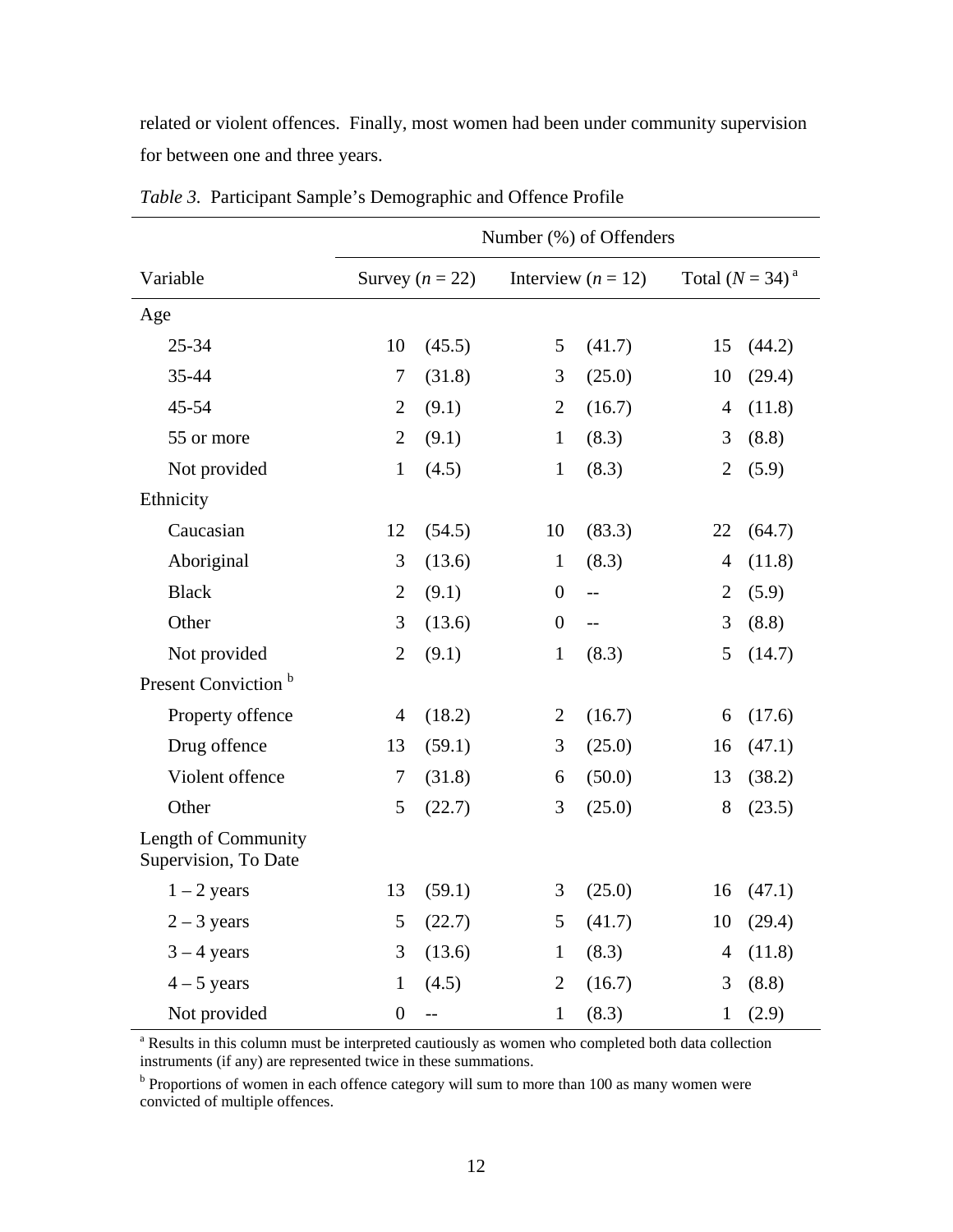#### <span id="page-21-0"></span>**Challenges to Reintegration**

### *Challenging Times and Events*

More than half of the women indicated that the time period immediately after release presented the most challenges in terms of their community reintegration. The two main reasons for this were difficulties associated with residing in a halfway house and adjustment to a new environment. A number of respondents commented on the presence of drugs in their halfway house; they indicated that this presence tested their commitment to staying clean. One woman suggested that it was necessary to "figure out how to keep the drugs out of the house, because that should be a safe house where you can be in." Women also reported finding it difficult when their community did not have a halfway house, and they were therefore distant from their family and children. In at least one case, the distance and transportation difficulties were such that even when granted day passes, the woman was unable to travel to her home community and return in time to meet curfew; for this reason, this woman was only infrequently able to see her children during her period of day parole. Finally, some respondents commented that there were too many rules and too much supervision at the halfway houses. For instance, one woman shared that the staff at the house where she resided phoned her employer "every single day, sometimes more than once" to verify her presence, and that this ultimately caused problems between her employer and herself.

A number of women also commented that the time period immediately after release was difficult because of the adjustments associated with going "from locked up to walking the streets." As one woman said, "it was culture shock." Another respondent shared that she felt like she didn't fit in to the community after a lengthy period of incarceration. She asked, "What do I possibly have to say that doesn't reflect a long prison life?" This adjustment was intensified for women who had moved to a new community upon their release. One woman explained that this period was the most difficult for her "because I started off in a new city and was alone." On the other hand, women who returned to their home community spoke of other challenges, such as choosing not to interact with former friends. One woman who returned to her home community also noted, in speaking about her family, that "their expectations of my readiness for the community were unreal." In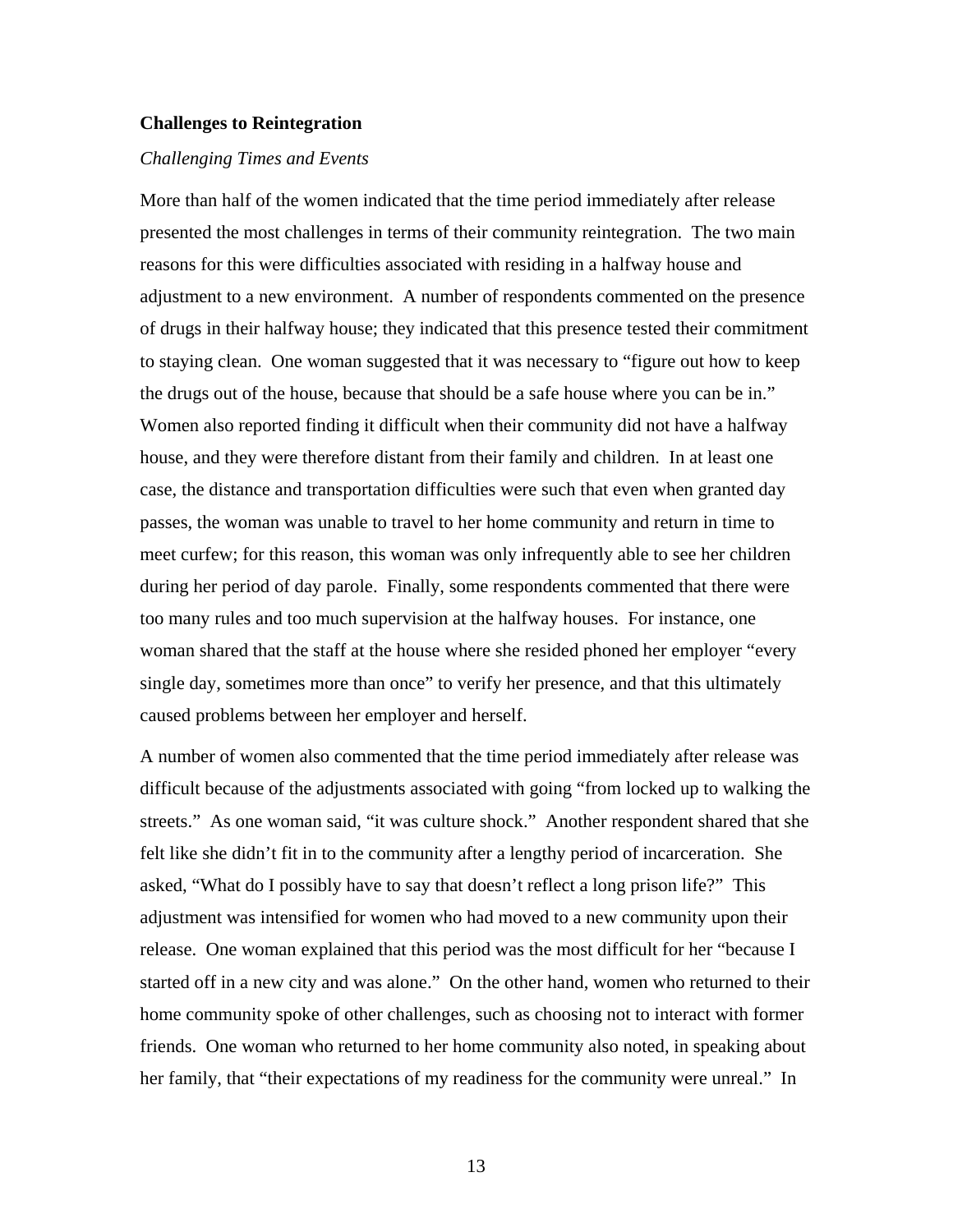this way, it would seem that there are difficulties associated with reintegration both to the community of origin and to a new community.

Women also discussed the events which had been particularly challenging in their reintegration. Broadly, these can be grouped into two categories: (a) events arising out of criminal activity or incarceration and (b) significant life transitions and traumatic events. In the former category, respondents talked about having to face civil lawsuits related to their criminal offences, substantial debt, and dealing with child custody issues. One woman shared that she lost sole custody of her child during her incarceration, and "having to deal with my son's father in and out of court" upon her release was very complicated. By far, the most commonly mentioned challenge arising from criminal involvement was the stigma and label of being an offender. Women shared that this label impacted their ability to find meaningful work, appropriate housing, and build social connections. One respondent shared how her criminal record closed many doors for her: "If you want to be honest when you apply for a job or an apartment and you tell people that you have a criminal record, then they don't choose you." A second respondent said, "I couldn't even get a job scrubbing toilets with my criminal record." A number of women also mentioned that the stigma of being under federal supervision influenced their subsequent interactions with police officers when they reported crimes of which they were the victims. One woman stated that she reported an assault to the police, but "as soon as the police found out I was a parolee, all interest in it ended." These statements underscore how profoundly the stigma associated with a criminal record can impact women.

Respondents also found certain life transitions and traumatic events quite challenging. A number of women moved during their supervision periods; many found this stressful. One respondent had been involved with social services regarding her child's custody during her incarceration, and shortly after her release, she discovered that her child had been adopted. Another woman's "eldest child moved out and it was difficult to adjust. She was one of my main supports." A number of women also experienced the death of a family member or other loved one. Though this was acknowledged as being a traumatic event, some of the women indicated that they were better prepared to deal with such an event after having been incarcerated. One woman stated that "if my father had passed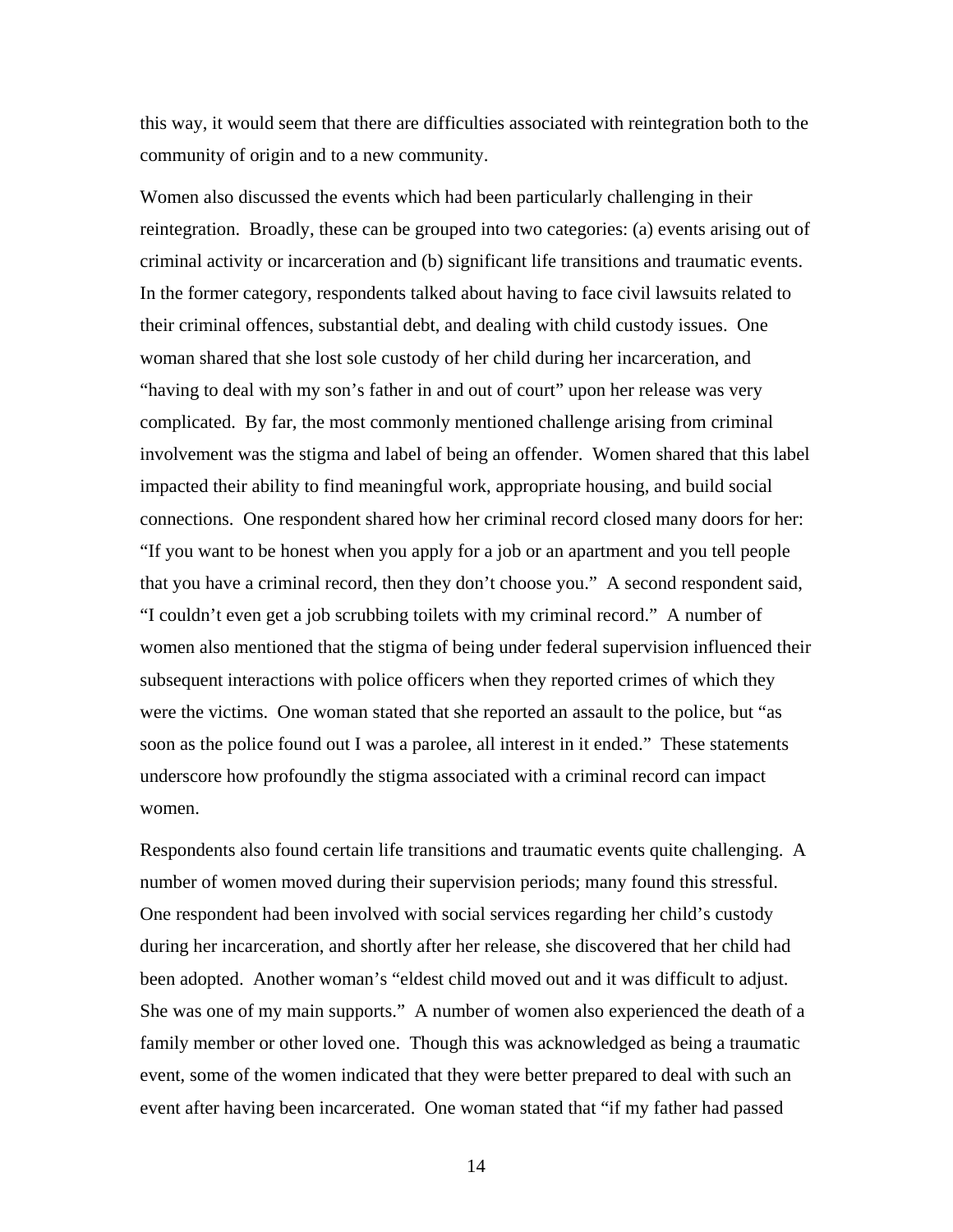<span id="page-23-0"></span>away while I was in jail or before I had gone to jail, I would have been no good." Another explained that she was determined not to return to jail, despite whatever challenges life might throw at her: "I had traumatic things happen when I was out, but at this point in my life there is nothing, nothing that would send me back."

# *Managing Challenges*

Despite the challenging events some encountered, most women reported that as time elapsed after their return to the community, the reintegration process became easier. One woman explained this in relation to early challenges: "It's gotten far easier since the halfway house." Others indicated that the process became easier as their needs came to be met – that is, as they found jobs, housing, and support systems. Still other respondents spoke of becoming accustomed to their new lifestyles or of being reinforced for their positive choices. One woman explained that "I don't really miss it [my old lifestyle] all that much anymore because I've seen that living this way [pro-socially] is a lot easier for me." This respondent went on to explain that her current lifestyle was just as rewarding as that which she had previously, though the rewards stemmed from a different source – satisfaction with her choices and pride in herself.

Notably, a considerable portion of respondents indicated that the special conditions included in their conditional release were helpful during the early transition periods. One respondent was particularly enthusiastic, stating that she was "100% for parole, to have restrictions and regulations." Women felt positively about their special conditions for two reasons: (a) they felt that the conditions provided a continuation, in diminished form, of the structure to which they had become accustomed while incarcerated, thereby facilitating a gradual reduction of structure, and (b), the conditions acted as a reminder of the consequences of their behaviour. A small group of women were ambivalent towards their special conditions, indicating they had chosen to behave in a pro-social manner and would not engage in behaviour counter to their conditions, regardless of whether the conditions were assigned. Finally, a number of women felt that their special conditions were a hindrance. Notably, none of the women who gave this response provided an explanation focused on themselves – instead, they spoke of the impact of their conditions on their partner or family. For instance, one woman reported not being able to give her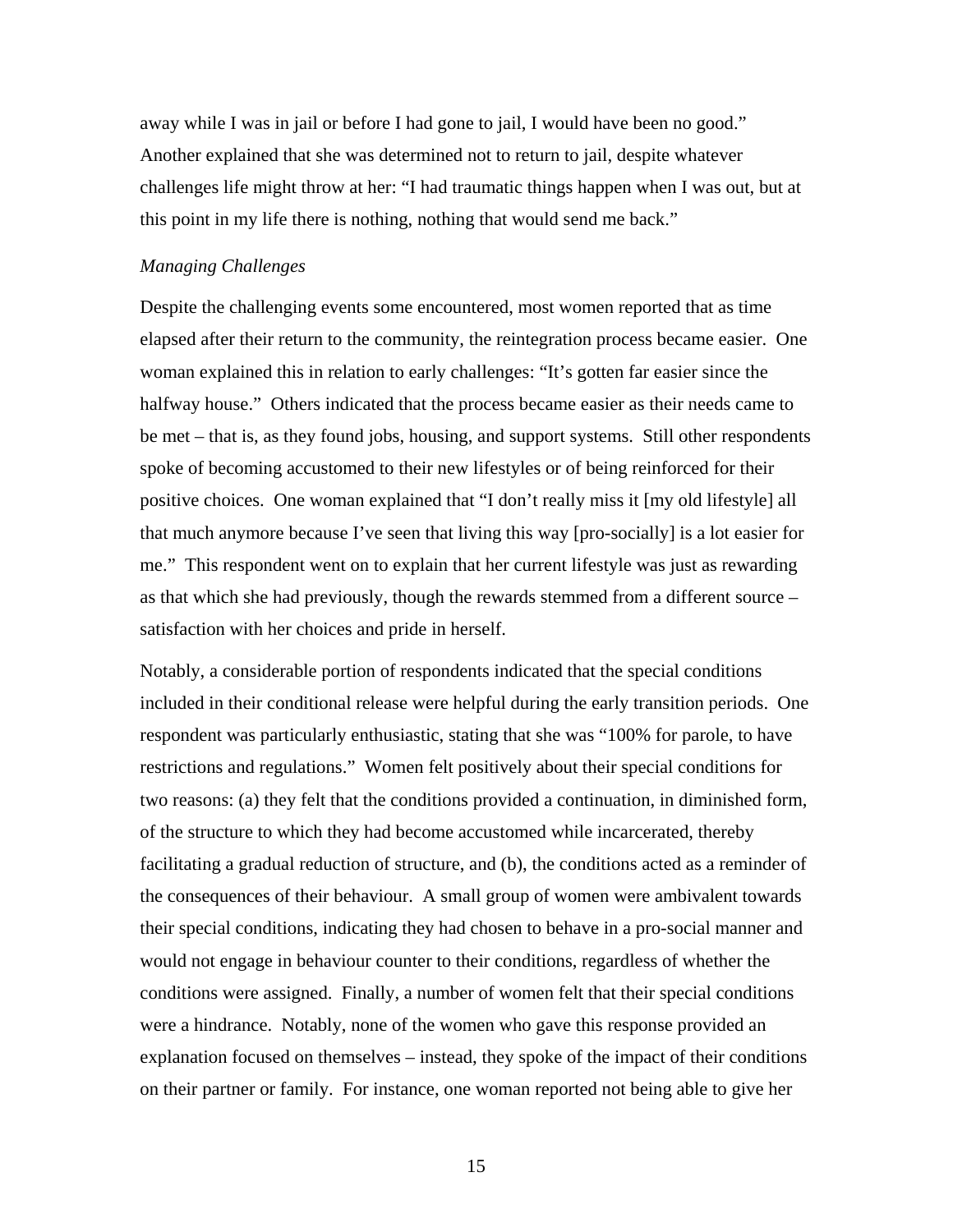<span id="page-24-0"></span>nieces and nephews rides to the family cottage, which meant that it was necessary for both her and her siblings to make the long trips separately each time. Another described how her partner was frequently contacted by her parole officer; both the woman and her partner found this frustrating. The respondent shared her partner's feelings, saying, "I told him that it was because of the type of offence and he says, 'Well, I really don't care, I'm aware of it. Why can't they leave me alone? I'm not under their jurisdiction.'"

#### *Preparation for Reintegration*

Women were asked a number of questions regarding the extent to which they felt prepared for reintegration. Though more than half of the respondents indicated that, prior to their release, they felt ready to reintegrate into the community, it is notable that a relatively large proportion indicated that they did *not* feel prepared. Comments in this area pertained to preparation at the level of emotions, knowledge, and practical considerations. In terms of emotions, some respondents indicated that they were scared, anxious, or felt overwhelmed. In terms of knowledge, women indicated that they were "unsure what to expect" and that there were inappropriate assumptions on the part of staff regarding their level of knowledge of day-to-day activities. One woman who had been incarcerated for a relatively long sentence, and who had been housed at a facility which had discontinued its reintegration program, said, "I didn't even know how to go about getting a bank account." Comments regarding practical considerations focused on clothing and transportation. For example, one woman indicated that she gained weight while incarcerated and no longer fit the clothes she wore upon admission, and "clothing funds were cut, so I pretty much walked out with my institutional sweats on."

As mentioned, more than half of the women *did* feel prepared for their reintegration at release. One group of respondents indicated that questions regarding preparation for reintegration were nearly irrelevant, as they were had only committed one offence and had extensive pro-social histories. Others listed programs, spirituality, knowledge, and support (from a variety of sources, including family, friends, and staff) as reasons for their feelings of preparedness. One woman shared that "access to women who got out but came back in to talk to us about their experiences really helped me process what I needed to prepare myself for when I eventually got released." Another respondent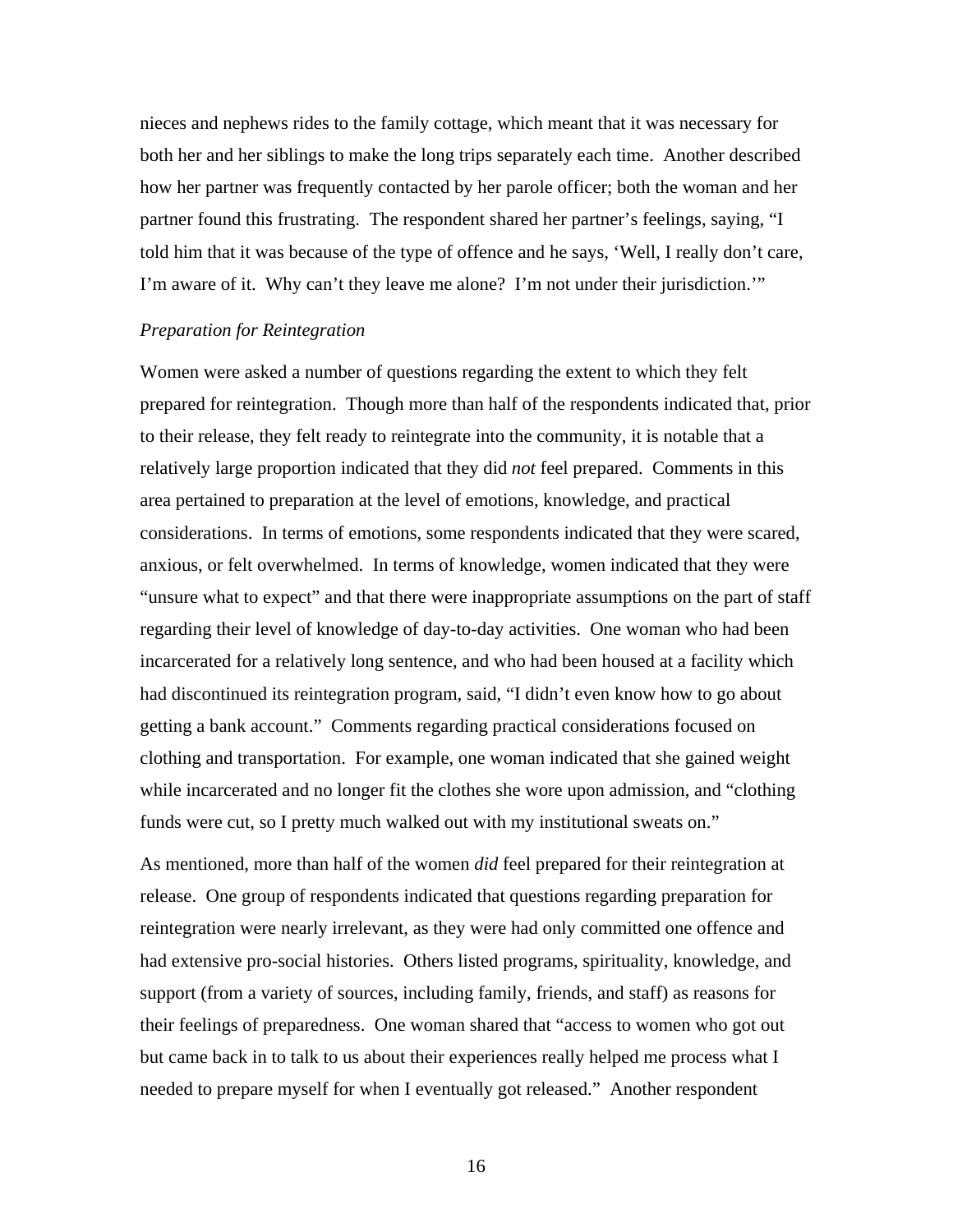originally felt prepared for reintegration at release, but in hindsight thought that she had not been fully aware of all the challenges she would face. She used the analogy of marriage to explain her growing awareness: "You're getting married, and you're all excited, and then you're living with this person and you realize, 'Gee, I never thought of this and I never prepared for that.'" Together, these findings demonstrate that women who successfully reintegrated into the community had varied original perceptions of their abilities to do so.

Respondents who completed the survey were asked which factors (among a list of 11, plus an *other* option) helped them feel prepared for release. As shown in Figure 1, family support was by far the factor most endorsed by respondents, followed by institutional programs, support from friends, support from staff, psychological services, contact with the community, and *other* factors. Among the *other* factors, and among the factors listed as important by the interview respondents, were spirituality, determination in self, knowing what to expect, and having a private home placement rather than going to a halfway house. Though section 84 community support<sup>[3](#page-25-0)</sup> and Elder support were mentioned relatively infrequently, their importance becomes more evident when considering the proportion of the survey sample which was Aboriginal (3 of 22 respondents; 13.8%). Though it is possible that non-Aboriginal women have chosen these options also, these findings suggest that Elder and community support were markedly important for a sub-group of respondents, likely those who are Aboriginal.

 $\overline{a}$ 

<span id="page-25-0"></span><sup>&</sup>lt;sup>3</sup> This term denotes a parole plan involving release facilitated by an Aboriginal community or organization.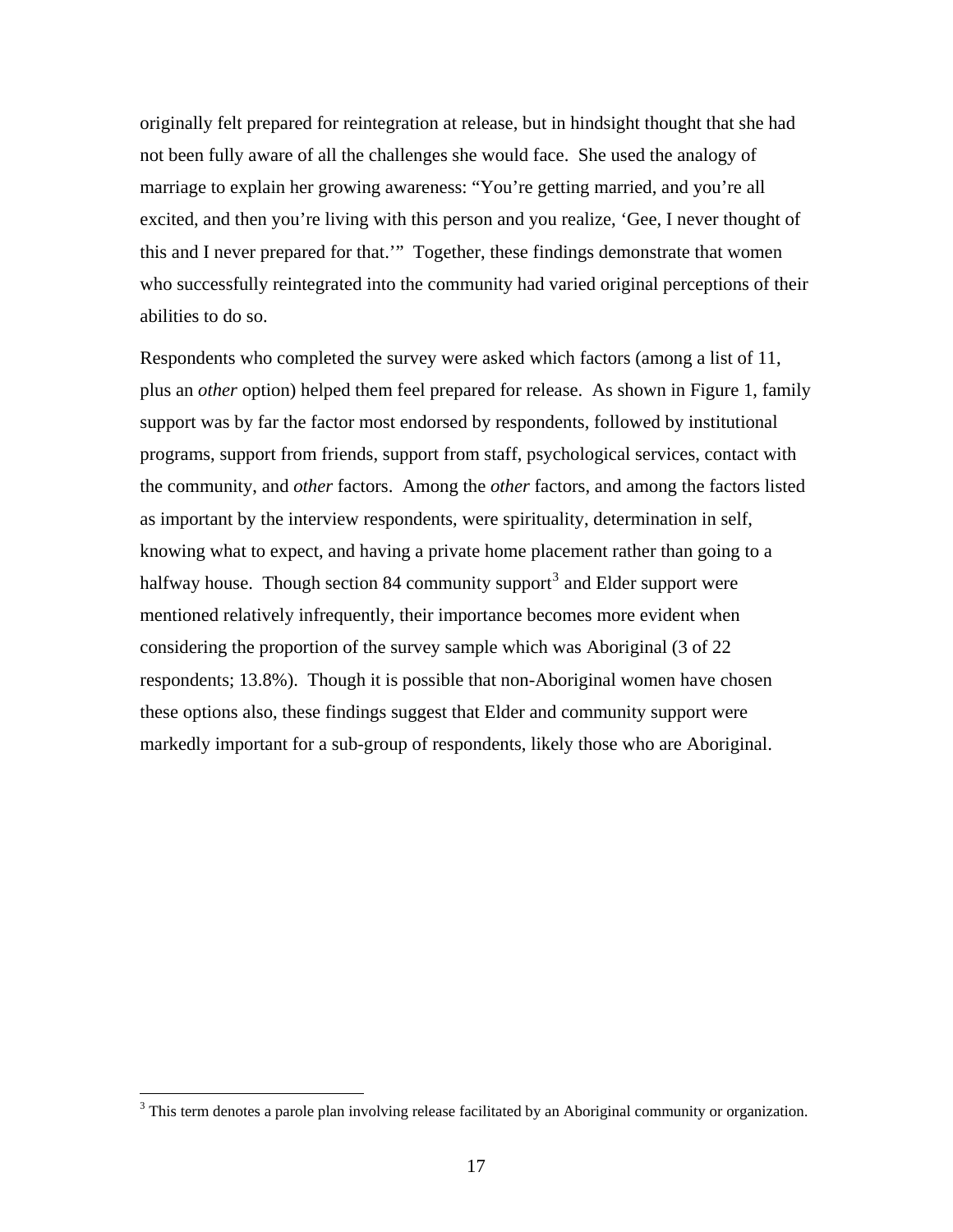

<span id="page-26-0"></span>*Figure 1.* Helpful Factors in Preparing for Transition, According to Survey Respondents

*Note.*  $N = 22$ .

Finally, women were asked about their level of confidence that they would never return to custody. The vast majority of respondents (though, notably, not all) indicated that they considered it very likely that they would not return to custody for any reason. As one woman wrote, "I won't be suspended or revoked because I don't do anything I shouldn't." Moreover, most women who were not perfectly confident in their ability to remain in the community indicated that they were doing their best in this regard. Respondents indicated that criminal behaviour was no longer consistent with the life they imagined for themselves. One summarized this feeling succinctly, saying, "I've changed the way I think about life and crime is not an option for me anymore." In general, women reported looking forward to continuing to live a largely pro-social life. For many, this life involved relationships with family, partners, and children, and the potential consequences for these relationships associated with returning to crime were prohibitively serious. One respondent offered the following conclusion: "All I can say is that no matter what life throws at me, I'm going to do my best to maintain where I'm at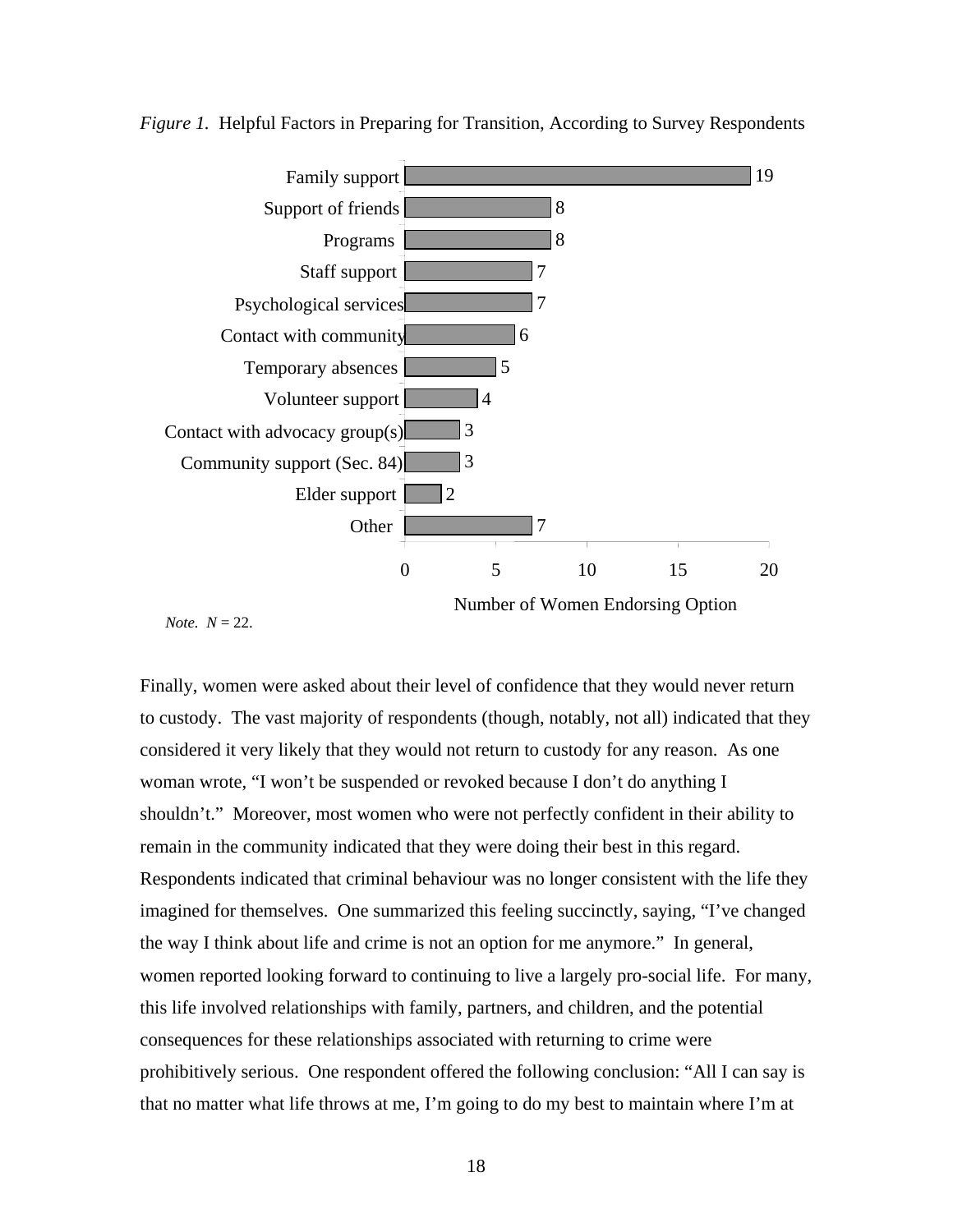<span id="page-27-0"></span>today, because it's not just about me, it's about my children, my family, and other people too."

#### **Protective Factors**

The second major focus of this study was to examine the factors which women perceived to have facilitated their community reintegration. A number of themes emerged in this area, and they were grouped into four areas to facilitate discussion: attitude, interpersonal support, relationship with parole officer, and other factors. Most women, however, mentioned factors within a number of areas.

### *Attitude*

Nearly all the women, when asked directly, indicated that they had made a conscious decision to live a crime-free life. A number of women even expressed that this was the most important factor in community reintegration. Many women also made a conscious decision to abstain from drugs and / or alcohol. One concisely expressed these ideas: "Staying out is a moment by moment choice." When asked for advice to share with other women who want to stay out, another respondent acknowledged that there is no "blanket response that is going to work for everybody" but went on to say that "really, it's just making the choice. You want to be out of prison? Don't do stupid things that will send you back." Many women also found it important to share their decision with others. These respondents indicated that sharing their decision with others allowed these others to provide them with support in attaining their goals. One woman explained that she "had to tell my doctors that I'm a drug addict – everybody had to know." She went on to explain that this approach served, in essence, to protect her from herself in the instance that she might have a moment of weakness later on. Others made similar statements with regards to having shared their decision with their family or romantic partner.

Other attitudinal factors such as determination, willpower, and personal strength also figured prominently in most women's discussions of factors which were helpful in the reintegration process. One woman, in talking about her determination and will-power, concluded that "it really is about attitude." A number of women talked about their "stubbornness." Women also spoke about staying focused on their goals, trusting their intuition or "the wisdom within", and remaining positive. With respect to the latter, one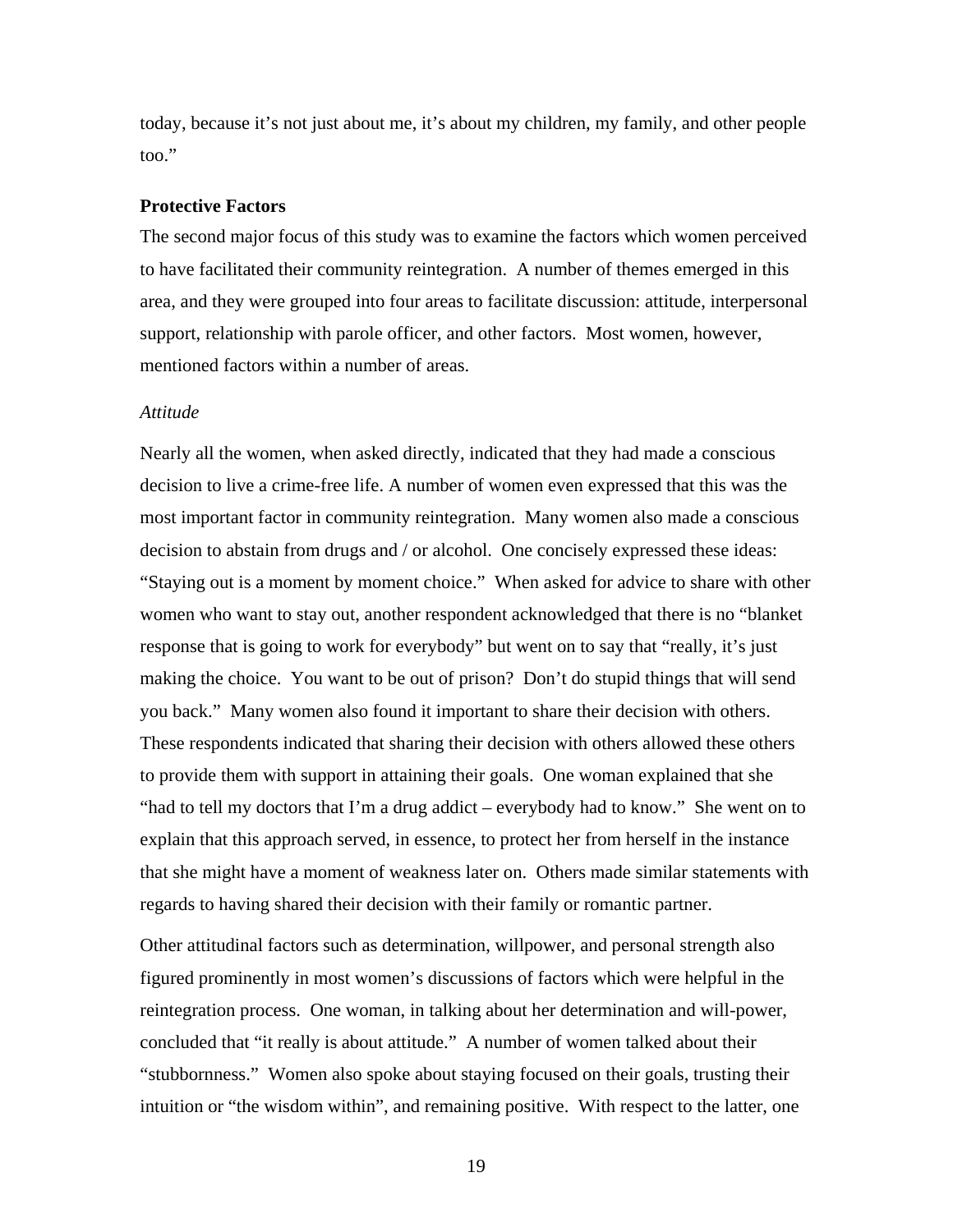<span id="page-28-0"></span>respondent shared that the key to her reintegration was to remember that "every day is a success to be celebrated."

The behaviour exhibited by many women pointed to other attitudinal traits which seem to have served them well: resourcefulness, adaptability, and flexibility. These traits were evident in a number of contexts. One woman shared a story which nicely illustrated her response to her difficulties in finding a job due to her criminal record. She stated that when she was continuously turned down for jobs, "what I started doing was sharing my life experience and using it as an example of how a person can move forward from all of that. I have landed myself a couple of really good jobs using my life experience alone." Another respondent disclosed her use of an approach which exemplified creativity and resourcefulness in another domain. Given that she had returned to her home town upon release, where she had formerly had an extensive network of pro-criminal acquaintances, she began to "tell people I have a no-association clause [condition], just to keep people at bay and have them not come near me." This tactic allowed her to break from the relationships which encouraged criminal behaviour without having to confront those involved. Other women also exhibited adaptability and flexibility in rebuilding their relationships with their partner, family, and / or children.

#### *Interpersonal Support*

Relationships with partners, families, children, and others were another important factor facilitating reintegration for many of the respondents in this study. This was mentioned both in the context of preparing for release (as described earlier) and of maintaining reintegration within the community. One woman, in talking about finding support from a staff member, said, "if there's someone you can grab a hold of, grab a hold of them and show them that you want to do this right and they'll help you." Indeed, when asked to provide advice or tips to other women preparing to reintegrate into the community, more than half of the respondents mentioned the importance of finding and using support. One recommended, "Surround yourself with loving and caring individuals." Another suggested, "Make sure you have a support system in place before you are released." Still another said simply, "Take all help!"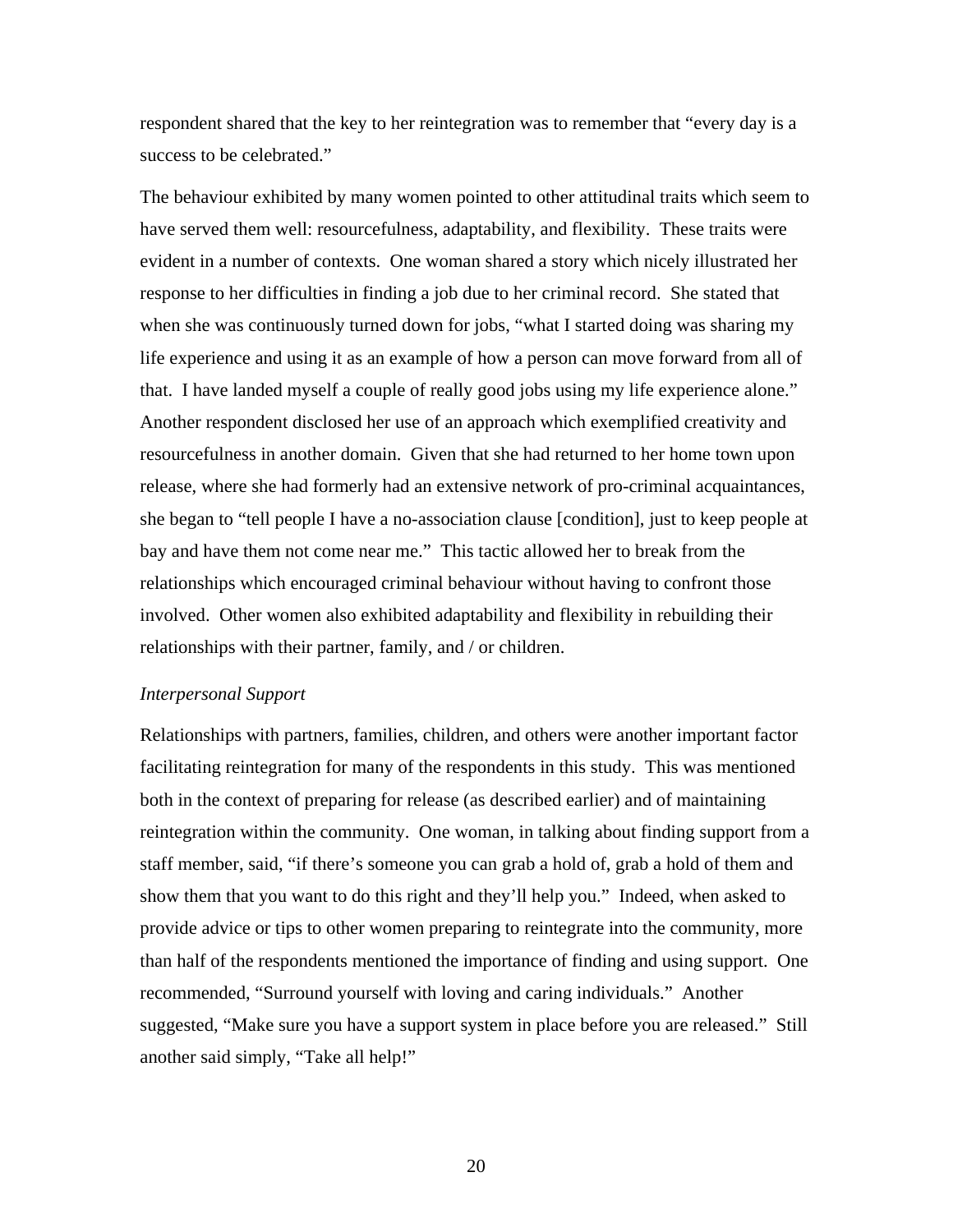Families figured prominently as a source of support. Women reported that they received both practical and emotional support from their family members. A number of respondents reported returning to live with their family after their release. Others indicated that their families helped them financially or in terms of finding employment. Some respondents appreciated that spending time with their pro-social family members insulated them from risk factors; in this vein, one woman wrote that when she was first released, she always wanted a family member around because "then at least I know I'm safe." A number of women also expressed that their family members were particularly helpful when they were facing challenging events. On the other hand, a number of respondents indicated that there were problems in relation to their families. In some cases, family members were using drugs and / or involved in criminal behaviour. More commonly, problems related to family members having difficulty recognizing the respondent's commitment to a pro-social lifestyle and continued to begrudge the respondent her earlier behaviour. One woman explained that she "had to rebuild all my relationships with family." In some cases, this issue could not be fully solved and it was necessary to "set boundaries with my family to help me to move on." In others, however, families gradually came to recognize the woman's progress, and this recognition served to strengthen the family bond.

Relationships with romantic partners were also very important to some respondents. One woman expressed this quite simply, "I have my husband, I have my family, I'm happy." In cases where details were given, most romantic relationships were ones which had developed since the respondents' release, and most relationships were with pro-social partners. These relationships were characterized as "a positive influence." All but one relationship which existed prior to the women's release were with a partner for whom no recent criminal history was mentioned. In the final case, one woman who was serving a long sentence married another offender also serving a long sentence while they were both incarcerated. The woman shared how when they were both still incarcerated, her husband once suggested committing a bank robbery together in order to fund their life. Her reaction was clear-cut: "I said, 'Let me know now, because I'm out of here. I'm not planning to live with you once I'm out if you get a second charge.'" From this comment,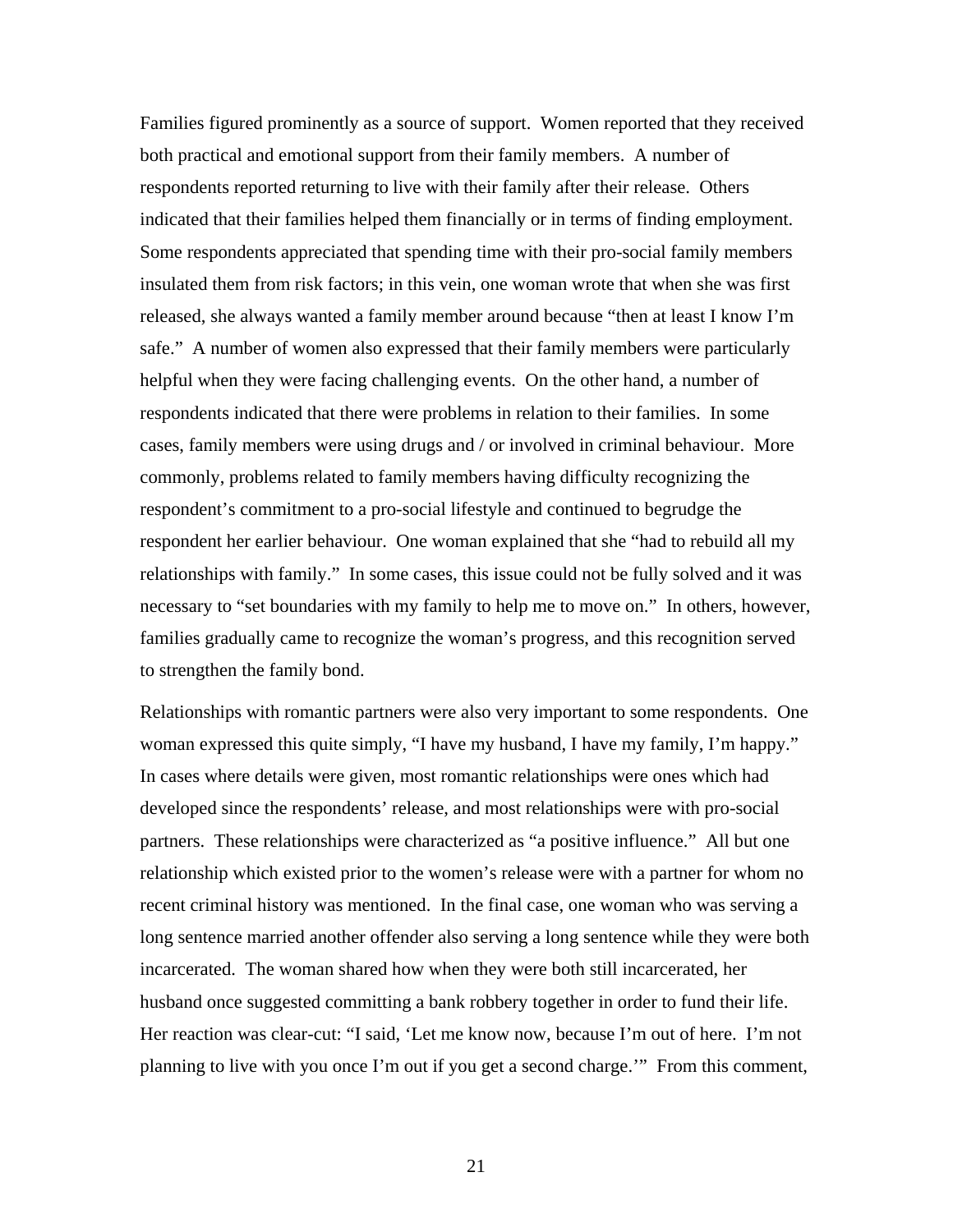<span id="page-30-0"></span>it is clear that the respondent was committed to building a pro-social relationship with her partner.

Women also appreciated the interpersonal support received from a variety of other sources, including other residents of the halfway house, co-workers, church members, Elders, friends, and parole officers.<sup>[4](#page-30-1)</sup> Respondents generally appreciated both concrete and emotional help. A number of examples of concrete help were provided: holding a job or apartment until a woman's release, teaching a woman how to use public transportation or open a bank account, driving a woman to work or to appointments, and helping to prepare a résumé. In terms of emotional support, respondents were particularly appreciative of those who took the time to assure them that their experiences were normal, or to provide them with positive reinforcement regarding the gains they had made.

It was notable that relationships with children did not, generally speaking, seem to provide the women with practical support. This was not true in all cases; one woman spoke of the support provided by her eldest child. It is possible that some children were simply not in a position to provide the support needed by their mothers, either due to age or to other factors. Nonetheless, children were frequently a source of pro-social motivation. One woman shared the following: "I always promised myself that when I got out that I would work and do good for myself and my children." Another, in sharing advice for other women working towards reintegration, suggested that "women with children need to focus on the impact their absence has on their children." In this way, it seems that children provide a strong motivation and incentive not to return to criminal activity. Similarly, for some women, children were reinforcing of their reintegration efforts. In discussing the advantages of her choice not to re-offend, one respondent stated, "I have my kids with me, and it's great."

# *Relationship with Parole Officer*

Women provided overwhelmingly positive feedback when asked to comment on their relationships with their parole officers. Nearly all the respondents indicated that their parole officer was either a positive influence or was not influential. Only two interview

<span id="page-30-1"></span> 4 Relationships with parole officers will be discussed separately in the next section.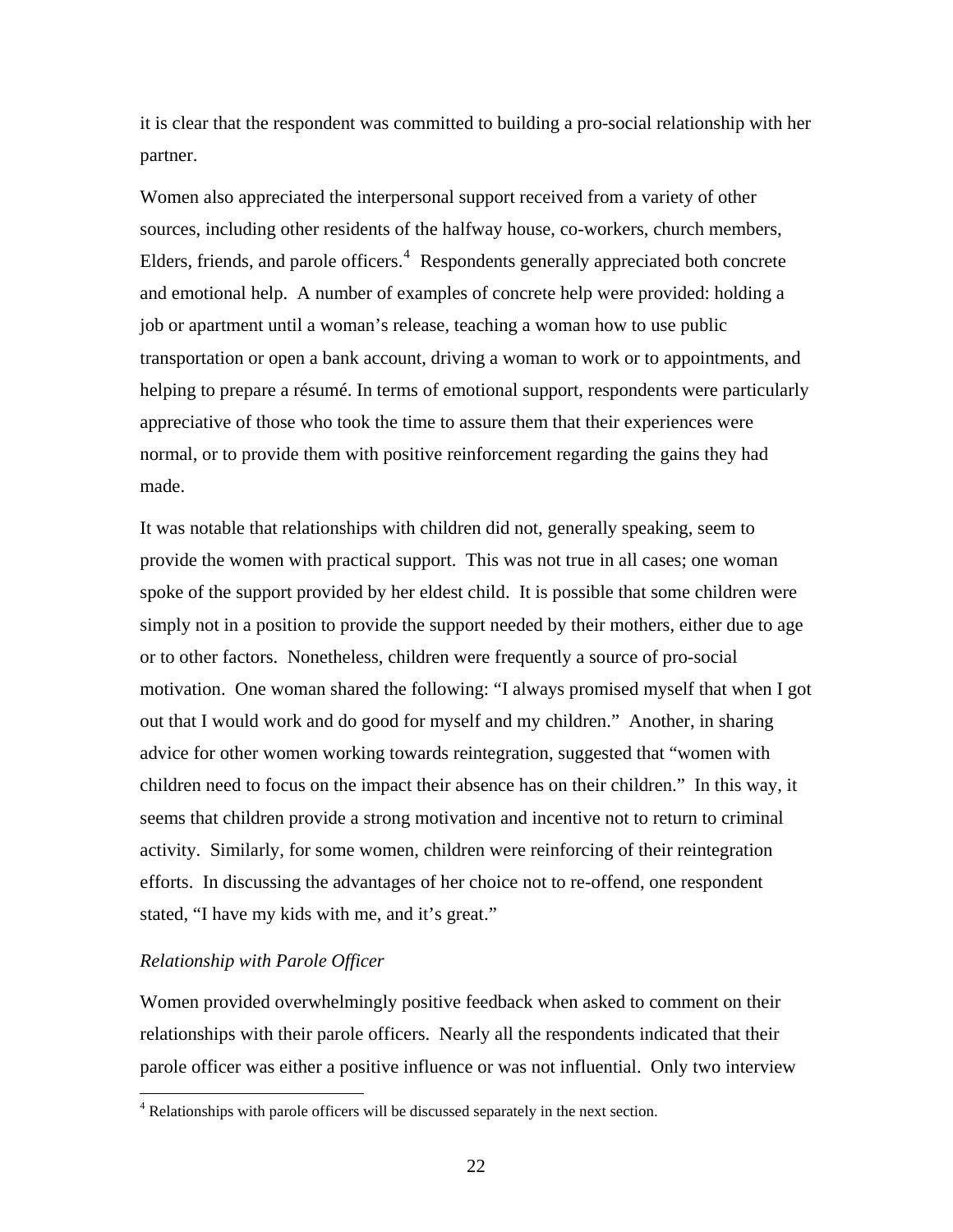respondents and one survey respondent stated that their parole officer had been a hindrance in their reintegration effort. In those few cases were the parole officer was seen negatively, the respondents explained that the parole officer was unprofessional, too directive, too strict, authoritarian, did not positively reinforce behaviour, or did not keep promises. One woman, when asked if there was anything else her parole officer could do that would be helpful, suggested that the officer "back off – I know what to do and I already have a mom and friends." Another woman expressed frustration with having been on conditional release for two years without any breaches of condition, but still being obliged to meet with her parole officer weekly. She felt that it was past time to "loosen the reins" and reinforce her gains by reducing the frequency of her supervision meetings.

Respondents who felt that their parole officer was a positive influence commented that the officer was supportive and encouraging, gave them an appropriate amount of space, provided information when required, established good rapport, and was easy to communicate with openly and freely. Some women, like one who wrote, "she was proud of me and always patting me on the back," particularly appreciated receiving positive feedback from their parole officers. Others felt that they established close working relationships with their supervising officers, such that the officer became "not only a parole officer but a friend." One even wrote, "we actually miss him now that he's not coming as often. There's been talk of giving him a call and seeing if he wants to drop in for donuts." Although women had a variety of other specific positive feedback about their parole officers, the over-arching theme seemed to be that they appreciated being treated respectfully. One woman's comment captures this feeling: "She treated me as a person and not as a parolee." Respondents were grateful when they were given the benefit of the doubt and treated considerately.

Notably, only one respondent shared that she "would recommend that females work with females." Although most of the positive comments provided used a female pronoun, this was true of the negative comments also; this difference is likely simply attributable to the fact that women tend to be supervised by female parole officers. As such, though the question was not asked directly, these data suggest that there are not important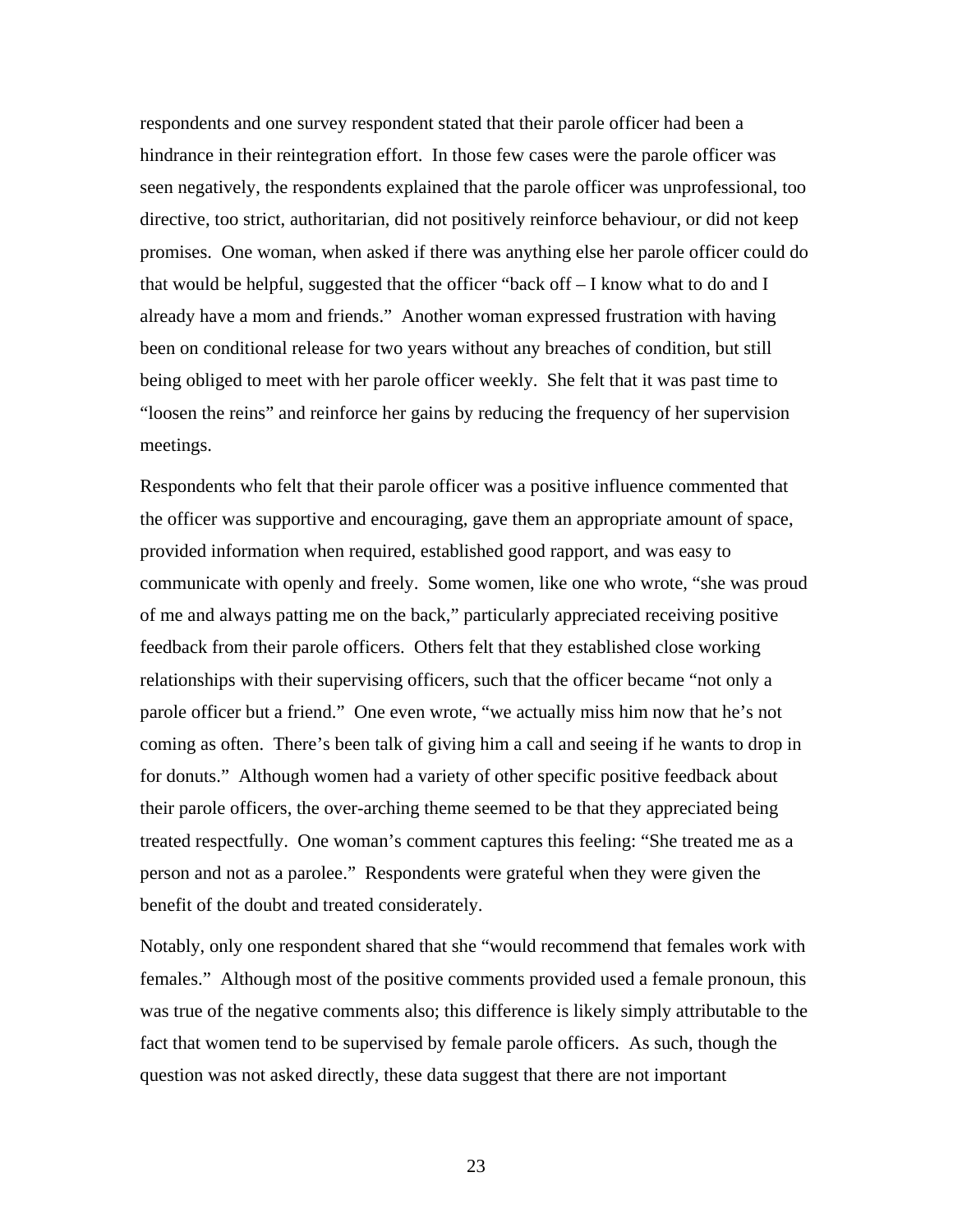<span id="page-32-0"></span>differences in quality of relationship with the parole officer according to the gender of the supervising officer.

# *Other Factors*

A number of additional factors were also identified. Among these were the importance of employment, of involvement in religion and church, and of the utilization of skills acquired through programming and counseling. Many women indicated that finding a job was of utmost importance, both because it kept them busy and because it provided them with the means to earn a living wage. Indeed, when the survey respondents were asked which factors (of a list of 16 options plus an *other* option) were most important to them in terms of facilitating reintegration, employment ranked second, after only the decision to be crime-free. As can be seen in Figure 2, a greater proportion of women endorsed employment than endorsed their relationship with their partner, their family, their children, or their friends. These findings, together with the fact that employment was also mentioned frequently by interview participants, serve to underscore the valuable role of employment within the reintegration process.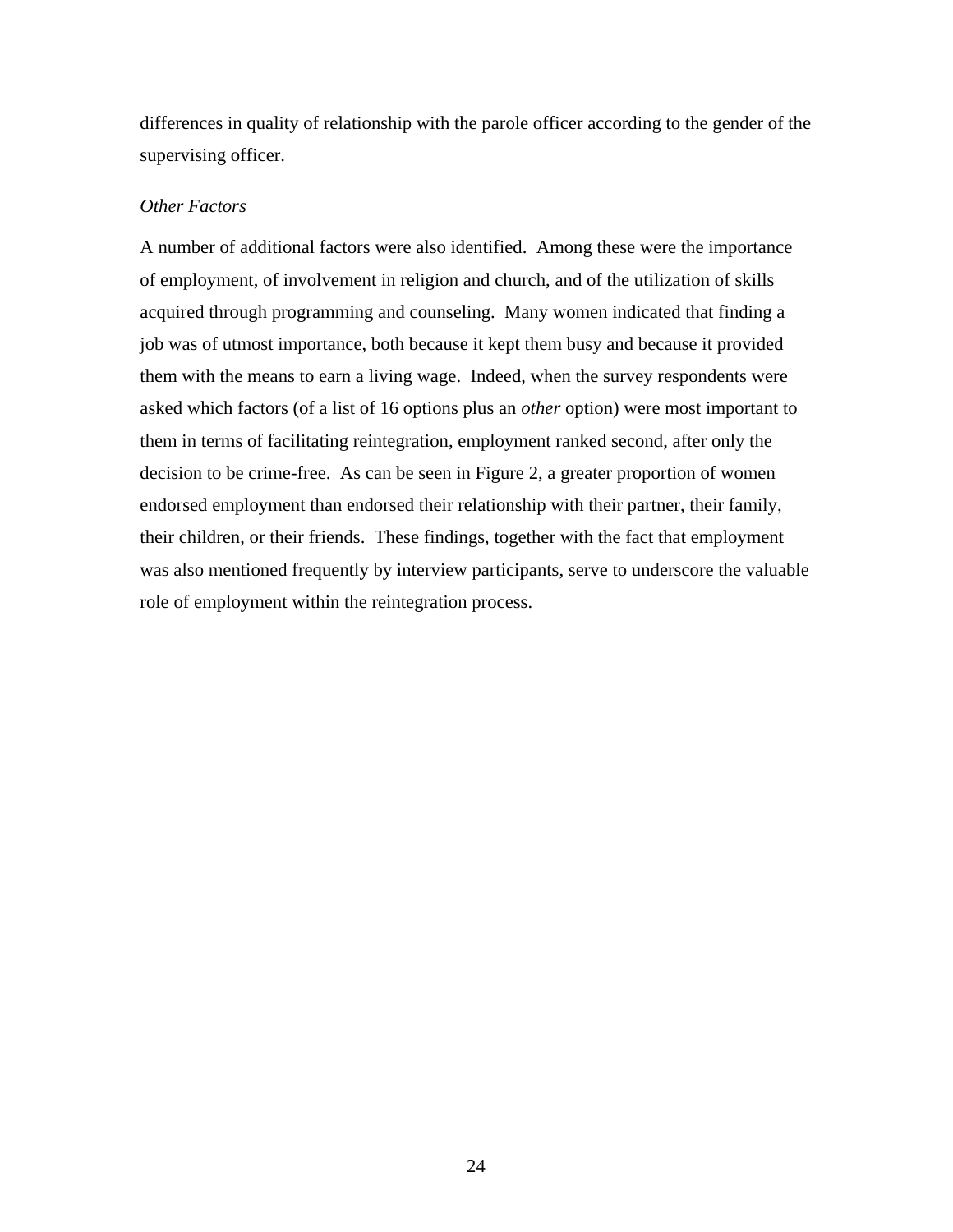

<span id="page-33-0"></span>*Figure 2.* Most Important Factors in Remaining Crime-Free, According to Survey Respondents

*Note.*  $N = 22$ .

A number of other interesting findings become apparent upon examination of Figure 2. It is striking, though in keeping with earlier findings, that nearly three-quarters of the survey respondents indicated that their relationship with their parole officer was one of the most important factors in their community reintegration. It is also notable that the support provided by advocacy groups (e.g., Elizabeth Fry Association) and by Elders was very appreciated by a portion of the survey respondents. A final interesting result arising from these data is that the romantic relationship option was selected by fewer than a third of the women who completed the survey. This is at odds with what is known about the importance of relationships in reintegration for men (e.g., Sampson & Laub, 1993).

As can be seen in Figure 2, involvement in religion or church was mentioned by over a third of survey respondents. A portion of the interview respondents also appreciated their faith in and of itself. When asked for advice for other women attempting reintegration,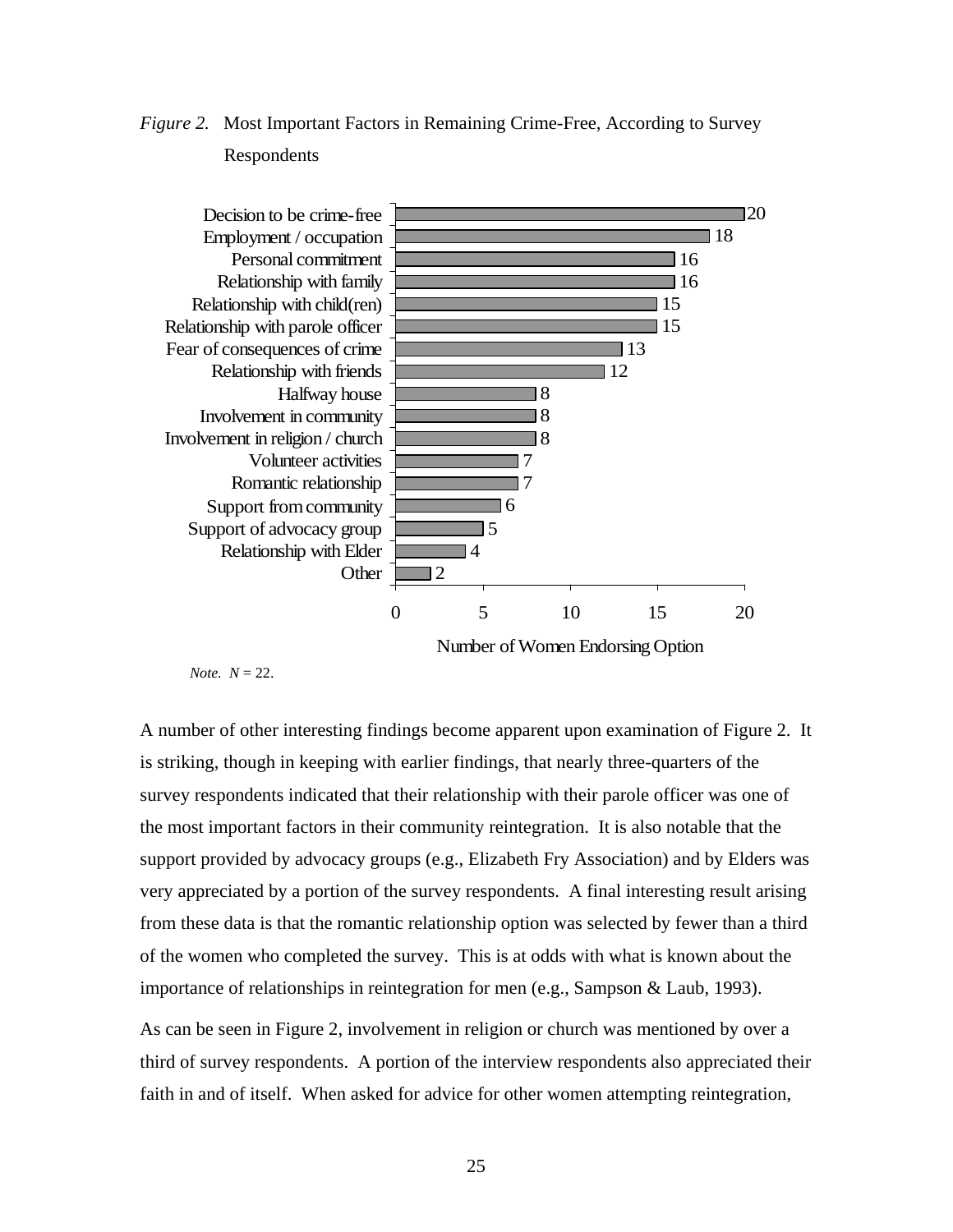<span id="page-34-0"></span>one respondent wrote that she would "advise women to get connected with a church in their community" right away. Another woman responded to the same question by saying, "To all the women, I have these simple words: Have faith in yourself and have faith in the Lord." Others appreciated the support provided by their fellow church members. Conversely, however, one woman shared that when she attempted to join a local church, she was ostracized to such a point that she no longer attends worship services. This comment reinforces the importance, for religious women, of finding the *right* church or faith group.

A portion of respondents also cited programming, counseling, and community groups as important factors in their reintegration. Some women appreciated the programs offered during their stay at a halfway house, while others explored community options. One woman shared that after trying a variety of community services, she "stuck with an Aboriginal counseling service that was particularly helpful as I was able to see clearer." A number of women developed working relationships with counselors, psychologists, or psychiatrists. Others joined and appreciated local Narcotics Anonymous and Alcoholics Anonymous groups.

For some respondents, it was not the programs or counseling they completed in the community that were seen as valuable so much as the opportunity to practice the skills taught in institutional programs. One woman spoke of encouraging others in the halfway house where she resided, when they were considering using drugs or engaging in crime, to remind themselves of the "basics" they learned while incarcerated, of the routine and the skills. She indicated that women often found these suggestions helpful. Another woman spoke concretely of how she used her boundary setting and relationship skills in interacting with her family.

# **Other Comments**

From this summary, and as graphically presented in Figure 2, it is evident that for most women, numerous and varied factors were helpful in reintegrating from prison into the community. A number of women, however, took the time to share with us what was still needed to facilitate attempts to stay out. They also provided concrete advice and tips to other women beginning the same process.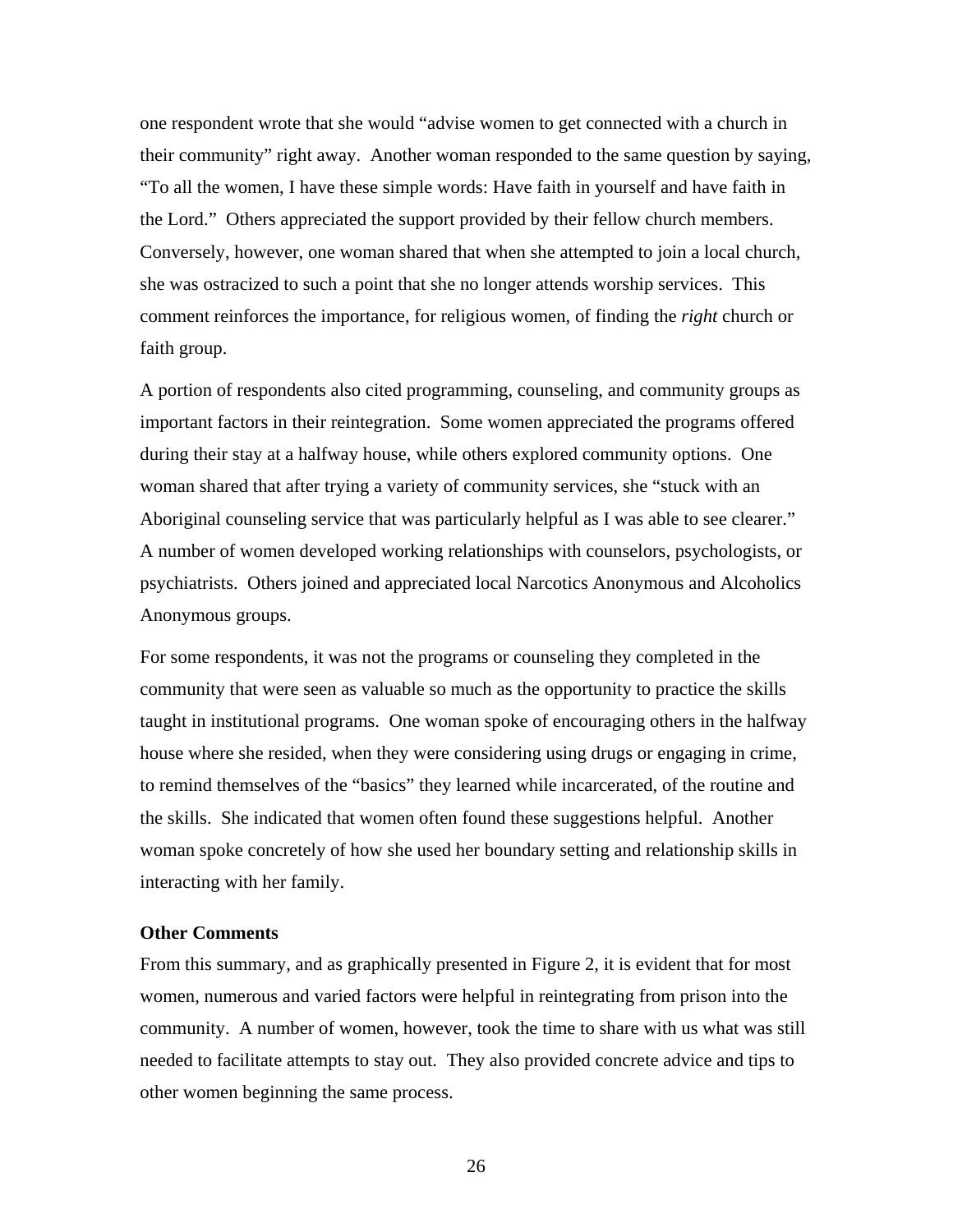## <span id="page-35-0"></span>*Needs*

The most frequently mentioned gap in the current reintegration process was with regards to role models, mentors, or sponsors. One respondent described how she would "have greatly benefited from a mentor (someone female with lived experience) to talk to, to get out and do things with." Another woman explained the model she envisioned: "I think women need, because we're more social creatures and we need to talk things through, almost like in A.A. [Alcoholics Anonymous]." The approach used in Alcoholics Anonymous and other twelve step programs is one where an individual who has established a measure of success in recovering from his or her addiction becomes the "sponsor" of another individual who is at an earlier stage of recovery. The sponsor provides practical and emotional support, advice, and help. When the sponsored party has demonstrated success in recovery, he or she may then sponsor another individual.

One respondent mentioned that there were community volunteers who visited the institution were she had resided in order to attempt to establish mentorship relationships. Although she thought this was a laudable initiative, she explained that this approach often didn't work because women need "somebody that they can relate to rather than a square John that won't understand and that would be shocked if they heard some of the things we had gone through." Similarly, a number of respondents suggested that it would be beneficial to have "success stories" – that is, women who had successfully remained in the community without re-offending – come to the institutions and halfway houses to advise the women and to point them towards resources that could provide support upon release. This approach has the benefit of providing mentors with more credibility in the eyes of the women, given that these mentors have had readily accessible and relevant life experiences.

 Women also mentioned that there needs to be more flexibility in the supervision and case management process. One woman explained that parole officers need to "find out who they [the women on their caseload] are and what they need, not just this is what we have for everybody. You can't blanket a group of people like that, there's too many variables." Women explained that depending on their backgrounds, they might need more or less structure and more or less direct guidance. Indeed, those respondents who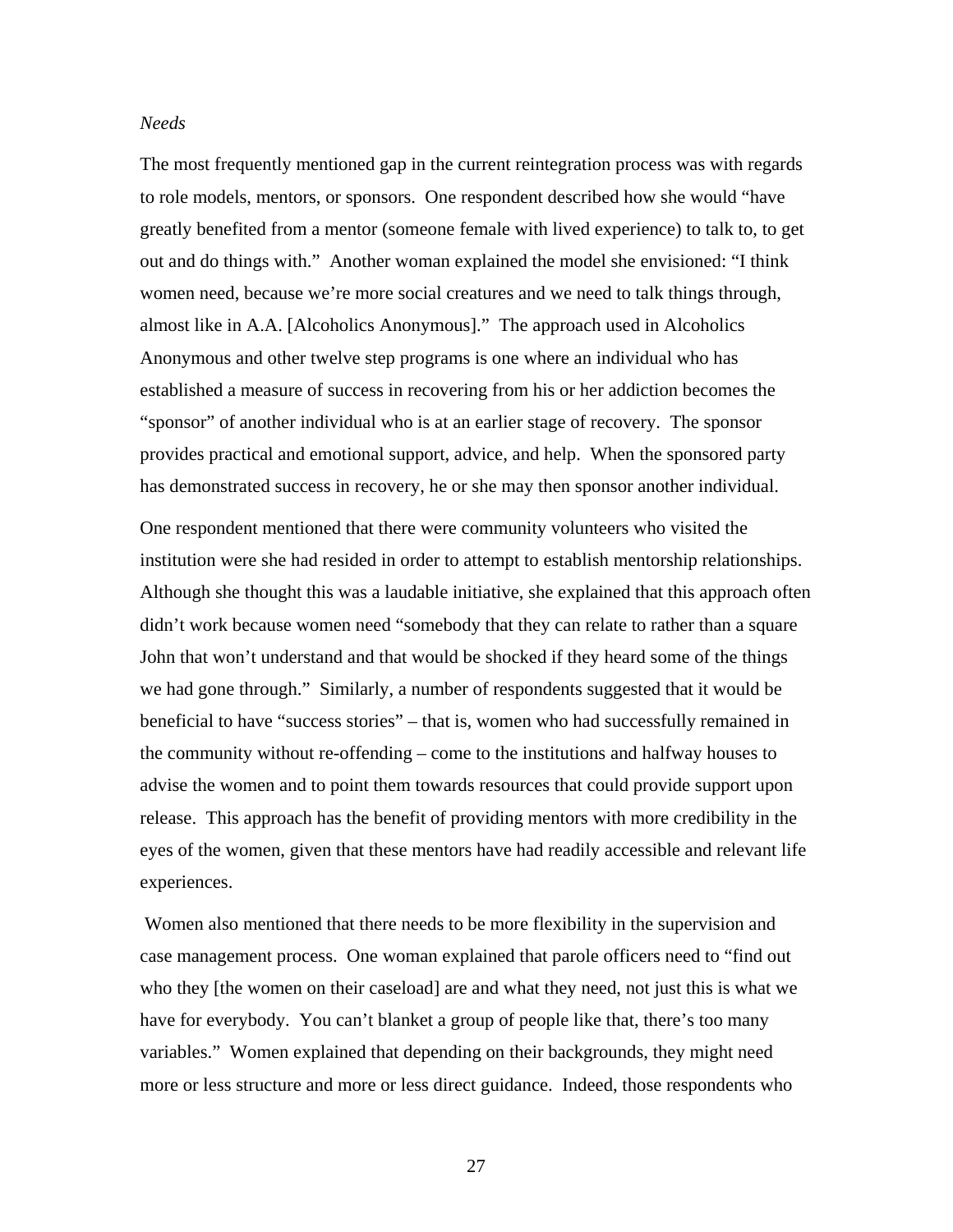<span id="page-36-0"></span>were most pleased with their parole officers were those who felt that he or she met their unique needs.

Finally, women mentioned a number of specific additional resources which would be beneficial, such as "an employment program for individuals getting released" and stable and accessible housing for women released with limited institutional savings. One respondent suggested that there should be "something between the halfway house and the community," a type of apartment-style housing with some staff presence for women requiring a more gradual reduction of structure. Another woman suggested that because halfway houses tend to take in a host of different types of women (that is, those under provincial and federal jurisdiction, women with past violence, women with mental health needs, women who are actively using drugs, etc.), and because being housed with such women can sometimes be challenging for women who truly want to reintegrate, it would be beneficial to expand the private home placement program. These placements allow women to serve their period of day release in the home of a community member who provides a pro-social influence. Other women suggested that it was necessary to have more halfway houses so women could be housed nearer to home, more mental health resources, and more resources for accompanying women to community referrals.

#### *Advice to Other Women*

Respondents were asked if they had any advice, hints, or tips for other women returning to the community and wanting to stay crime-free. By and large, women's advice echoed their responses in other areas. They suggested that women should make a conscious decision to remain crime-free; should find and use support; should stay busy by finding a job, new friends, and hobbies; and should address addiction issues. With regards to making a choice, one woman's comment was very direct: "They just have to want it." A number of women implied that if a released person doesn't consciously choose to remain crime-free, her chances of success are greatly diminished. In fact, only one woman who participated in this study did not report that she made a conscious decision to be either crime-free or drug-free. This finding makes intuitive sense, as it seems unlikely that someone who is not committed to a crime-free life would take steps to avoid returning to a criminal lifestyle.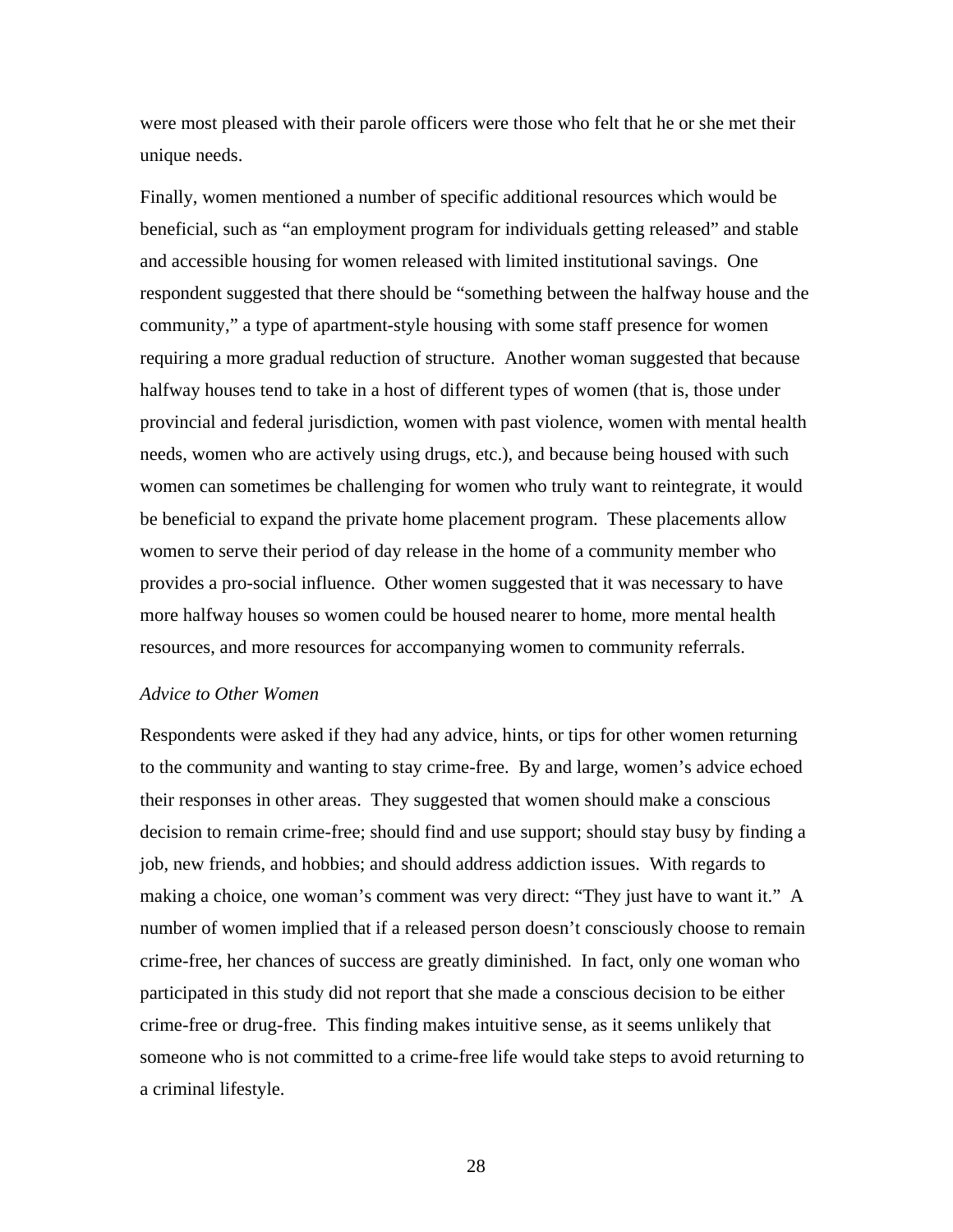Respondents also recommended that newly released women surround themselves with supportive persons, and that they work to establish their network of support persons prior to their release. Moreover, though "having positive community support is vital, one must utilize that support when experiencing difficulties." In the same vein, respondents suggested that new releases stay away from non-supportive or pro-criminal friends and family, as well as from places they associated with their old behaviours. One woman proposed that others should "leave the familiar areas and people behind." She explained that she "moved to a brand new city and province so that I would not run into people that I knew prior to being incarcerated. I gave myself a fresh new start." While some other women did not suggest moving, they did recommend that women change their lifestyle significantly in order that familiar place, people, and things be eliminated.

Similarly, many of the women who shared advice suggested that their newly released counterparts should "stay busy." More specifically, they suggested that newly released women should find a job as soon as possible, find new friends, and become involved in exercise and hobbies. Generally, women seemed to feel that making a choice, changing surroundings, and staying busy went hand-in-hand. As a caution in this area, however, one respondent warned other women to "stay away from romantic relationships for at least six months after release unless you are in a healthy one before release."

Finally, women mentioned that addressing addiction was an important factor. A portion of respondents in this sample reported having had a problem with addiction; many who didn't report such a history made comments about the importance of addiction for other women they'd known, and underlined that "if you do have addiction problems, [it is important to] in some way address them." One respondent with first-hand experience explained why she felt fortunate to have been approved for a private family placement for day parole, rather than being placed in a halfway house: "Being surrounded by other addicts would have made the transition more difficult." Another woman made her point even more poignantly: "It took me honestly every minute, every hour, of every day to fight the craving for drugs. It's just overwhelming." For these reasons, women suggested that others preparing for release ensure that they address their addiction and have supports in place in order to increase their chance of success once released.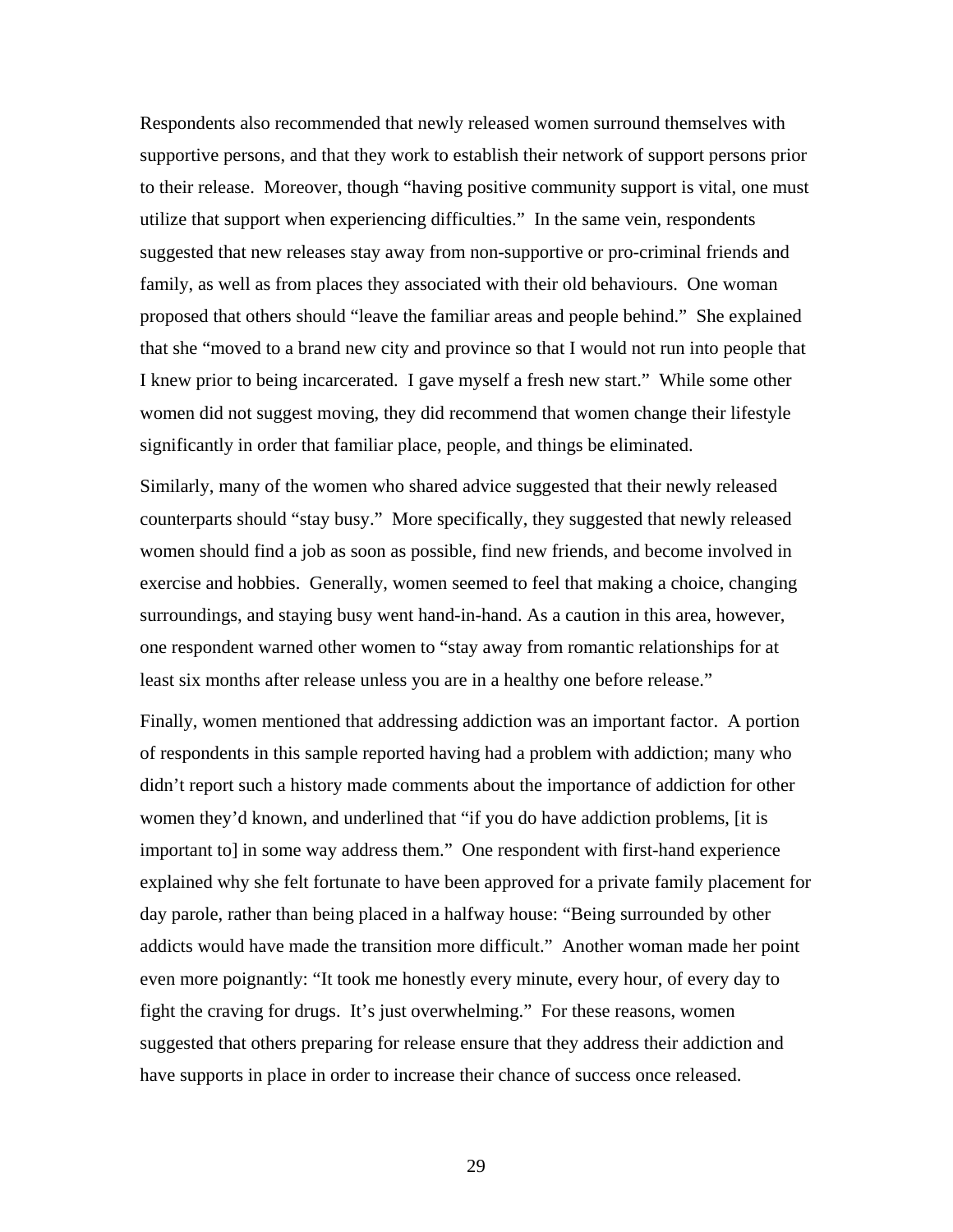### **DISCUSSION**

<span id="page-38-0"></span>The purpose of this study was to examine challenges to community reintegration as well as factors facilitating reintegration, as perceived by women who had been successful in this endeavour. It is notable, however, that of the 152 women identified as eligible for participation in the study, feedback was received from only about one-fifth. As such, though the information in this report is informative and has several practical implications, it must not be considered representative of all women who have successfully reintegrated into Canadian communities.

## **Challenges to Reintegration**

Study participants shared that the time period immediately after release presented a considerable challenge for them in terms of their reintegration. Principle reasons for this were adjusting to life in the community after a period of incarceration and residing in a halfway house. In terms of adjustment, some women indicated that it took them some time to acclimatize to living in the community, especially if they had been incarcerated for an extensive period of time. Challenges associated with living in halfway houses revolved around the presence of drugs in the houses, their geographic distance from women's families and home communities, and the rules at the houses. These issues were also raised by women under provincial and federal community supervision who were interviewed by Shaw (1991), suggesting that some challenges associated with halfway houses have remained similar in this nearly twenty year period despite the opening of new women-specific accommodations.

Given women's feedback regarding halfway houses, it was somewhat surprising that most women provided positive feedback when asked whether they considered the special conditions associated with their conditional release to have been helpful in managing the challenges associated with conditional release. Participants indicated that they appreciated the structure provided by the conditions, as well as the implicit reminder of the consequences of any behaviours counter to conditions. Though a relatively small portion of women were ambivalent towards their special conditions or felt that their special conditions were a hindrance, this proportion was much smaller than was the case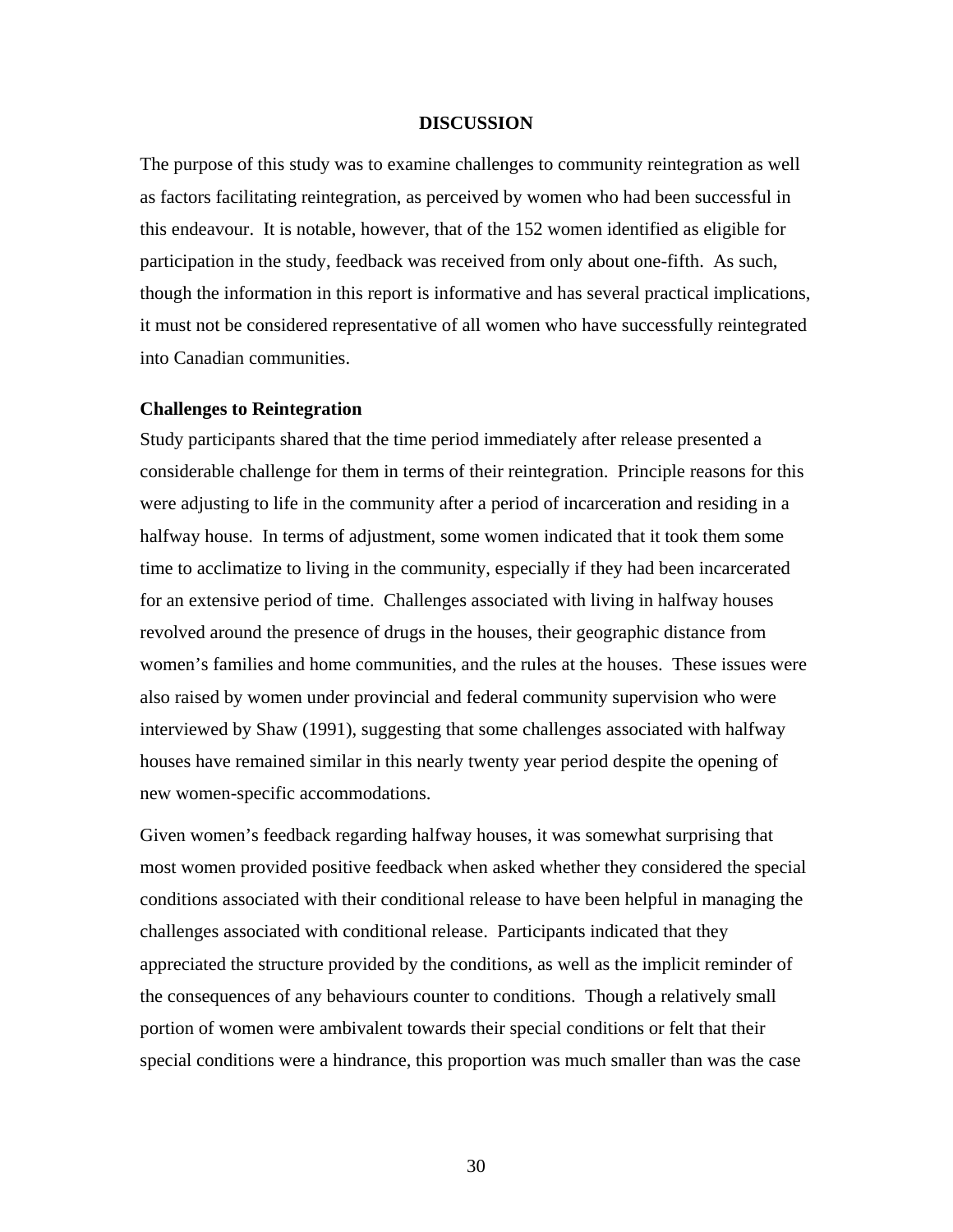in Shaw's (1991) earlier study. This difference clearly suggests some areas of the community reintegration process where progress has occurred.

Women also discussed specific challenging events, including traumatic experiences like the death of a loved one and events relating to their criminal activity. Some women faced lawsuits, substantial debt, or family-related issues as a result of their crime and / or period of incarceration. Most study participants also recounted facing considerable stigma upon their release. This finding is consistent with those of Dodge and Pogrebin (2001), Evans (2006), Leverentz (2006a), O'Brien (2001), and Shaw (1991), who all also reported that the label of *offender* or *ex-offender* impacted their study participants' ability to find work and housing. This issue has also been raised in studies of women recidivists; Harm and Phillips (2001), for instance, found that the stigma and shame of having been in prison contributing to a return to criminal behaviour among the women in their study. It is possible that those women who don't recidivate are those who find some way to surmount the obstacles posed by the stigma of a criminal record.

The finding that the initial post-release period was the most challenging is not surprising. A considerable portion of women indicated that they had not felt prepared to transition to the community upon their release, mainly due to feelings of anxiety or of being overwhelmed, to lack of knowledge, or to concerns regarding practical considerations such as clothing and transportation. These findings suggest that perception of preparation for transition may not have a clear relationship with post-release outcome, at least for some women who were successful in the process. Those who did feel prepared for release indicated the following reasons for their feelings: support from family, associates, and staff; institutional programs and psychological services; knowledge of what to expect; and spirituality. Most women found that as time elapsed after their release, the reintegration process became easier. This was partially because as time passed, women found ways to meet their basic needs (such as food and housing, as mentioned by other researchers; Austin, Bloom, & Donahue, 1992; Evans, 2006). Some women also explained that reaching full parole, and therefore being able to leave the halfway house and, in some cases, return to their partner or family, made the process easier.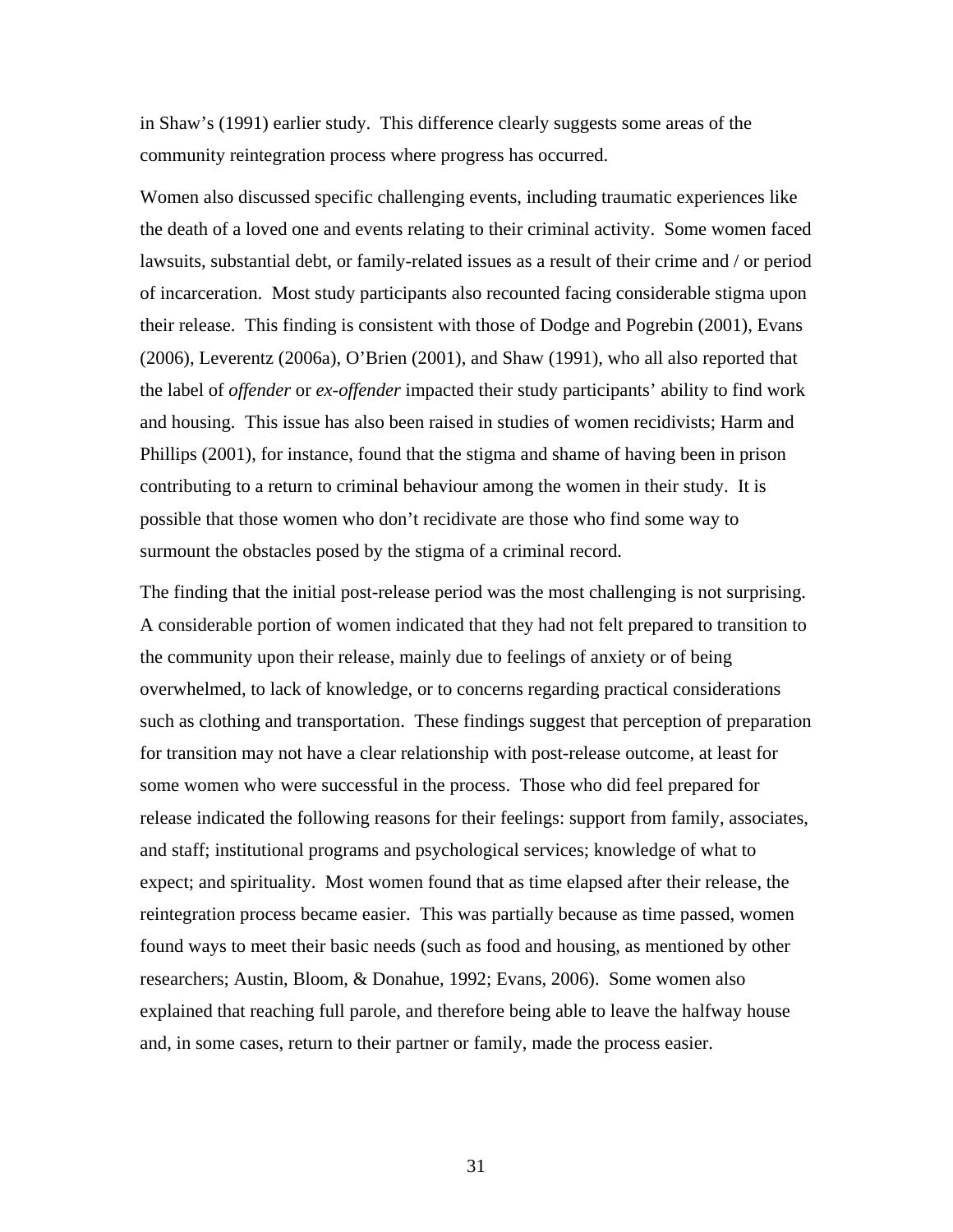### <span id="page-40-0"></span>**Strengths and Protective Factors**

 $\overline{a}$ 

When women were asked about the factors which they perceived to have been helpful in facilitating their community reintegration, one of the most frequently mentioned factors was making a conscious decision to live a crime-free and / or drug-free life.<sup>[5](#page-40-1)</sup> Women also often mentioned this factor when asked to provide advice to other women being released. This is consistent with the results of a previous study, in which the researchers found that women who do not re-offend tend to follow a predictable path: they develop a motivation to stop offending, make a public decision or declaration, and then work to maintain a modified identity, that of desister from crime (Sommers, Baskin, & Fagan, 1994). It is possible, therefore, that this idea was endorsed by such a large proportion of women because it is an early step in most women's paths to community reintegration. Women also focused a great deal on the support they derived from their relationships, including those with their partners, families, children, and correctional staff. Though some research has shown differences in this domain according to ethnicity (Bresler & Lewis, 1983; Katz, 2000), the small numbers of women identifying as being non-Caucasian in this sample prevented similar analyses. Across the women in this study, families figured most prominently as a source of support, a finding which is consistent with that of Dodge and Pogrebin (2001), who found that family support was critical in the community reintegration process for women. Support from romantic partners was also mentioned, but not with the same frequency. It is unclear whether this is because a greater proportion of women were without a romantic relationship than were without family connections, or, as was the case in a study conducted by Leverentz (2006b), if

non-romantic bonds were simply more important for women than were partner relationships. Regardless, families and partners were a source of both practical and emotional support. Children, on the other hand, provided much less practical support. Nonetheless, they played an important part in a number of women's transitions to the community, in that they provided motivation towards a pro-social lifestyle. Another study has similarly found that women often cite their children as motivation for

<span id="page-40-1"></span> $<sup>5</sup>$  It is notable that this was one of the few areas where use of drugs (including alcohol) was frequently</sup> mentioned. Although women regularly mentioned that they had previously used substances, and also mentioned substance use in the context of issues that other newly released women would have to be conscious of, the theme appeared less consistently than expected in discussions of challenges and strengths.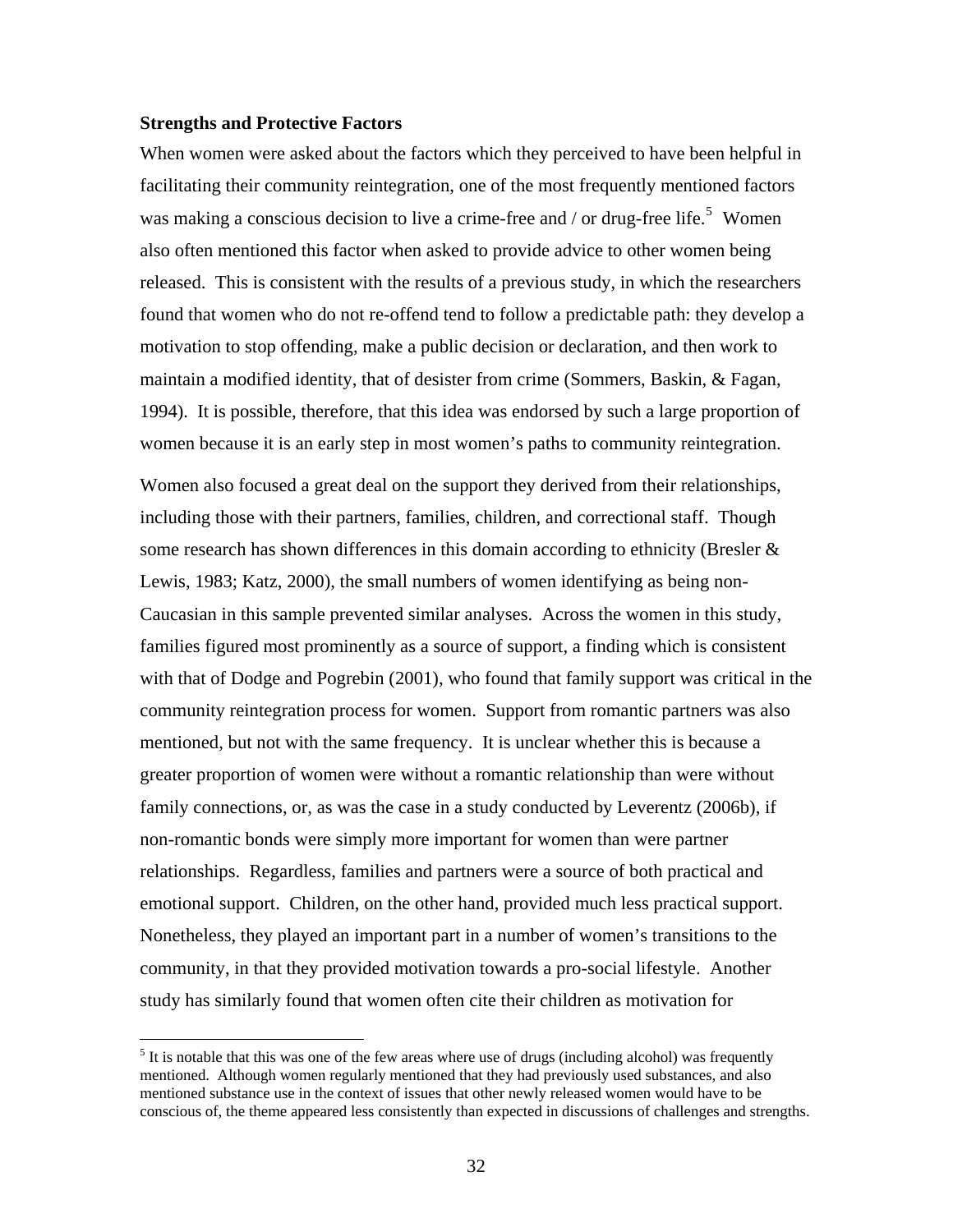abstaining from drugs (Harm & Phillips, 2001). Moreover, Benda (2005) reported that women with a greater number of children remain crime-free in the community longer than those with fewer, though the mechanism underlying this relationship is unclear.

Relationships with parole officers were also very important to the women in this study. In most cases, these relationships were positive and were marked by respect, flexibility, and encouragement. O'Brien (2001) found similar results in her investigation of American women, who described their relationships with their parole officers as positive when they were characterized by flexibility, non-intrusiveness, and respect.

Notably, in a Canadian study conducted almost two decades ago, only half of the women on day parole (and slightly more of those on full parole) were happy with their relationship with their parole officer (Shaw, 1991); this proportion is much smaller than that found in the present study (91%). Given that Shaw recruited from all women on conditional release, while this study focused on women who were "successful," this difference may be attributable to differences in the samples. It is also possible, however, that women have come to be more satisfied with their relationships with their parole officers during this time period. This interpretation has some support in the fact that considerable attention has come to be paid to community supervision of women, and to the use of women-centered approaches, during this time (CSC, 2002). If this interpretation is correct, such relationships may continue to be strengthened, as the Service has continued its efforts in this regard since this study was conducted.

Besides relationships, women also mentioned employment, involvement in religion or church, skills acquired through program participation, community support (including the help of advocacy groups), and Elders as important components in their reintegration. Employment was particularly critical, and was cited by almost every woman as a key element in her reintegration. Women appreciated employment for a number of reasons, including the associated ability to support themselves financially, the benefits in terms of keeping themselves busy, and the pro-social connotations of employment.

Much of the research on women offenders has focused specifically on relatively concrete factors such as relationships, families, employment, and addictions. Though research on protective factors conducted with men has come to include such additional intra-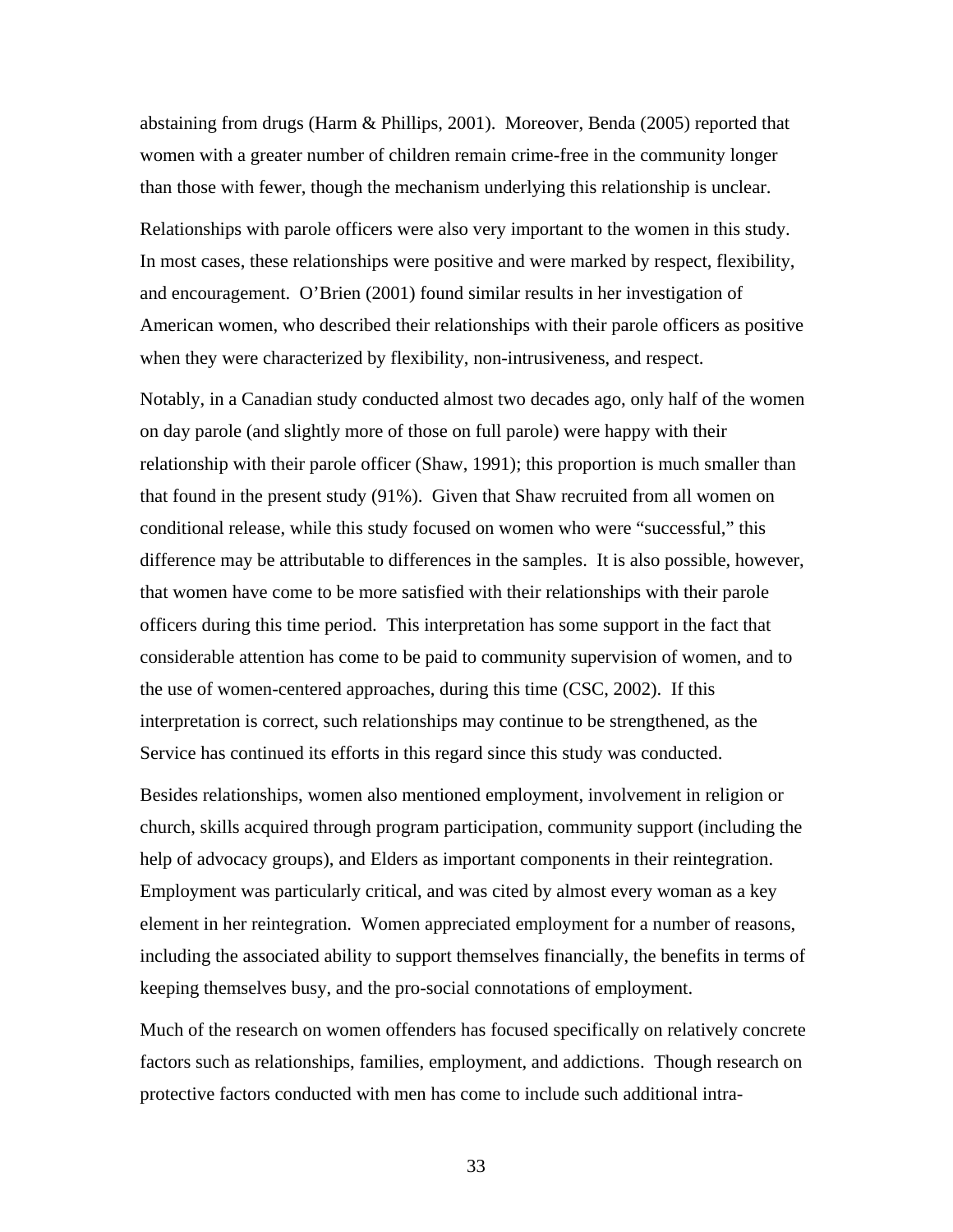<span id="page-42-0"></span>individual factors as attitudes, cognitive shifts, and insight (Burnett & Maruna, 2004; Farrall & Bowling, 1999; Haggård, Gupert, & Grann, 2001), this focus is only beginning to be expanded to women. An exception in this regard was a study conducted by Giordano, Cernkovich, and Holland (2003), in which the researchers concluded that, among women, attitudinal shifts may be more important in the desistance process than more concrete factors such as employment and relationships. The present results suggest that this hierarchy may not be clear cut – both attitudinal factors such as the decision to be crime free and more concrete factors such as employment and relationships were endorsed by important proportions of women. It may be that this balance is quite individual, with different women benefiting more or less from different combinations of factors.

### **Limitations**

In interpreting the results of this study, a number of limitations must be borne in mind. Chief among these, and already mentioned, is the small number of women involved in the present study. Given that only about one-fifth of the women identified as eligible to participate actually did so, the present results cannot be considered representative of all women successfully transitioning to the community. A related point is that since two methods of data collection were used (i.e., interviews and surveys), and no procedures were used to prevent a woman from contributing via both modes, it is possible that the number of actual participants in this study is somewhat lower than it seems. If this is the case, some women's feedback may be over-represented in these findings, further contributing to the issue of generalizability.

Other potential difficulties with the current study arise from the methodology used. Women were asked to recall and share events and impressions occurring one to five years previously. Their responses may have been impacted by memory deterioration over time, and possibly an unequal deterioration, such that certain events or impressions were recalled and shared and others were not. It is for this reason that only women who had been in the community for less than five years were asked to participate in the study; however, the impact of such deterioration is not known in this context. A second issue arising from this methodology is that of socially desirable responding. It is possible that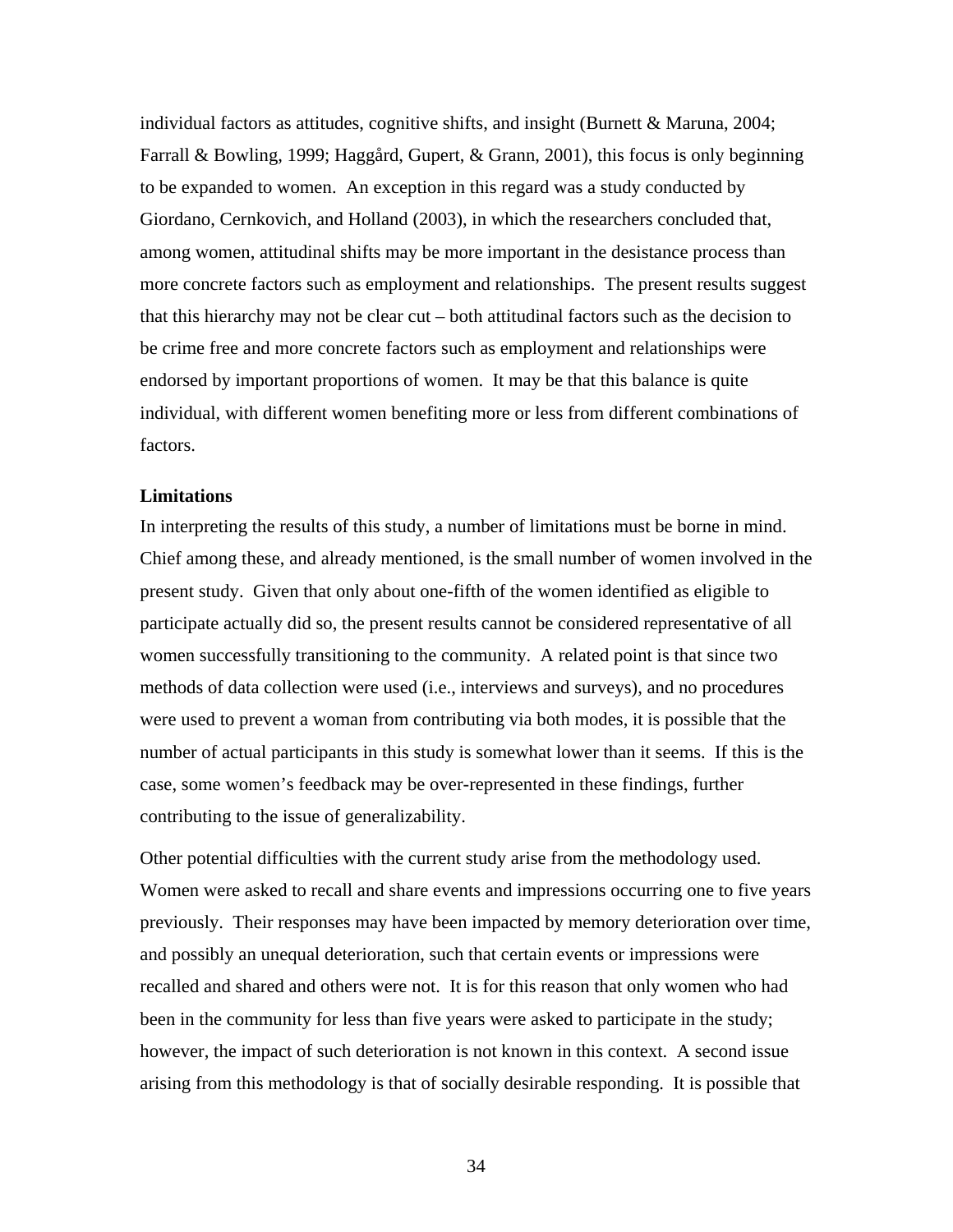<span id="page-43-0"></span>some women may have responded in ways which they thought were more acceptable or desired or consistent with the researcher's expectations. It is hoped that the confidentiality associated with data collection would have served to minimize the influence of this response bias, but the extent to which this was the case is not clear.

#### **Practical Implications**

Despite these limitations, the pattern of results arising from this study has a number of practical implications. First and foremost is that the constellation of challenges and protective factors discussed by each woman is both varied and extensive, demonstrating that women face a number of obstacles in their reintegration. As such, it is important to begin to work towards the identification and management of these obstacles as early as possible. The Women's Prison Association (2003) argues eloquently that planning for successful reintegration must begin on the first day of a woman's incarceration, and that each woman must be released with the arsenal of tools she will need to succeed in the community. Though this is the approach championed by the Correctional Service of Canada in its *Community Reintegration Strategy for Women Offenders* (2002), there is always room for improvement in such efforts. One component of this is continued efforts to coordinate with community-based agencies. Indeed, one study has found that of women on parole in the U.S., those who accessed community-based services (most notably, employment services) had lower rates of recidivism (Pearl, 1998).

The variability in challenges and protective factors unique to each woman also underscores the importance of demonstrating flexibility in the reintegration process. Again, this tactic echoes the community reintegration strategy, which explicitly lists creativity and flexibility as one its guiding principles (CSC, 2002). Flexibility is relevant in a number of areas, including parole supervision, as demonstrated by the parole officers who were positively viewed in the present study; the application of parole conditions, as suggested in a previous study (Shaw, 1991); and accommodation. The latter was mentioned by women in this study, and has also been the focus of ongoing attention within the Service. The Service, together with the National Parole Board, has been working to further develop the option of private home placements as an alternative to halfway houses. Though identifying and accrediting such placements is a lengthy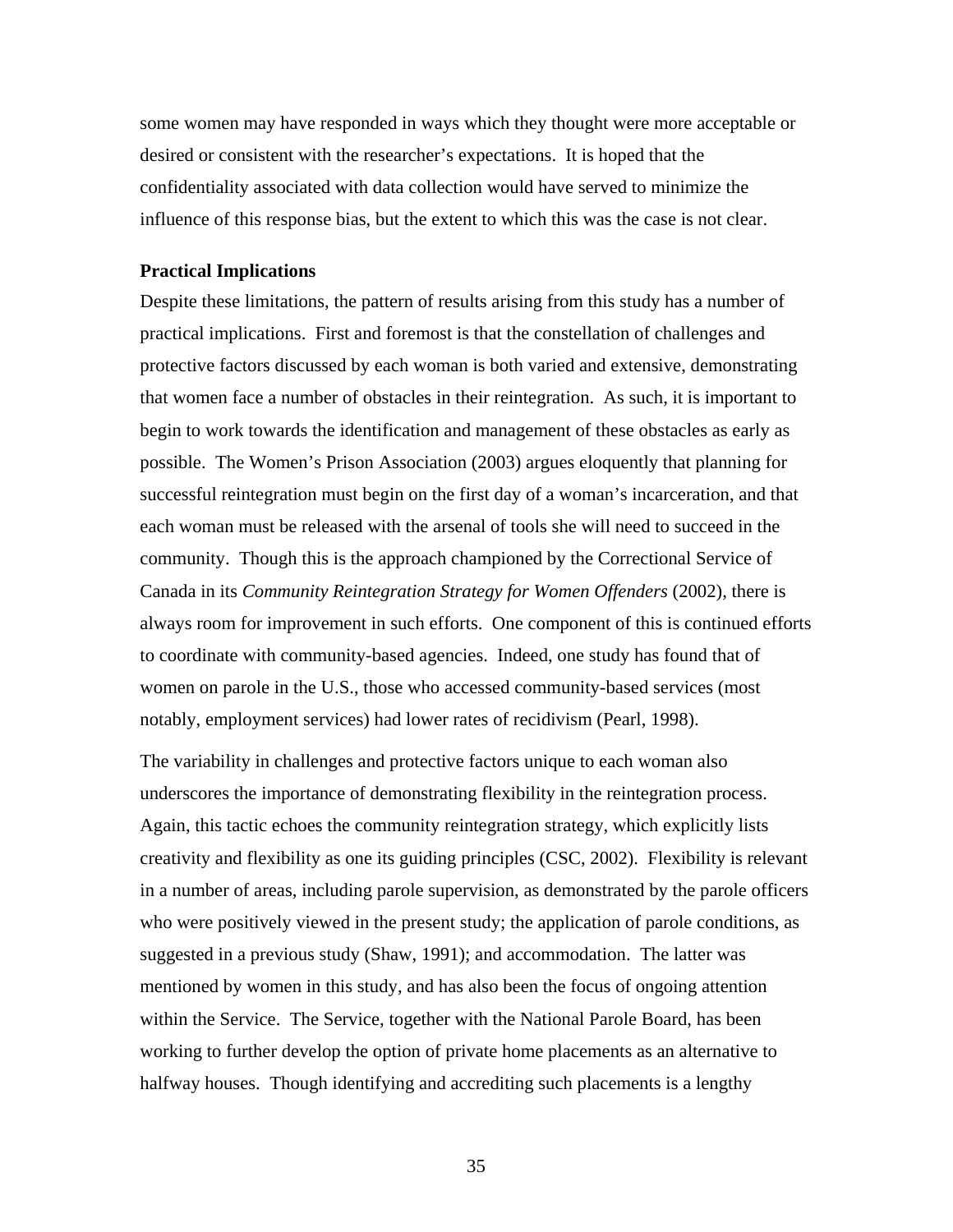<span id="page-44-0"></span>process (CSC, 2002), the comments made by women in this study regarding the difficulties associated with residing in a halfway house (presence of drugs, distance from home and loved ones) suggest that it may be one requiring further (and more immediate) attention.

A further point to arise from this study is the importance of mentors and role models. When asked what they needed to facilitate their reintegration, many women responded by indicating the need for a woman with relevant lived experience to act as mentor or sponsor. This finding was not wholly surprising – a number of other qualitative researchers have reported that women value relationships with their successful counterparts, as these individuals may be better able to provide support and empathy (Galbraith, 1998; Leverentz, 2006b; O'Brien, 2001). Mentorship programs have both been advocated (Rumgay, 2004) and employed (Vigilante et al., 1999) previously with women offenders. Vigilante and colleagues reported employing a peer worker component in an intervention with women offenders which led to a 12% reduction in recidivism, as measured after one year. In this study, however, other components were also present, and it is therefore impossible to know to what point these benefits were attributable to the mentorship relationship. Regardless, the women's interest in such relationships, combined with preliminary evidence supporting the use of formalized mentorship relationships in interventions, suggest that this may be an area worthy of further attention. At present, only for those serving indeterminate sentences has a process been formalized whereby some offenders, successfully under community release for a period of time, volunteer to assist their counterparts both in the institutions and in the community (i.e., Life Line; Task Force on Long Term Offenders, 1998). It may be of benefit to examine whether this model can be expanded to women offenders with shorter sentences.

#### **Conclusion**

This study identified a number of challenges and protective factors in the reintegration process, as identified by women who had been successful in their return to the community after a period of federal incarceration. As such, it adds to the limited literature in the area of desistance, and provides fodder for our understanding of this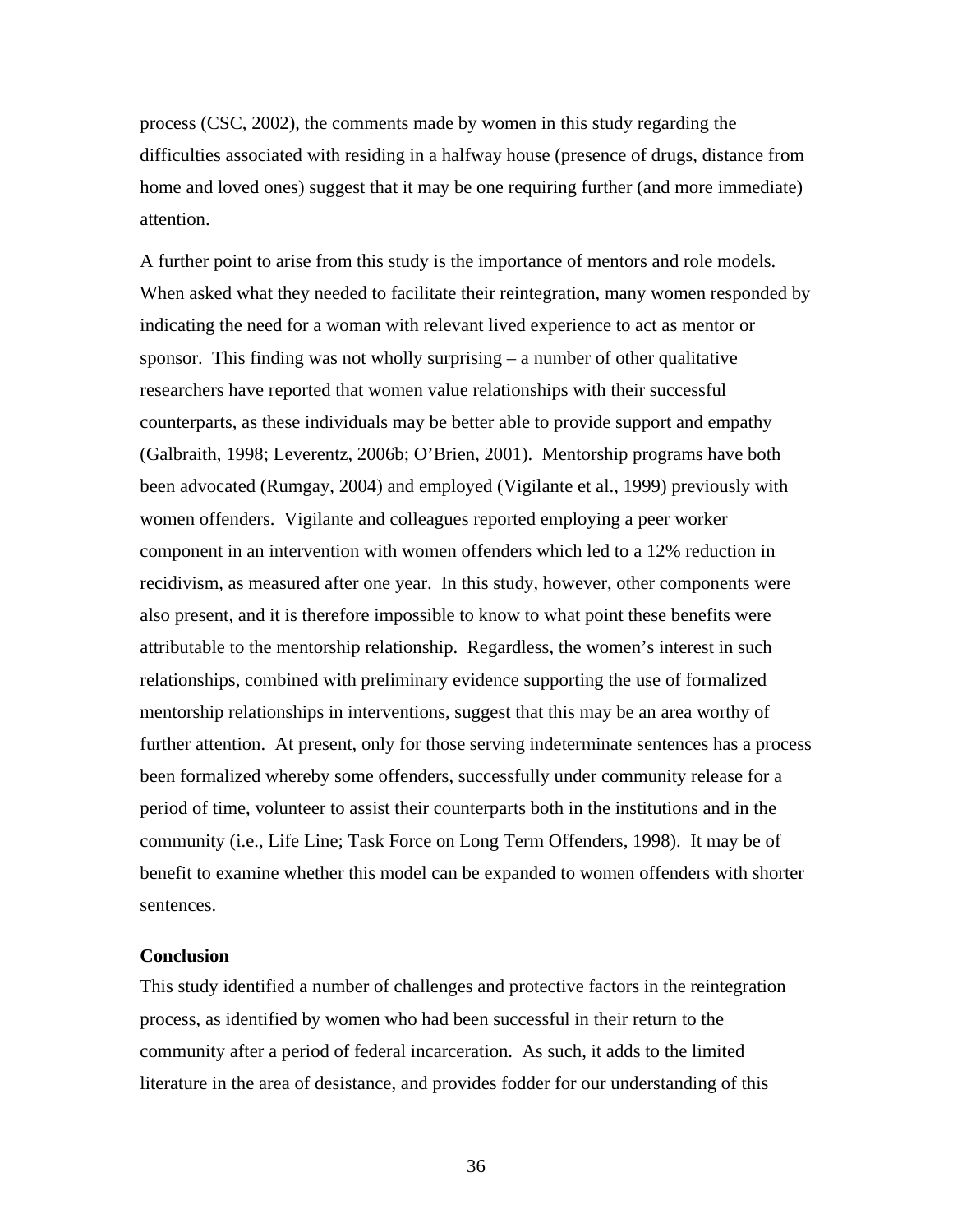process. Such research complements that focused on recidivism to contribute to our comprehension of why, after contact with the criminal justice system, some individuals persist in crime and others desist. Moreover, this study contributes to a recent shift to concentrating on strengths as opposed to risk (e.g., Van Wormer, 2001). Traditionally, discussions of offenders have focused on the factors contributing to their risk of reoffending. By focusing on strengths, however, it can be acknowledged that most offenders have some positive attributes to contribute to the desistance equation. As Deguera (2004) wrote regarding the incorporation of a strengths-based approach in her parole supervision strategy, "by incorporating a strengths perspective, you can actually build on the positives the women already possess" (p. 50). Additionally, such an approach is very consistent with that espoused in *Creating Choices* (Task Force on Federally Sentenced Women, 1990), the document which formalizes the Service's guiding philosophy in working with women offenders. One of the five guiding principles detailed in this document is *empowerment*, whereby women are assisted to gain insight into their situation, identify their strengths, and to take action to take control of their lives. A strengths-based perspective generally, and a focus on protective factors specifically, fits very nicely against this background.

It is also notable that the completion of this study is particularly timely – recently, the Service has identified community transition as a major area of focus and has committed to specific measures relevant to women in this area, including updating the community strategy for women offenders and enhancing community transition services in the areas of supervision, accommodation, and intervention (CSC, 2007). It is hoped that the information collected within the framework of this study may contribute to these initiatives.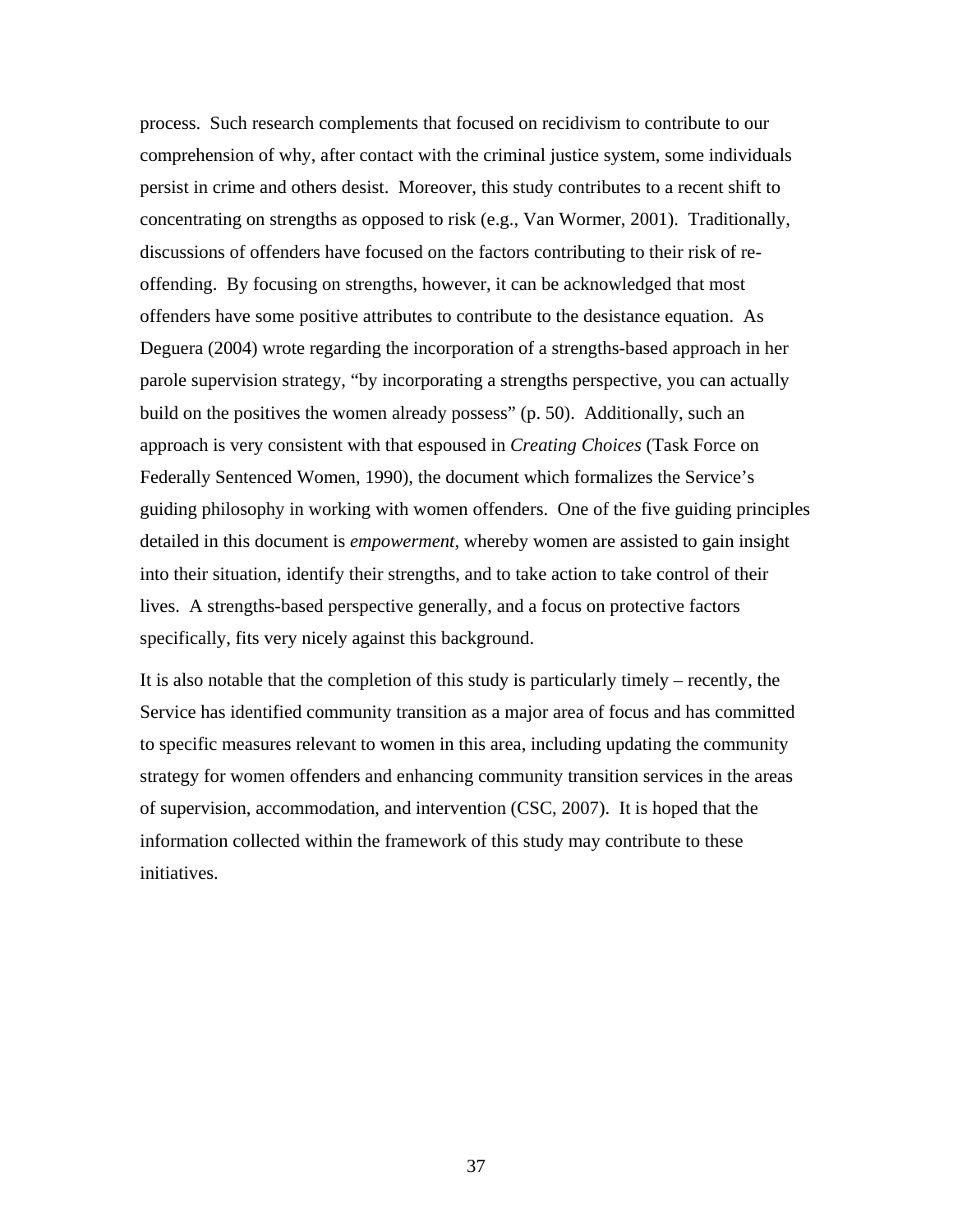# **REFERENCES**

- <span id="page-46-0"></span>American Correctional Association (1990). *The female offender: What does the future hold?* Washington, DC: St. Mary's Press.
- Andrews, D.A. & Bonta, J. (2006). *The psychology of criminal conduct* (4<sup>th</sup> ed.). Cincinnati, OH: Anderson Publishing Company.
- Austin, J., Bloom, B., & Donahue, T. (1992). *Female offenders in the community: An analysis of innovative strategies and programs.* Washington, DC: U.S. Government Printing Office.
- Benda, B.B. (2005). Gender differences in life-course theory of recidivism: A survival analysis. *International Journal of Offender Therapy and Comparative Criminology, 49,* 325-342.
- Bloom, B., Owen, B., Deschenes, E.P., & Rosenbaum, J. (2002). Moving towards justice for female juvenile offenders in the new millennium: modeling gender-specific policies and programs. *Journal of Contemporary Criminal Justice, 18,* 37-56.
- Bloom, B. & Steinhart, D. (1993). *Why punish the children? A reappraisal of the children of incarcerated mothers in America.* San Francisco: National Council on Crime and Delinquency.
- Bresler, L., & Lewis, D. K. (1983). Black and white women prisoners: Differences in family ties and their programmatic implications. *The Prison Journal, 63*, 116- 123.
- Brown, J.D. (2004). Managing the transition from institution to community: A Canadian parole officer perspective on the needs of newly released federal offenders. *Western Criminology Review, 5,* 97-107.
- Burnett, R. & Maruna, S. (2004). So 'prison works', does it? The criminal careers of 130 men released from prison under Home Secretary, Michael Howard. *The Howard Journal, 43,* 390-404.
- Carr, M.B. & Vandiver, T.A. (2001). Risk and protective factors among youth offenders. *Adolescence, 36,* 409-426.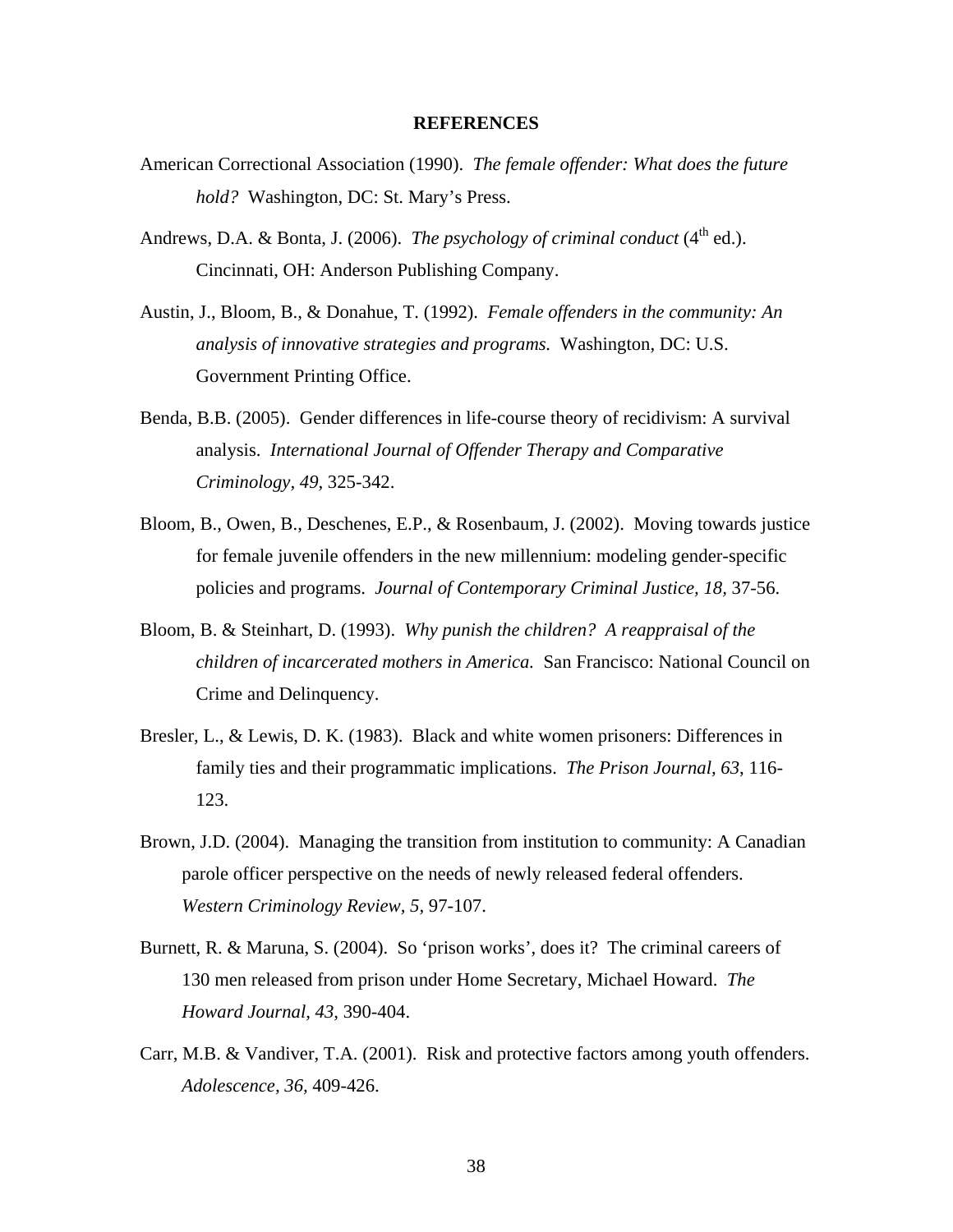- Chesney-Lind, M. (1989). Girls' crime and woman's place: Toward a feminist model of female delinquency. *Crime and Delinquency, 35,* 5-30.
- Correctional Service Canada (2002). *Community strategy for women offenders* (WOS-22). Ottawa, ON: Author.
- Correctional Service Canada (2007). *CSC's action plan in response to the recommendations in the report "Moving forward with women's corrections: The expert committee review of the Correctional Service of Canada's ten-year status report on women's corrections 1996-2006"* (WOS-30). Ottawa, ON: Author.
- Covington, S.S. (2003). A woman's journey home: Challenges for women offenders. In J. Travis and M. Waul (Eds.), *Prisoners once removed: The impact of incarceration and reentry on children, families, and communities.* Washington, DC: The Urban Institute Press.
- Deguara, R. (2004). Utilizing a strengths perspective in parole supervision with women. *Forum on Corrections Research, 16*(1), 50.
- Dodge, M. & Pogrebin, M.R. (2001). Collateral costs of imprisonment for women: Complications of reintegration. *The Prison Journal, 81,* 42-54.
- Dressel, P., Porterfield, J., & Barnhill, S.K. (1998). Mothers behind bars. *Corrections Today, 60,* 90-94.
- Evans, L. (2006). Locked up, then locked out: Women coming out of prison. *Women & Therapy, 29,* 285-308.
- Farrall, S. & Bowling, B. (1999). Structuration, human development, and desistance from crime. *British Journal of Criminology, 39,* 253-267.
- Galbraith, S. (1998). *And so I began to listen to their stories…: Working with women in the criminal justice system.* Delmar, NY: Policy Research, Inc.
- Gendreau, P., Little, T., & Goggin, C. (1996). A meta-analysis of the predictors of adult offender recidivism: What works! *Criminology, 34,* 575-607.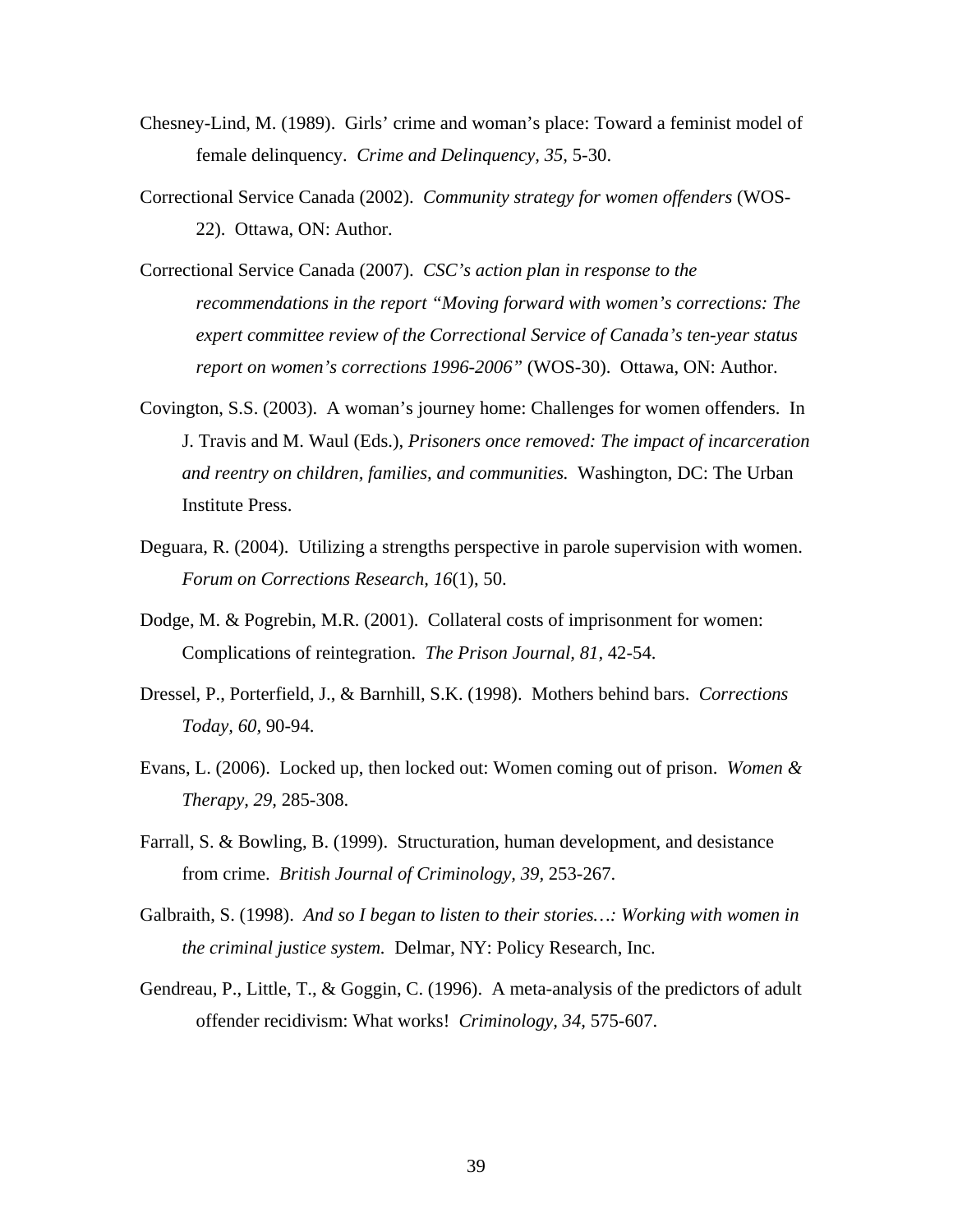- Giordano, P. C., Cernkovich, S. A., & Holland, D. D. (2003). Changes in friendship relations over the life course: Implications for desistance from crime. *Criminology, 41*, 293-327.
- Giordano, P.C., Cernkovich, S.A., & Rudolph, J.L. (2002). Gender, crime, and desistance: Toward a theory of cognitive transformation. *American Journal of Sociology, 107,* 990-1064.
- Haggård, U., Gumpert, C.H., & Grann, M. (2001). Against all odds: A qualitative follow-up study of high-risk violent offender who were not reconvicted. *Journal of interpersonal violence, 16,* 1048-1065.
- Harm, N.J. & Phillips, S.D. (2001). You can't go home again: Women and criminal recidivism. *Journal of Offender Rehabilitation, 32,* 3-21.
- Katz, R.S. (2000). Explaining girls' and women's crime and desistance in the context of their victimization experiences: A developmental test of revised strain theory and the life course perspective. *Violence Against Women, 6,* 633-660.
- Kerner, H.-J., Weitekamp, E.G.M., Stelly, W., & Thomas, J. (1997). Patterns of criminality and alcohol abuse: Results from the Tuebingen Criminal Behaviour Development Study. *Criminal Behaviour and Mental Health, 7,* 401-420.
- Koons, B.A., Burrow, J.D., Morash, M., & Bynum, T. (1997). Expert and offender perceptions of program elements linked to successful outcomes for incarcerated women. *Crime & Delinquency, 43,* 512-532.
- Lambert, L.R. & Madden, P.G. (1976). The adult female offender: The road from institution to community life. *Canadian Journal of Criminology and Corrections, 18,* 319-331.
- Laub, J.H. & Sampson, R.J. (2001). Understanding desistance from crime. In M. Tonry (Ed.), *Crime and justice: A review of research* (Vol. 28). Chicago: University of Chicago Press.
- Leverentz, A.M. (2006a). *People, places, and things: The social process of reentry for female ex-offenders.* Unpublished doctoral dissertation, University of Chicago, IL.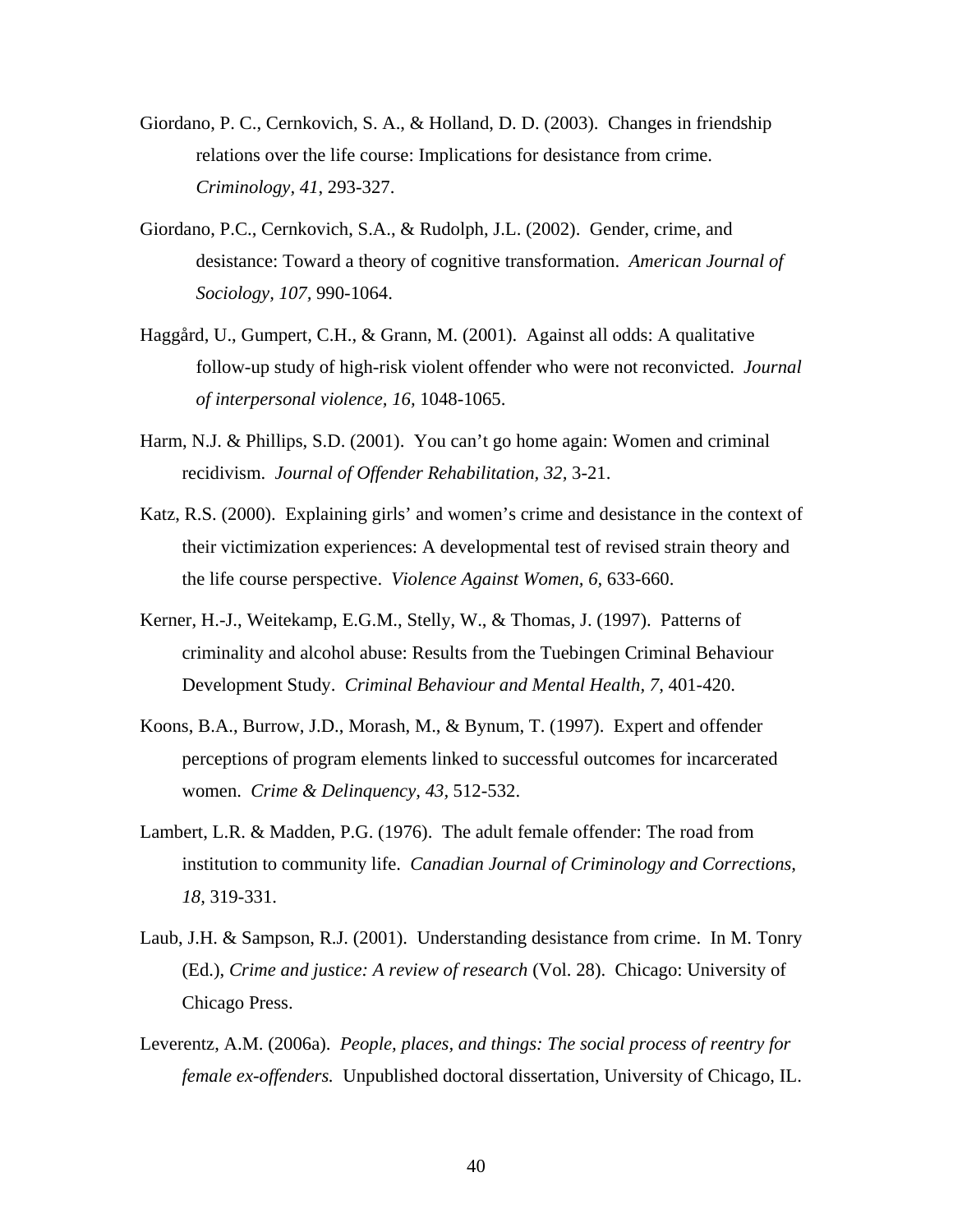- Leverentz, A.M. (2006b). The love of a good man? Romantic relationships as a source of support or hindrance for female ex-offenders. *Journal of Research in Crime and Delinquency, 43,* 459-488.
- Maruna, S. (2001). *Making good: How ex-convicts reform and rebuild their lives.*  Washington, DC: American Psychological Association Books.
- Maruna, S. (2004). Desistance from crime and explanatory style: A new direction in the psychology of reform. *Journal of Contemporary Criminal Justice, 20*, 184-200.
- Miller, J.B. (1976). *Toward a new psychology of women.* Boston: Beacon Press.
- O'Brien, P. (2001). *Making it in the "free world": Women in transition from prison.*  Albany, NY: State University of New York Press.
- Pearl, N.R. (1998). Use of community based social services to reduce recidivism in female parolees. *Women & Criminal Justice, 10,* 27-52.
- Peersen, M., Sugurdsson, J.F., Gudjonsson, G.H., & Gretarsson, S.J. (2004). Predicting re-offending: A 5-year prospective study of Icelandic prison inmates. *Psychology, Crime, & Law, 10,* 197-204.
- Pollock-Byrne, J.M. (1990). *Women, prison, and crime.* Belmont, CA: Brooks / Cole.
- Richie, B.E. (2001). Challenges incarcerated women face as they return to their communities: Findings from life history interviews. *Crime & Delinquency, 47,*  368-389.
- Rumgay, J. (2004). Scripts for safer survival: Pathways out of female crime. *The Howard Journal, 43,* 405-419.
- Sampson, R.J. & Laub, J.H. (1993). *Crime in the making: Turning points and pathways through life.* Cambridge: Harvard University Press.
- Schram, P.J., Koons-Witt, B.A., Williams, F.P. III, & McShane, M.D. (2006). Supervision strategies and approaches for female parolees: Examining the link between unmet needs and parolee outcome. *Crime & Delinquency, 52,* 450-471.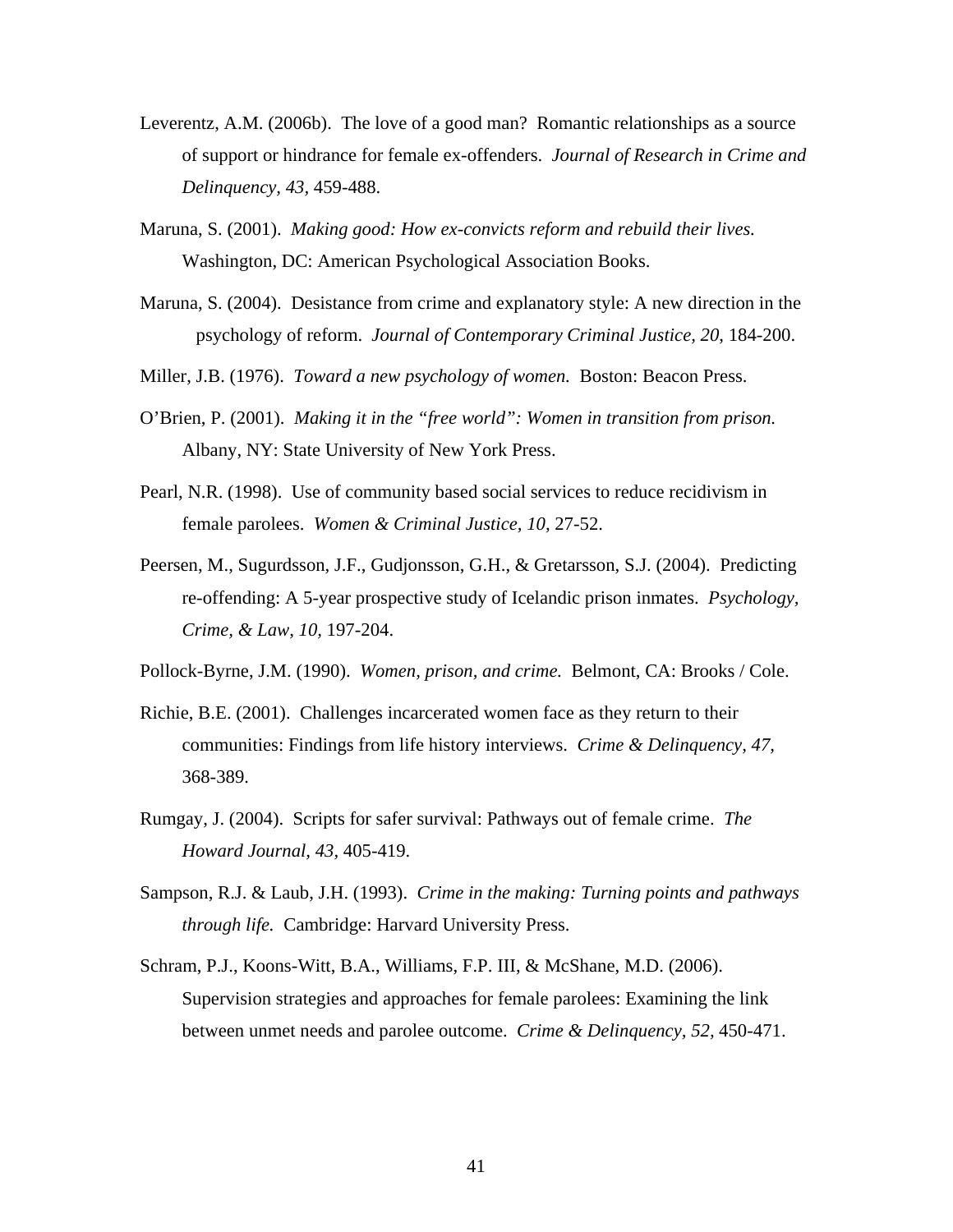- Shaw. M. (with Rodgers, K. & Hatlem, T.) (1991). *The release study: Survey of federally sentenced women in the community* (FSW-10). Ottawa, ON: Correctional Service Canada.
- Sommers, I., Baskin, D.R., & Fagan, J. (1994). Getting out of the life: Crime desistance by female street offenders. *Deviant Behavior: An Interdisciplinary Journal, 15,*  125-149.
- Stuart, B. & Brice-Baker, J. (2004). Correlates of higher rates of recidivism in female prisoners: An exploratory study. *The Journal of Psychiatry and Law, 32,* 29-70.
- Task Force on Federally Sentenced Women. (1990). *Creating Choices: Report of the Task Force on Federally Sentenced Women.* Ottawa, ON: Correctional Service Canada.
- Task Force on Long Term Offenders (1998). *Implementing the Life Line concept: Report of the Task Force on Long Term Offenders.* Downloaded March 4, 2008 from http://www.csc-scc.gc.ca/text/pblct/lt/toc-eng.shtml
- Uggen, C. & Kruttschnitt, C. (1998). Crime in the breaking: Gender differences in desistance. *Law & Society Review, 32,* 339-366.
- Van Wormer, K. (2001). *Counseling female offenders and victims: A strengthsrestorative approach.* New York: Springer Publishing Co., Inc.
- Vigilante, K.C., Flynn, M.M., Affleck, P.C., Stunkle, J.C., Merriman, N.A., Flanigan, T.P., et al. (1999). Reduction in recidivism of incarcerated women through primary care, peer counseling, and discharge planning. *Journal of Women's Health, 8,* 409- 415.
- Women's Prison Association (2003). *WPA focus on women & justice: Barriers to reentry.* New York: The Women's Prison Association and Home.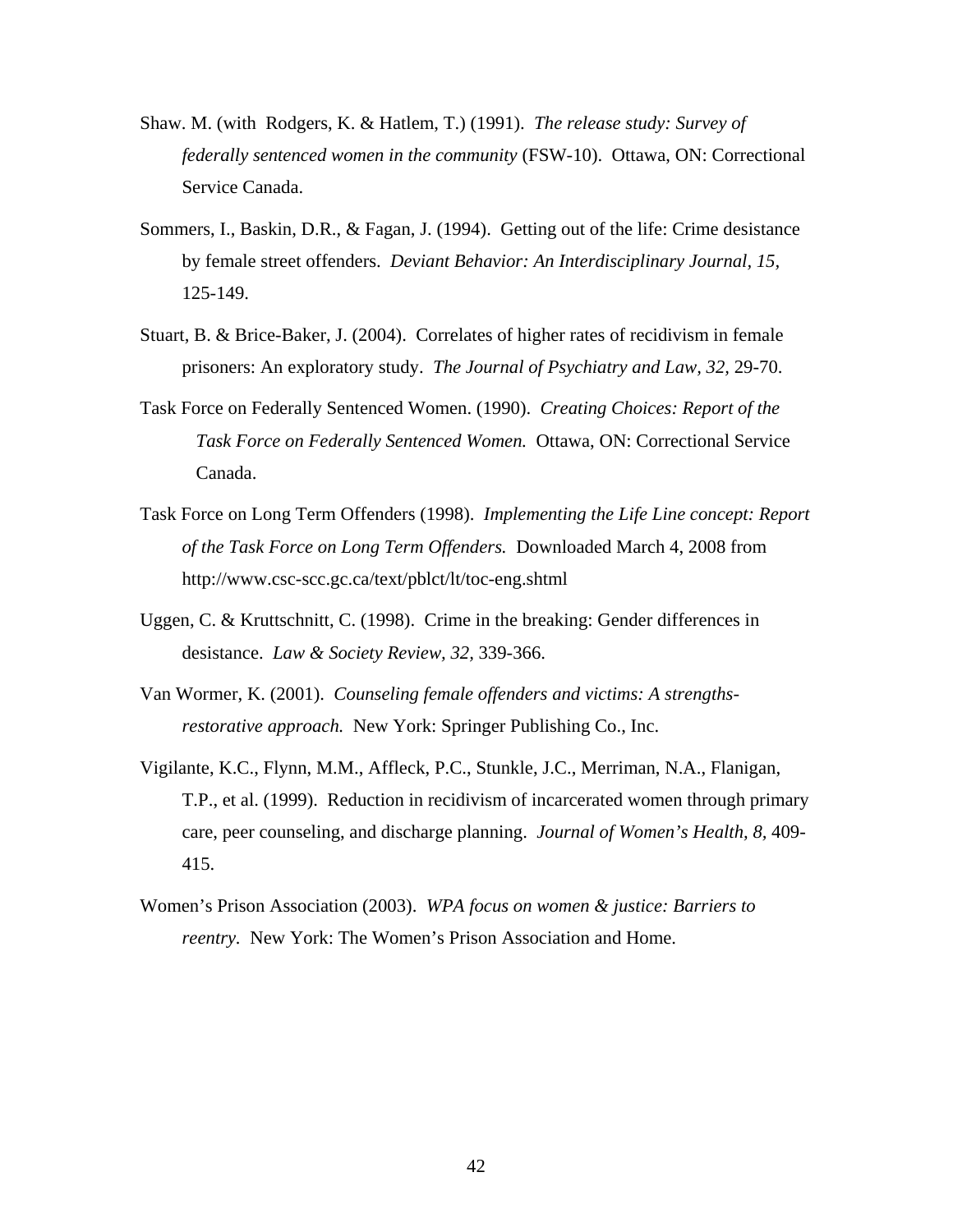# **Appendix A. Participant Cover Letter**

## **Women's Protective Factors Study**

Women Offender Research Correctional Service of Canada

<span id="page-51-0"></span>The purpose of this study is to identify factors which assist women to remain in the community after release from a federal penitentiary. You have been selected for participation in this study because you have been under community supervision without a revocation for at least one year, and no more than five years. **However, if you have NOT remained crime-free since your release to the community, please do not participate in this study.** We would like to learn from your experiences how better we can assist women to remain in the community after release. Also, the information gathered in this study will be used to help inform policy and community reintegration strategies. Because we would like to learn from your experiences, **your input is very important to us.** 

Please assist us by agreeing to participate in an interview focused on the factors which have assisted you to remain in the community. The interview will take approximately 30 minutes and will be scheduled at your convenience. You are under no obligation to participate, and you will not be rewarded in any way, nor will you incur any losses, for participating (or not) in the interview. The information you provide will be completely confidential and will not be used for any purposes other than those outlined above. Also, the interview will be conducted by a researcher from National Headquarters, and none of your responses will be shared with your parole officer. **In order to participate in the interview, please return the attached card indicating a phone number where you can be reached.** A researcher will contact you to schedule an interview, either by phone or in person, where feasible.

If you are unable to participate in the interview, you may still contribute by completing the attached survey. Again, you are under no obligation to complete the survey, but please remember that any information you provide will be used only to better understand how women can remain in the community after release. We would appreciate you sharing your experiences in this area. **Once you have completed the survey, please return it using the large stamped addressed envelope provided within two weeks of receipt**.

If you have any questions or concerns about this study or its components, please contact me directly:

 Renée Gobeil Research Manager, Women Offender Research Research Branch, NHQ 613-943-3175 (call collect)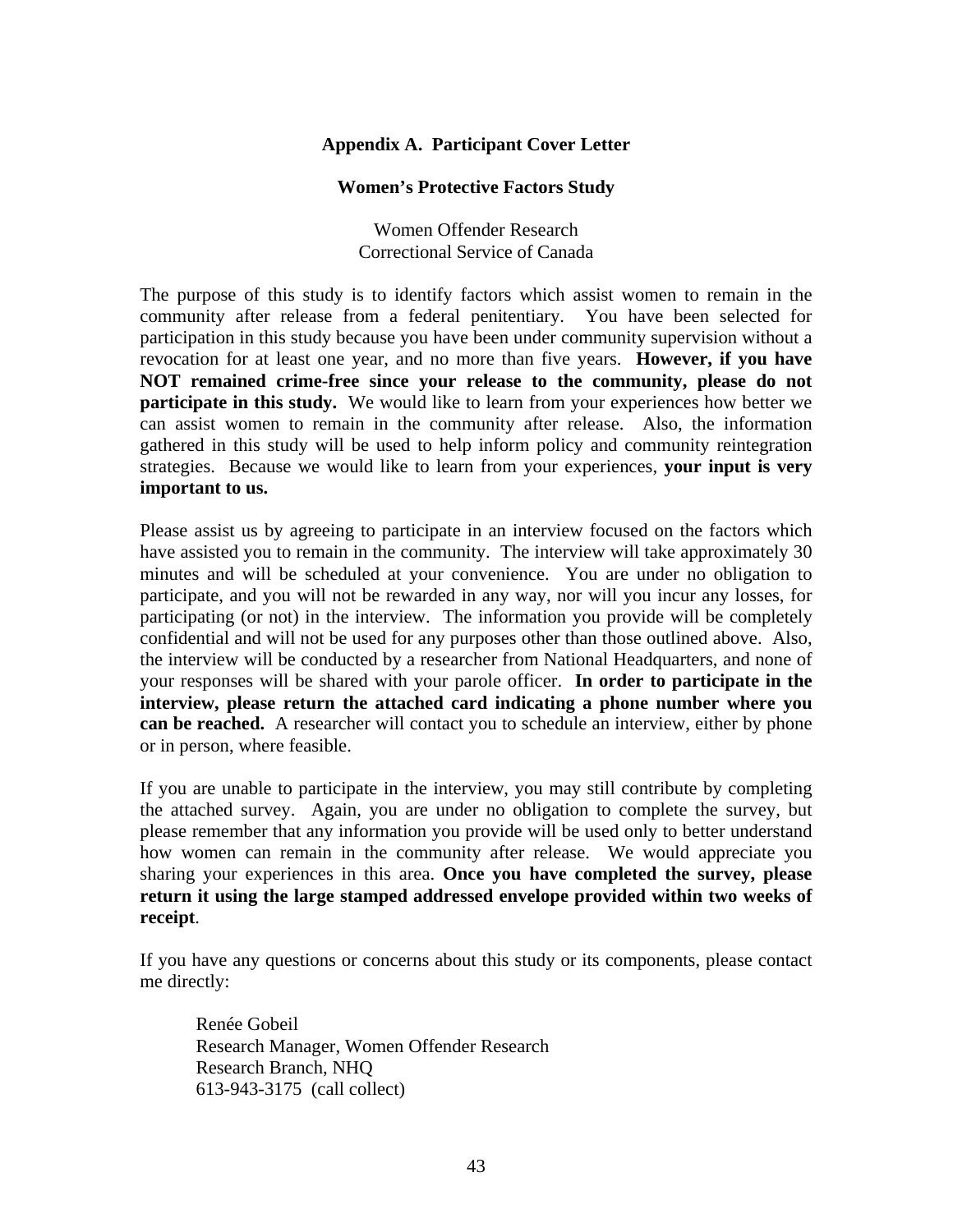# **Appendix B. Survey**

# <span id="page-52-0"></span>**CHALLENGES TO REMAINING IN THE COMMUNITY**

1. Do you think you will remain in the community **for the next six months**?

 $\square$  No  $\square$  Yes

2. Do you think you will remain in the community **for the next year**?

 $\Box$  No  $\Box$  Yes

3. Do you think you will remain in the community **forever**?

 $\square$  No  $\square$  Yes

4. Have you been finding it difficult to remain in the community without revocation?

 $\Box$  No  $\Box$  Yes, sometimes  $\Box$  Yes, often

5. When you were released, what were your expectations regarding your ability to remain in the community? For example, did you expect it to be easy or hard? Did you think you would need help from others or did you think you would be able to do it alone? Did you think you would be able to do it?

 \_\_\_\_\_\_\_\_\_\_\_\_\_\_\_\_\_\_\_\_\_\_\_\_\_\_\_\_\_\_\_\_\_\_\_\_\_\_\_\_\_\_\_\_\_\_\_\_\_\_\_\_\_\_\_\_\_\_\_\_\_\_\_\_ \_\_\_\_\_\_\_\_\_\_\_\_\_\_\_\_\_\_\_\_\_\_\_\_\_\_\_\_\_\_\_\_\_\_\_\_\_\_\_\_\_\_\_\_\_\_\_\_\_\_\_\_\_\_\_\_\_\_\_\_\_\_\_\_ \_\_\_\_\_\_\_\_\_\_\_\_\_\_\_\_\_\_\_\_\_\_\_\_\_\_\_\_\_\_\_\_\_\_\_\_\_\_\_\_\_\_\_\_\_\_\_\_\_\_\_\_\_\_\_\_\_\_\_\_\_\_\_\_

\_\_\_\_\_\_\_\_\_\_\_\_\_\_\_\_\_\_\_\_\_\_\_\_\_\_\_\_\_\_\_\_\_\_\_\_\_\_\_\_\_\_\_\_\_\_\_\_\_\_\_\_\_\_\_\_\_\_\_\_\_\_\_\_

6. When you were released, did you feel prepared for your transition to the community?

 $\Box$  No  $\Box$  Yes

| a. Was there something in particular which helped you prepare for your |
|------------------------------------------------------------------------|
| transition while you were incarcerated?                                |

| $\Box$ Volunteer support                 | $\Box$ Staff support                        |
|------------------------------------------|---------------------------------------------|
| $\Box$ Family support                    | $\Box$ Support of friends                   |
| $\Box$ Elder support                     | $\Box$ Contact with community               |
| $\Box$ Psychological services            | $\Box$ Contact with advocacy group(s)       |
| $\Box$ Temporary absences                | $\Box$ Community support (i.e., Section 84) |
| $\Box$ Program(s)                        |                                             |
| Please specify: $\overline{\phantom{a}}$ |                                             |
| Other:                                   |                                             |

\_\_\_\_\_\_\_\_\_\_\_\_\_\_\_\_\_\_\_\_\_\_\_\_\_\_\_\_\_\_\_\_\_\_\_\_\_\_\_\_\_\_\_\_\_\_\_\_\_\_\_\_\_\_\_\_\_\_\_

\_\_\_\_\_\_\_\_\_\_\_\_\_\_\_\_\_\_\_\_\_\_\_\_\_\_\_\_\_\_\_\_\_\_\_\_\_\_\_\_\_\_\_\_\_\_\_\_\_\_\_\_\_\_\_\_\_\_\_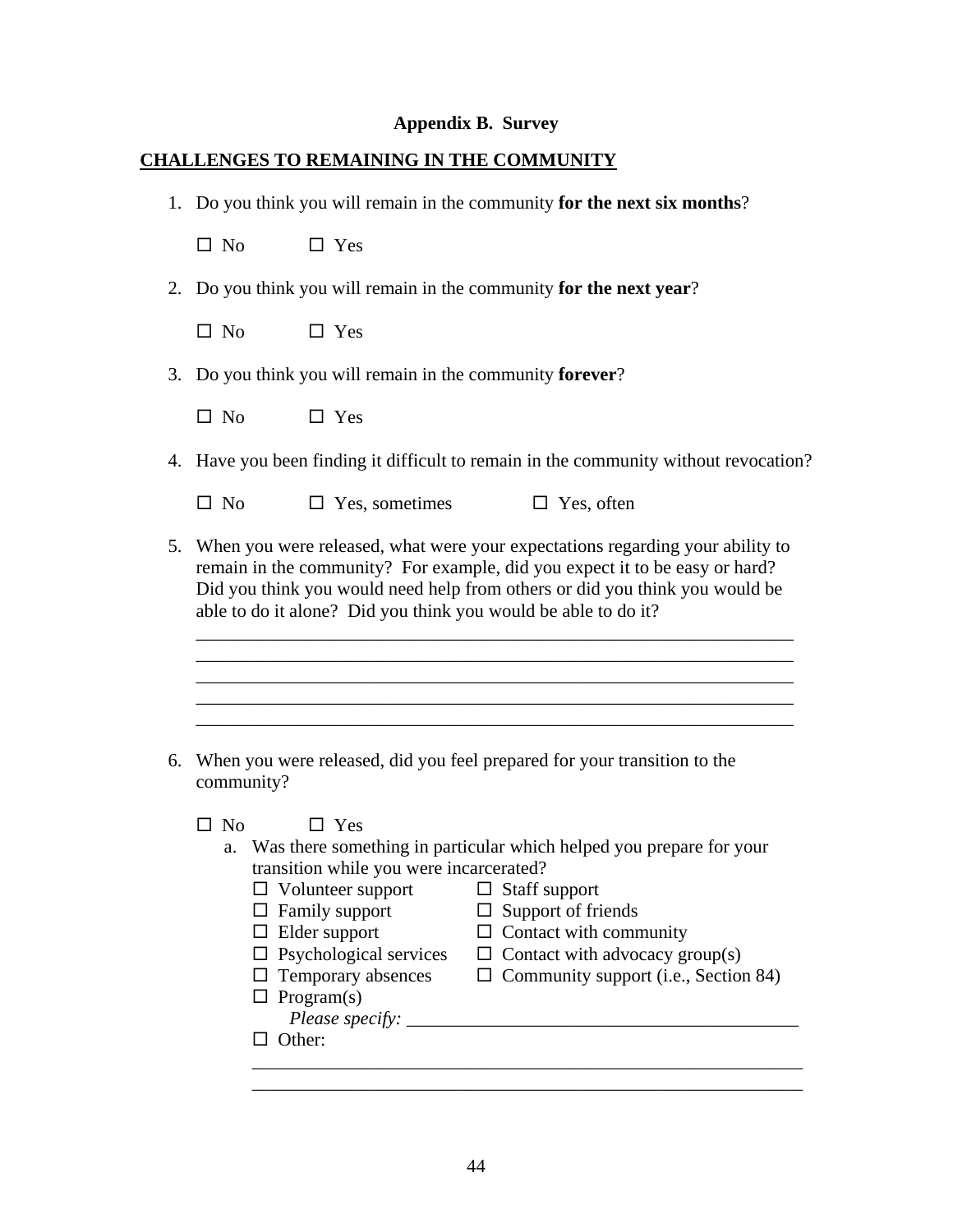7. Do you have any special conditions associated with your release?

 $\square$  No  $\square$  Yes

a. Would you say these conditions are helping you in your release?

|  |                                                                                                                              | $\square$ No<br>$\Box$ Yes<br>$\Box$ Not applicable                                                                                                      |
|--|------------------------------------------------------------------------------------------------------------------------------|----------------------------------------------------------------------------------------------------------------------------------------------------------|
|  | $\mathbf b$ .                                                                                                                | If applicable, can you comment on how you feel your conditions are or are<br>not helping? Which are most helpful?                                        |
|  |                                                                                                                              |                                                                                                                                                          |
|  |                                                                                                                              |                                                                                                                                                          |
|  |                                                                                                                              | 8. Did you make a conscious decision to not engage in criminal activity?                                                                                 |
|  | $\Box$ No                                                                                                                    | $\Box$ Yes                                                                                                                                               |
|  | a.                                                                                                                           | If so, did you share this decision with others?                                                                                                          |
|  |                                                                                                                              | $\Box$ No<br>$\Box$ Yes                                                                                                                                  |
|  | 9. What time period has been most challenging for you in your transition to the<br>community? Please check as many as apply. |                                                                                                                                                          |
|  | $\Box$ Other:                                                                                                                | $\Box$ Immediately after release<br>$\Box$ First few months after release<br>$\Box$ 6-12 months after release<br>$\Box$ More than one year after release |
|  |                                                                                                                              |                                                                                                                                                          |
|  | a.                                                                                                                           | Why was this time period most challenging?                                                                                                               |
|  |                                                                                                                              |                                                                                                                                                          |
|  |                                                                                                                              |                                                                                                                                                          |
|  |                                                                                                                              |                                                                                                                                                          |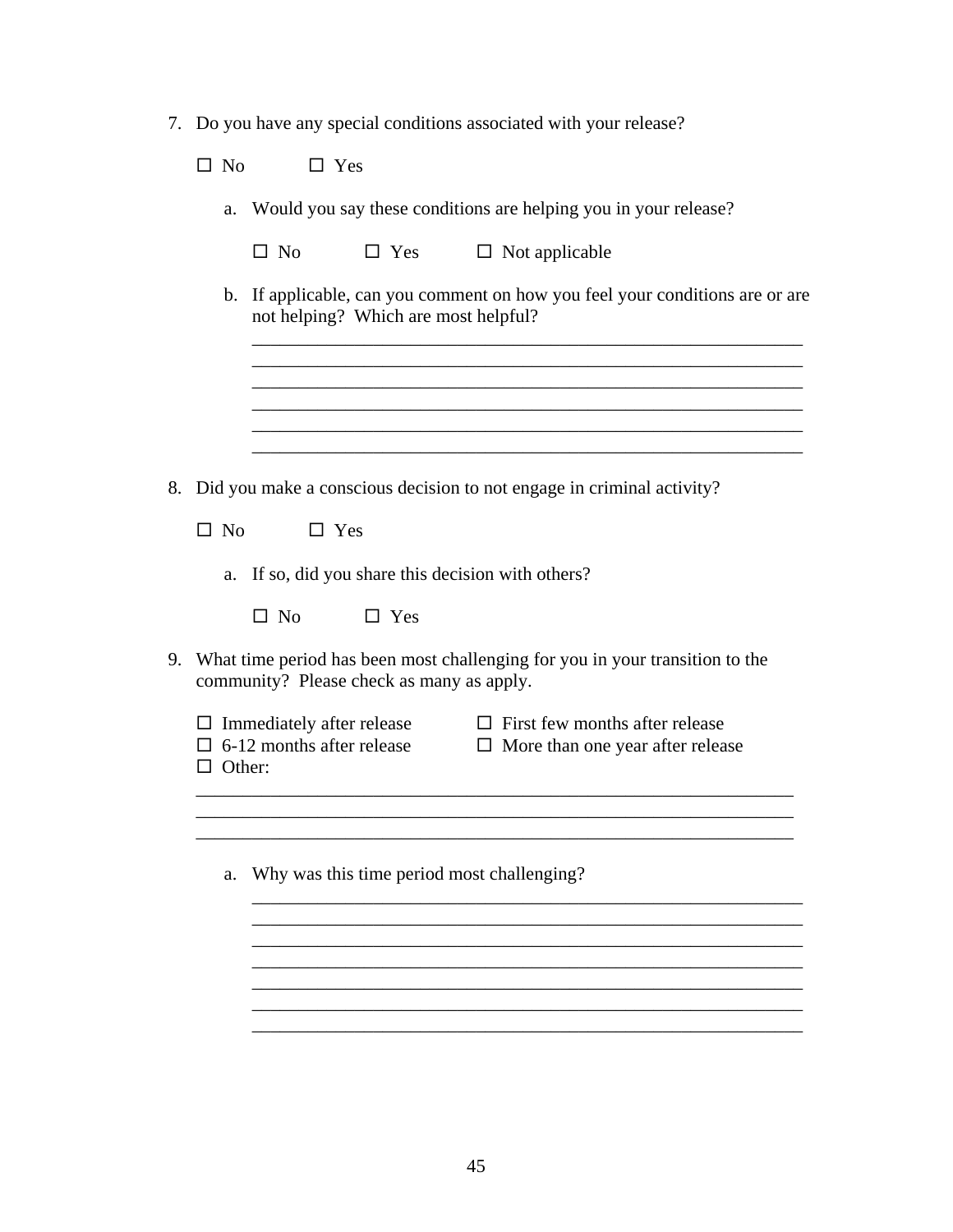10. Have there been life events which have made it particularly difficult for you in your transition to the community? Please check as many as apply.

| $\Box$ Other: | $\Box$ Loss of a job<br>$\Box$ Start of a new romantic relationship<br>$\Box$ Return to an abusive relationship<br>$\Box$ Birth or getting custody of a child<br>$\Box$ Illness or accident<br>$\Box$ Moving house or city | $\Box$ Change of job / occupation<br>$\Box$ End of a romantic relationship<br>$\Box$ Death of a loved one<br>$\square$ Loss of custody of a child<br>$\Box$ Unexpected expenses |
|---------------|----------------------------------------------------------------------------------------------------------------------------------------------------------------------------------------------------------------------------|---------------------------------------------------------------------------------------------------------------------------------------------------------------------------------|
| a.            | events?                                                                                                                                                                                                                    | How did you manage to stay in the community when faced with these                                                                                                               |
|               |                                                                                                                                                                                                                            |                                                                                                                                                                                 |
|               |                                                                                                                                                                                                                            |                                                                                                                                                                                 |
|               | your transition to the community?                                                                                                                                                                                          | 11. Are there other factors which have been especially difficult for you in terms of                                                                                            |
|               | $\Box$ Friend(s) involved in crime                                                                                                                                                                                         | $\Box$ Family involved in crime                                                                                                                                                 |
|               | $\Box$ Needing extra money<br>$\Box$ Community                                                                                                                                                                             | $\Box$ Neighbourhood<br>$\Box$ Other:                                                                                                                                           |
|               | your successful reintegration to the community?                                                                                                                                                                            | 12. How would you describe the influence of your parole supervisor in contributing to                                                                                           |
|               | $\Box$ Positive influence $\Box$ Negative influence $\Box$ No influence                                                                                                                                                    |                                                                                                                                                                                 |
| a.            | If a positive influence, how has he or she been helpful?                                                                                                                                                                   |                                                                                                                                                                                 |
|               | $\Box$ Someone to talk to                                                                                                                                                                                                  |                                                                                                                                                                                 |

- $\square$  Someone who cares about your behaviour
- $\Box$  Provides structure
- $\hfill\Box$  <br> Provides services, such as housing referrals
- $\square$  Provides information you need
- $\square$  Provides referrals to people who can help
- □ Other:

 $\overline{\phantom{a}}$  ,  $\overline{\phantom{a}}$  ,  $\overline{\phantom{a}}$  ,  $\overline{\phantom{a}}$  ,  $\overline{\phantom{a}}$  ,  $\overline{\phantom{a}}$  ,  $\overline{\phantom{a}}$  ,  $\overline{\phantom{a}}$  ,  $\overline{\phantom{a}}$  ,  $\overline{\phantom{a}}$  ,  $\overline{\phantom{a}}$  ,  $\overline{\phantom{a}}$  ,  $\overline{\phantom{a}}$  ,  $\overline{\phantom{a}}$  ,  $\overline{\phantom{a}}$  ,  $\overline{\phantom{a}}$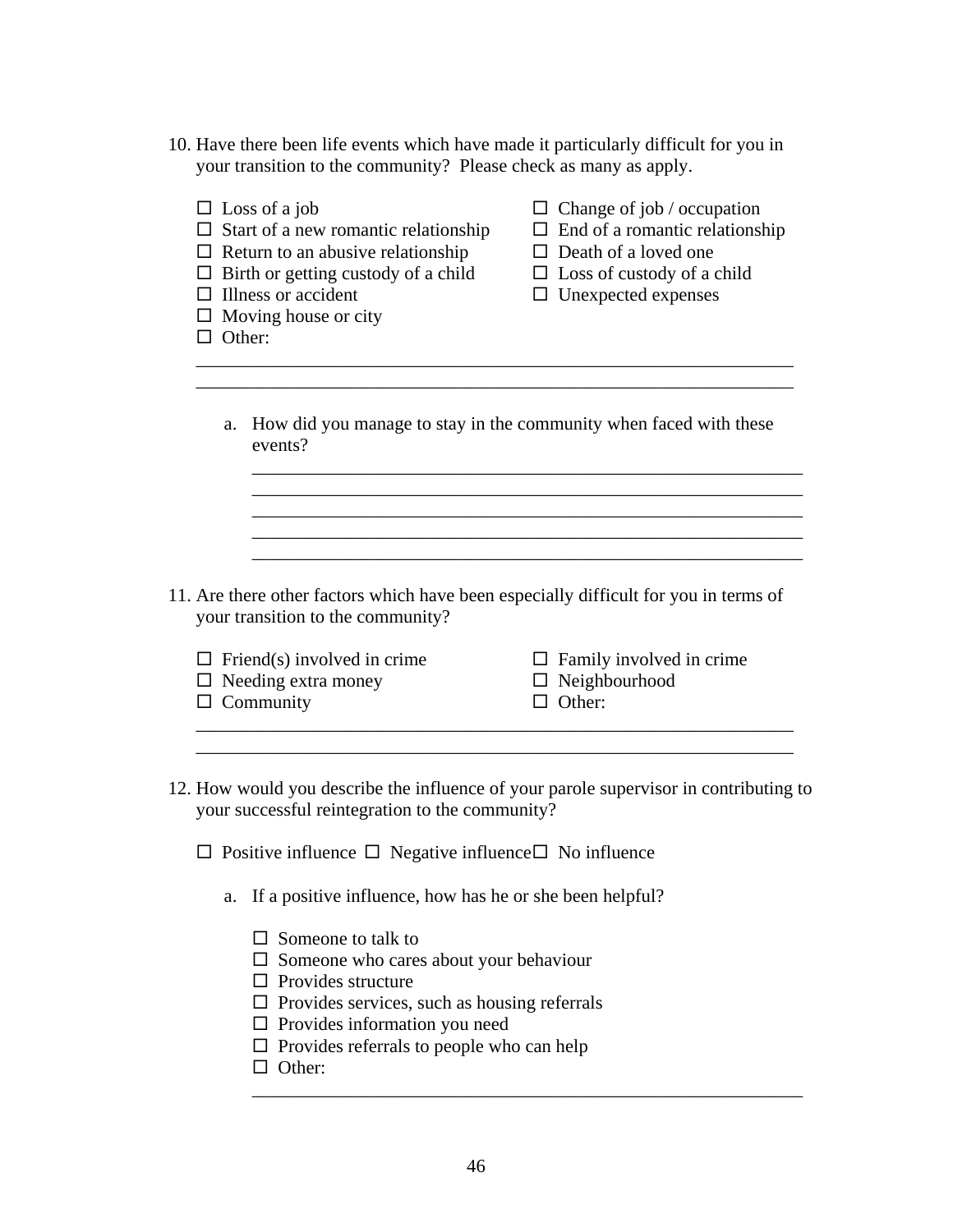- b. If a negative influence, how was he or she unhelpful?
	- $\Box$  Not available to talk to
	- $\Box$  Does not care about your behaviour
	- $\square$  Does not provide structure
	- $\square$  Does not provide services, such as housing referrals
	- $\square$  Does not provide information you need
	- $\square$  Does not provide referrals to people who can help
	- $\Box$  Other:
- c. Are there ways that your parole supervisor could be **more** helpful?

\_\_\_\_\_\_\_\_\_\_\_\_\_\_\_\_\_\_\_\_\_\_\_\_\_\_\_\_\_\_\_\_\_\_\_\_\_\_\_\_\_\_\_\_\_\_\_\_\_\_\_\_\_\_\_\_\_\_\_

\_\_\_\_\_\_\_\_\_\_\_\_\_\_\_\_\_\_\_\_\_\_\_\_\_\_\_\_\_\_\_\_\_\_\_\_\_\_\_\_\_\_\_\_\_\_\_\_\_\_\_\_\_\_\_\_\_\_\_

 $\overline{\phantom{a}}$  ,  $\overline{\phantom{a}}$  ,  $\overline{\phantom{a}}$  ,  $\overline{\phantom{a}}$  ,  $\overline{\phantom{a}}$  ,  $\overline{\phantom{a}}$  ,  $\overline{\phantom{a}}$  ,  $\overline{\phantom{a}}$  ,  $\overline{\phantom{a}}$  ,  $\overline{\phantom{a}}$  ,  $\overline{\phantom{a}}$  ,  $\overline{\phantom{a}}$  ,  $\overline{\phantom{a}}$  ,  $\overline{\phantom{a}}$  ,  $\overline{\phantom{a}}$  ,  $\overline{\phantom{a}}$ 

- $\square$  No, he or she is helpful enough
- $\Box$  Be available more often
- $\Box$  Provide more information or referrals
- $\Box$  Other:
- 13. Have you previously had a release revoked (either for technical reasons that is, due to breaching conditions – or because you were charged with a new offence)?

 $\overline{\phantom{a}}$  ,  $\overline{\phantom{a}}$  ,  $\overline{\phantom{a}}$  ,  $\overline{\phantom{a}}$  ,  $\overline{\phantom{a}}$  ,  $\overline{\phantom{a}}$  ,  $\overline{\phantom{a}}$  ,  $\overline{\phantom{a}}$  ,  $\overline{\phantom{a}}$  ,  $\overline{\phantom{a}}$  ,  $\overline{\phantom{a}}$  ,  $\overline{\phantom{a}}$  ,  $\overline{\phantom{a}}$  ,  $\overline{\phantom{a}}$  ,  $\overline{\phantom{a}}$  ,  $\overline{\phantom{a}}$ 

 $\square$  No  $\square$  Yes

- a. If so, what has changed to make it easier for you to remain in the community this time? Please check as many as apply.
- 
- $\Box$  Nothing  $\Box$  You are more committed
- $\Box$  You have more social support  $\Box$  You have a new romantic relationship
- 
- $\Box$  You have a job / occupation  $\Box$  You have ended a romantic relationship
- 
- $\Box$  You have gained custody of a child  $\Box$  You have lost custody of a child
- $\Box$  You are drinking / using drugs less or not at all
- $\square$  You have a better understanding of your risk factors
- $\Box$  You spend less time in high risk situations
- $\Box$  You feel you have more to lose this time
- □ Other:

 \_\_\_\_\_\_\_\_\_\_\_\_\_\_\_\_\_\_\_\_\_\_\_\_\_\_\_\_\_\_\_\_\_\_\_\_\_\_\_\_\_\_\_\_\_\_\_\_\_\_\_\_\_\_\_\_\_\_\_\_\_\_\_\_ \_\_\_\_\_\_\_\_\_\_\_\_\_\_\_\_\_\_\_\_\_\_\_\_\_\_\_\_\_\_\_\_\_\_\_\_\_\_\_\_\_\_\_\_\_\_\_\_\_\_\_\_\_\_\_\_\_\_\_\_\_\_\_\_ \_\_\_\_\_\_\_\_\_\_\_\_\_\_\_\_\_\_\_\_\_\_\_\_\_\_\_\_\_\_\_\_\_\_\_\_\_\_\_\_\_\_\_\_\_\_\_\_\_\_\_\_\_\_\_\_\_\_\_\_\_\_\_\_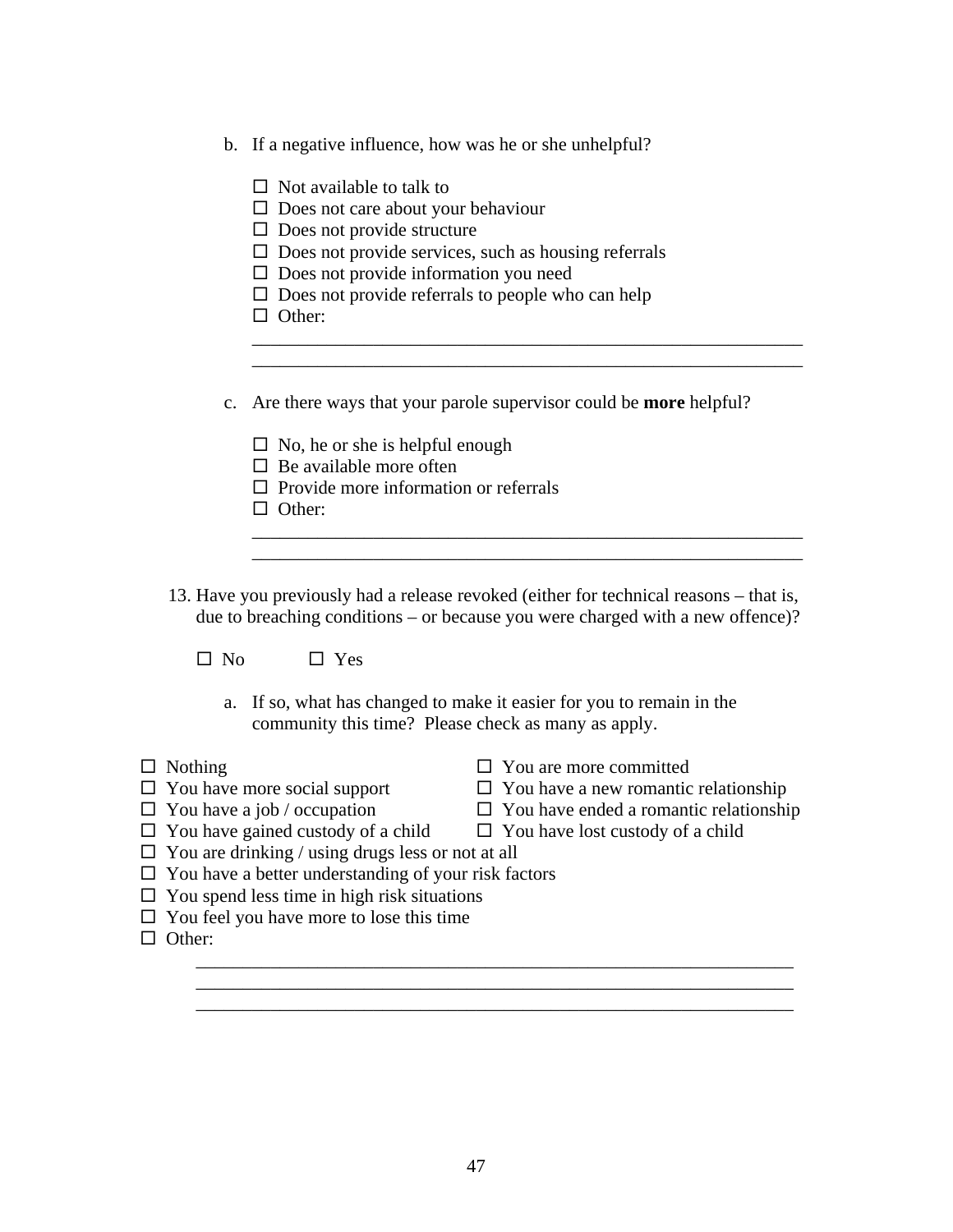14. Do you have any concerns about your ability to continue to stay in the community and not return to custody?

 $\overline{\phantom{a}}$  ,  $\overline{\phantom{a}}$  ,  $\overline{\phantom{a}}$  ,  $\overline{\phantom{a}}$  ,  $\overline{\phantom{a}}$  ,  $\overline{\phantom{a}}$  ,  $\overline{\phantom{a}}$  ,  $\overline{\phantom{a}}$  ,  $\overline{\phantom{a}}$  ,  $\overline{\phantom{a}}$  ,  $\overline{\phantom{a}}$  ,  $\overline{\phantom{a}}$  ,  $\overline{\phantom{a}}$  ,  $\overline{\phantom{a}}$  ,  $\overline{\phantom{a}}$  ,  $\overline{\phantom{a}}$ 

 $\overline{\phantom{a}}$  ,  $\overline{\phantom{a}}$  ,  $\overline{\phantom{a}}$  ,  $\overline{\phantom{a}}$  ,  $\overline{\phantom{a}}$  ,  $\overline{\phantom{a}}$  ,  $\overline{\phantom{a}}$  ,  $\overline{\phantom{a}}$  ,  $\overline{\phantom{a}}$  ,  $\overline{\phantom{a}}$  ,  $\overline{\phantom{a}}$  ,  $\overline{\phantom{a}}$  ,  $\overline{\phantom{a}}$  ,  $\overline{\phantom{a}}$  ,  $\overline{\phantom{a}}$  ,  $\overline{\phantom{a}}$ 

\_\_\_\_\_\_\_\_\_\_\_\_\_\_\_\_\_\_\_\_\_\_\_\_\_\_\_\_\_\_\_\_\_\_\_\_\_\_\_\_\_\_\_\_\_\_\_\_\_\_\_\_\_\_\_\_\_\_\_

\_\_\_\_\_\_\_\_\_\_\_\_\_\_\_\_\_\_\_\_\_\_\_\_\_\_\_\_\_\_\_\_\_\_\_\_\_\_\_\_\_\_\_\_\_\_\_\_\_\_\_\_\_\_\_\_\_\_\_

\_\_\_\_\_\_\_\_\_\_\_\_\_\_\_\_\_\_\_\_\_\_\_\_\_\_\_\_\_\_\_\_\_\_\_\_\_\_\_\_\_\_\_\_\_\_\_\_\_\_\_\_\_\_\_\_\_\_\_ \_\_\_\_\_\_\_\_\_\_\_\_\_\_\_\_\_\_\_\_\_\_\_\_\_\_\_\_\_\_\_\_\_\_\_\_\_\_\_\_\_\_\_\_\_\_\_\_\_\_\_\_\_\_\_\_\_\_\_

 $\mathcal{L}_\text{max}$  and  $\mathcal{L}_\text{max}$  and  $\mathcal{L}_\text{max}$  and  $\mathcal{L}_\text{max}$  and  $\mathcal{L}_\text{max}$  and  $\mathcal{L}_\text{max}$ 

\_\_\_\_\_\_\_\_\_\_\_\_\_\_\_\_\_\_\_\_\_\_\_\_\_\_\_\_\_\_\_\_\_\_\_\_\_\_\_\_\_\_\_\_\_\_\_\_\_\_\_\_\_\_\_\_\_\_\_\_\_\_\_\_

 $\Box$  No  $\Box$  Yes

a. If so, please share your concerns with us.

15. Please share any advice, tips, or hints you might have for women who are preparing for their release that might help them to remain in the community.

 \_\_\_\_\_\_\_\_\_\_\_\_\_\_\_\_\_\_\_\_\_\_\_\_\_\_\_\_\_\_\_\_\_\_\_\_\_\_\_\_\_\_\_\_\_\_\_\_\_\_\_\_\_\_\_\_\_\_\_\_\_\_\_\_  $\overline{\phantom{a}}$  ,  $\overline{\phantom{a}}$  ,  $\overline{\phantom{a}}$  ,  $\overline{\phantom{a}}$  ,  $\overline{\phantom{a}}$  ,  $\overline{\phantom{a}}$  ,  $\overline{\phantom{a}}$  ,  $\overline{\phantom{a}}$  ,  $\overline{\phantom{a}}$  ,  $\overline{\phantom{a}}$  ,  $\overline{\phantom{a}}$  ,  $\overline{\phantom{a}}$  ,  $\overline{\phantom{a}}$  ,  $\overline{\phantom{a}}$  ,  $\overline{\phantom{a}}$  ,  $\overline{\phantom{a}}$ \_\_\_\_\_\_\_\_\_\_\_\_\_\_\_\_\_\_\_\_\_\_\_\_\_\_\_\_\_\_\_\_\_\_\_\_\_\_\_\_\_\_\_\_\_\_\_\_\_\_\_\_\_\_\_\_\_\_\_\_\_\_\_\_

 \_\_\_\_\_\_\_\_\_\_\_\_\_\_\_\_\_\_\_\_\_\_\_\_\_\_\_\_\_\_\_\_\_\_\_\_\_\_\_\_\_\_\_\_\_\_\_\_\_\_\_\_\_\_\_\_\_\_\_\_\_\_\_\_ \_\_\_\_\_\_\_\_\_\_\_\_\_\_\_\_\_\_\_\_\_\_\_\_\_\_\_\_\_\_\_\_\_\_\_\_\_\_\_\_\_\_\_\_\_\_\_\_\_\_\_\_\_\_\_\_\_\_\_\_\_\_\_\_

- 16. We are interested to know what factors you think have been **most important** for you in remaining in the community. The following is a list of potential factors – please check the ones which you think have been particularly helpful or important to you. You may check as many as you like.
	- $\Box$  Romantic relationship  $\Box$  Relationship(s) with children
	- $\Box$  Relationship with other family  $\Box$  Relationship with friends
	-
	- $\Box$  Relationship with Elder  $\Box$  Relationship with parole officer  $\Box$  Support of advocacy group(s)  $\Box$  Residence in a halfway house  $\Box$  Support of advocacy group(s)
	- $\Box$  Support from community (i.e., Section 84 plan)
	-
	- $\Box$  Involvement in community group(s)  $\Box$  Involvement in religion / church  $\Box$  Involvement in volunteer activities  $\Box$  Employment / occupation  $\Box$  Involvement in volunteer activities
		-
		-
	- $\Box$  Decision to be crime-free  $\Box$  Personal commitment
	- $\Box$  Fear of consequences of involvement in criminal activity (e.g., jail, violence)

 $\overline{\phantom{a}}$  ,  $\overline{\phantom{a}}$  ,  $\overline{\phantom{a}}$  ,  $\overline{\phantom{a}}$  ,  $\overline{\phantom{a}}$  ,  $\overline{\phantom{a}}$  ,  $\overline{\phantom{a}}$  ,  $\overline{\phantom{a}}$  ,  $\overline{\phantom{a}}$  ,  $\overline{\phantom{a}}$  ,  $\overline{\phantom{a}}$  ,  $\overline{\phantom{a}}$  ,  $\overline{\phantom{a}}$  ,  $\overline{\phantom{a}}$  ,  $\overline{\phantom{a}}$  ,  $\overline{\phantom{a}}$  $\overline{\phantom{a}}$  , and the contribution of the contribution of the contribution of the contribution of the contribution of the contribution of the contribution of the contribution of the contribution of the contribution of the  $\overline{\phantom{a}}$  , and the contribution of the contribution of the contribution of the contribution of the contribution of the contribution of the contribution of the contribution of the contribution of the contribution of the

 $\Box$  Other: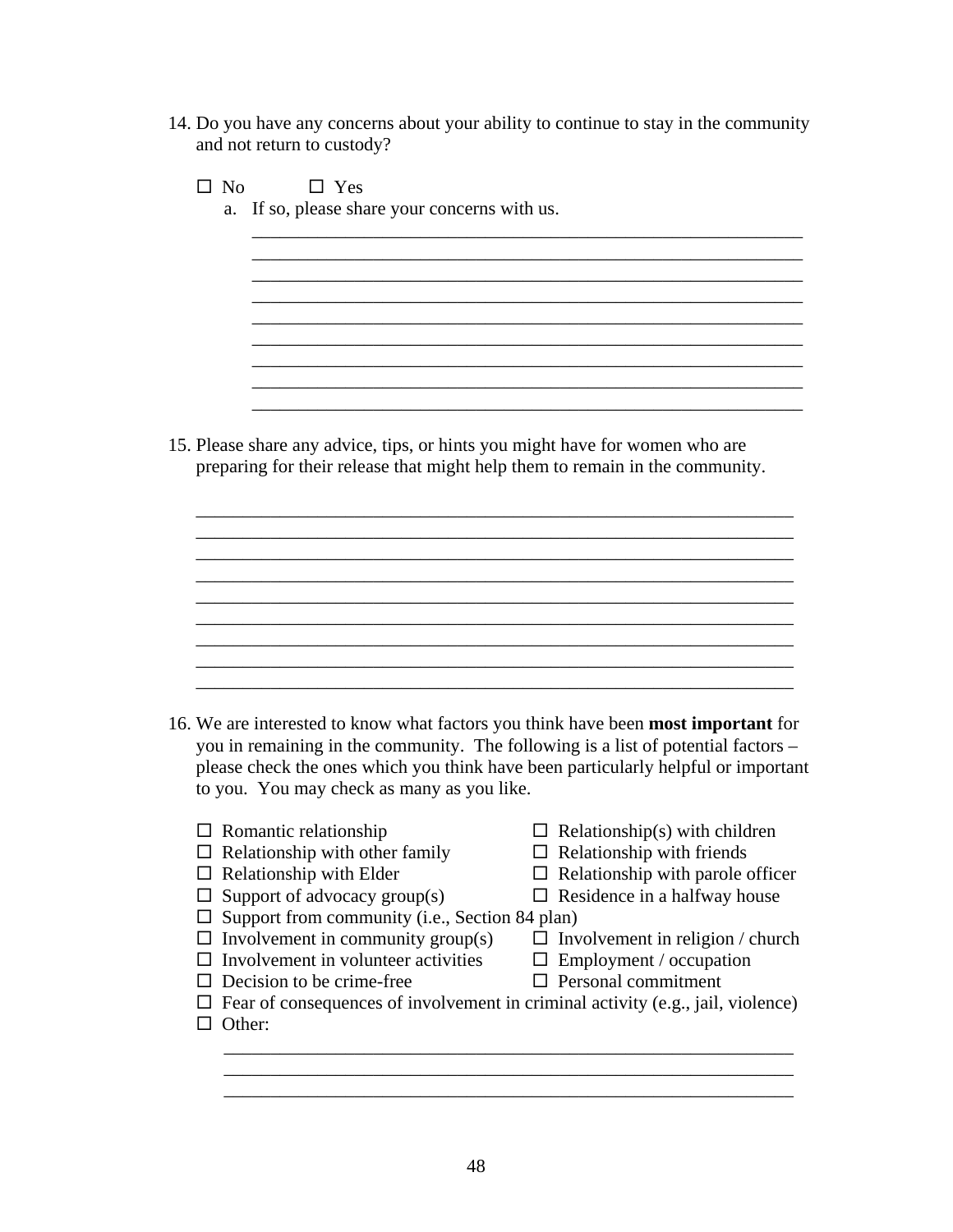# **DEMOGRAPHIC INFORMATION**

There are suggestions that factors helping women stay in the community affect women differently depending on characteristics such as race, age, and offence history. The questions below are being asked so we can investigate this possibility. If you prefer not to answer any of these questions, you may feel free to skip them.

1. What is your ethnicity?

| $\Box$ Caucasian $\Box$ Aboriginal                                                                                                                                               |                              | $\Box$ Black                                 |                               | Other                          |
|----------------------------------------------------------------------------------------------------------------------------------------------------------------------------------|------------------------------|----------------------------------------------|-------------------------------|--------------------------------|
| 2. How old are you?                                                                                                                                                              |                              |                                              |                               |                                |
|                                                                                                                                                                                  | $\Box$ Under 25 $\Box$ 25-34 | $\Box$ 35-44                                 |                               | $\Box$ 45-54 $\Box$ 55 or over |
| 3. What region are you in?                                                                                                                                                       |                              |                                              |                               |                                |
| $\Box$ Atlantic                                                                                                                                                                  | $\Box$ Ontario               |                                              | $\Box$ Quebec $\Box$ Prairies | $\Box$ Pacific                 |
| 4. For what type of offence are you serving your current sentence? Please check all<br>that apply.                                                                               |                              |                                              |                               |                                |
| $\Box$ Property (e.g., theft, break and enter, fraud)<br>(e.g., trafficking, production)<br>Drug<br>$\Box$ Violence (e.g., assault, arson, manslaughter, murder)<br>$\Box$ Other |                              |                                              |                               |                                |
| 5. How long ago were you released?                                                                                                                                               |                              |                                              |                               |                                |
| $\Box$ Less than 1 year<br>$\Box$ 3-4 years                                                                                                                                      |                              | $\Box$ 1-2 years<br>$\Box$ More than 4 years |                               | $\Box$ 2-3 years               |
| 6. Was this your first federal conviction?                                                                                                                                       |                              |                                              |                               |                                |

 $\square$  Yes  $\square$  No

# **ADDITIONAL INFORMATION**

Please share with us any other information which may be helpful to understanding the factors which help women to remain in the community after release from a federal facility. *(Please use the back of this sheet)*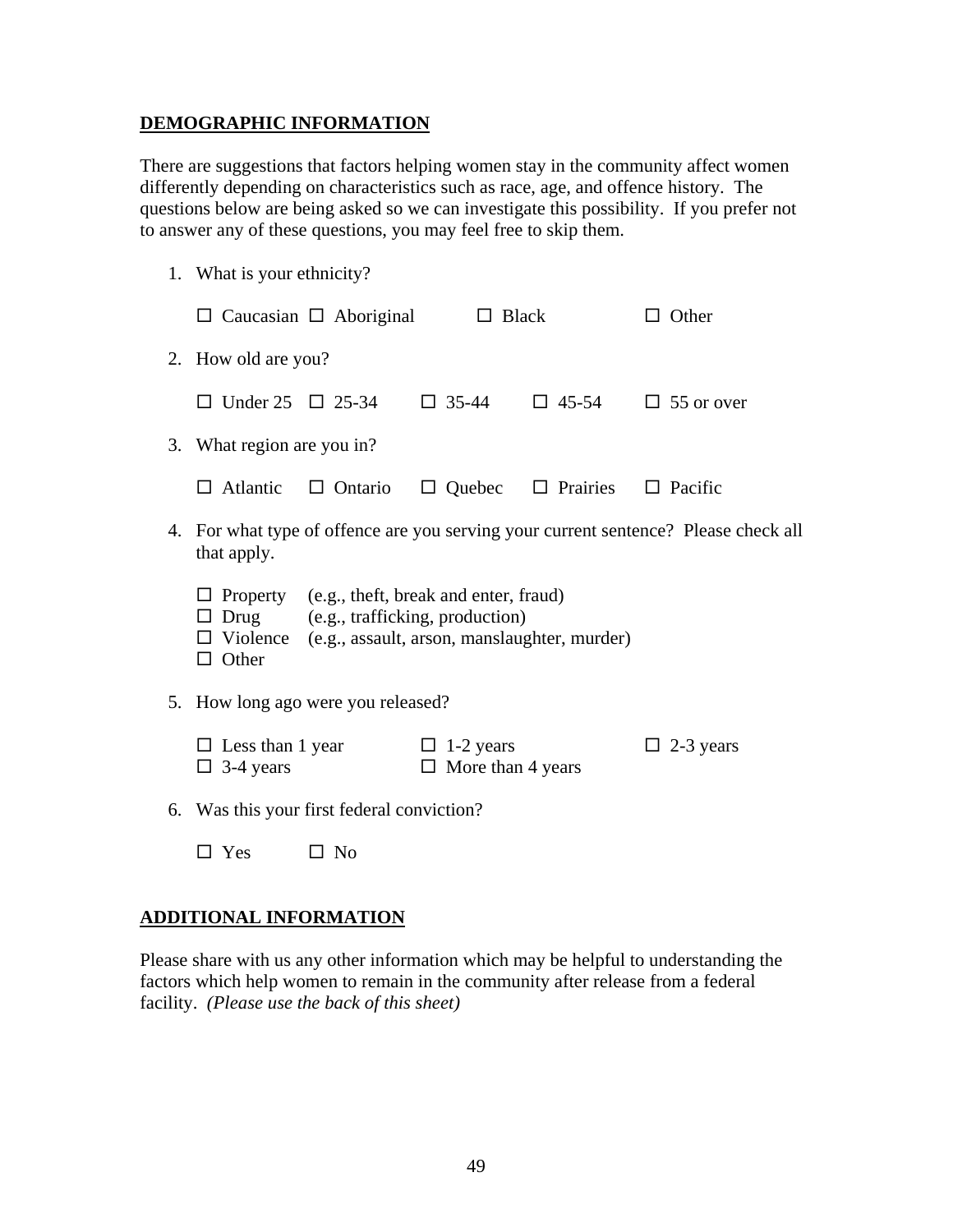# **Appendix C. Semi-Structured Interview**

# <span id="page-58-0"></span>**Background Questions**

We would like to start the interview by gathering some background information on you. We're asking these questions because there are suggestions that the factors which help women remain in the community differ according to demographic characteristics. Please feel free to skip any of these questions if you wish to do so.

- 1. How long is your sentence?
- 2. How long have you been under community supervision?
- 3. For what type of offences were you convicted?
- 4. What is your ethnic background?
- 5. How old are you?

# **Feelings about Desistance**

- 6. Prior to your release, did you feel prepared to return to the community? Did you feel prepared to transition to the community without being re-incarcerated?
- 7. What has influenced you to stop engaging in criminal activity?
- 8. Did you make a conscious decision to stop engaging in criminal activity? If so, what prompted your decision? Did you share your decision with others? Who?

# **Challenges to Desistance**

- 9. Was there something in prison that helped you prepare for your transition to the community? (e.g., volunteer services, reintegration programs, Elder services, community advocacy group outreach)
- 10. Are you finding it difficult to stay in the community? Do you worry about having your release revoked?
- 11. Is it becoming easier (or harder) over time?
- 12. Were there particular time periods that were especially difficult in terms of staying out? (e.g., right after release; when your supervision requirements became more lenient)
- 13. Have there been specific events which have made it challenging to stay out? (e.g., gaining or losing custody of a child, gain or loss of a job, death of a loved one)
- 14. What other challenges have you had in terms of staying out? (e.g., friends and family who are involved in criminal activity, need for financial stability, assumptions on others' part that you would return to a criminal lifestyle)
- 15. Are they any special conditions associated with your conditional release? If so, which ones? How are they impacting your ability to remain in the community? (i.e., are they making it easier or harder?)